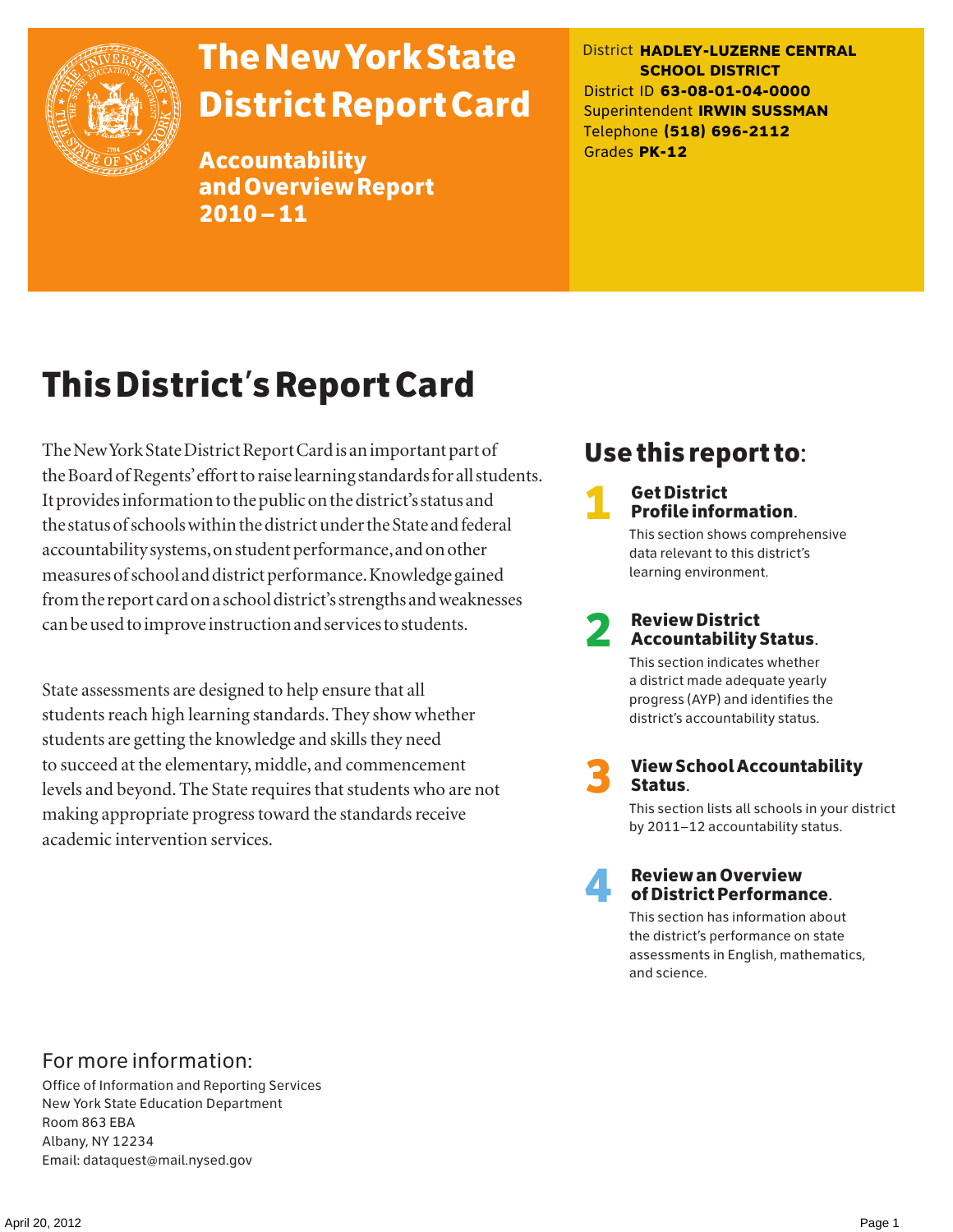## District Profile

This section shows comprehensive data relevant to this school district's learning environment, including information about enrollment, average class size, and teacher qualifications.

## Enrollment

|                            | $2008 - 09$ | $2009 - 10$ | $2010 - 11$ |
|----------------------------|-------------|-------------|-------------|
| Pre-K                      | 32          | 20          | 14          |
| Kindergarten               | 67          | 64          | 62          |
| Grade 1                    | 58          | 72          | 64          |
| Grade 2                    | 66          | 58          | 60          |
| Grade 3                    | 66          | 67          | 60          |
| Grade 4                    | 55          | 65          | 62          |
| Grade 5                    | 67          | 56          | 63          |
| Grade 6                    | 56          | 67          | 60          |
| <b>Ungraded Elementary</b> | 0           | 0           | 0           |
| Grade 7                    | 79          | 60          | 71          |
| Grade 8                    | 77          | 86          | 59          |
| Grade 9                    | 76          | 83          | 81          |
| Grade 10                   | 75          | 76          | 78          |
| Grade 11                   | 65          | 80          | 76          |
| Grade 12                   | 78          | 67          | 79          |
| <b>Ungraded Secondary</b>  | 6           | 0           | 0           |
| Total K-12                 | 891         | 901         | 875         |

## Enrollment Information

*Enrollment* counts are as of Basic Educational Data System (BEDS) day, which is typically the first Wednesday of October of the school year. Students who attend BOCES programs on a part-time basis are included in a district's enrollment. Students who attend BOCES on a full-time basis or who are placed full time by the district in an out-of-district placement are not included in a district's enrollment. Students classified by districts as "pre-first" are included in first grade counts.

### Average Class Size

|                       | $2008 - 09$ | $2009 - 10$ | $2010 - 11$ |
|-----------------------|-------------|-------------|-------------|
| <b>Common Branch</b>  | 15          | 17          | 19          |
| Grade 8               |             |             |             |
| English               | 12          | 16          | 19          |
| <b>Mathematics</b>    | 13          | 17          | 14          |
| Science               | 15          | 16          | 20          |
| Social Studies        | 12          | 16          |             |
| Grade 10              |             |             |             |
| English               | 11          | 15          |             |
| <b>Mathematics</b>    |             |             |             |
| Science               |             |             |             |
| <b>Social Studies</b> | 13          | 15          | 21          |

## Average Class Size Information

*Average Class Size* is the total registration in specified classes divided by the number of those classes with registration. *Common Branch* refers to self-contained classes in Grades 1–6.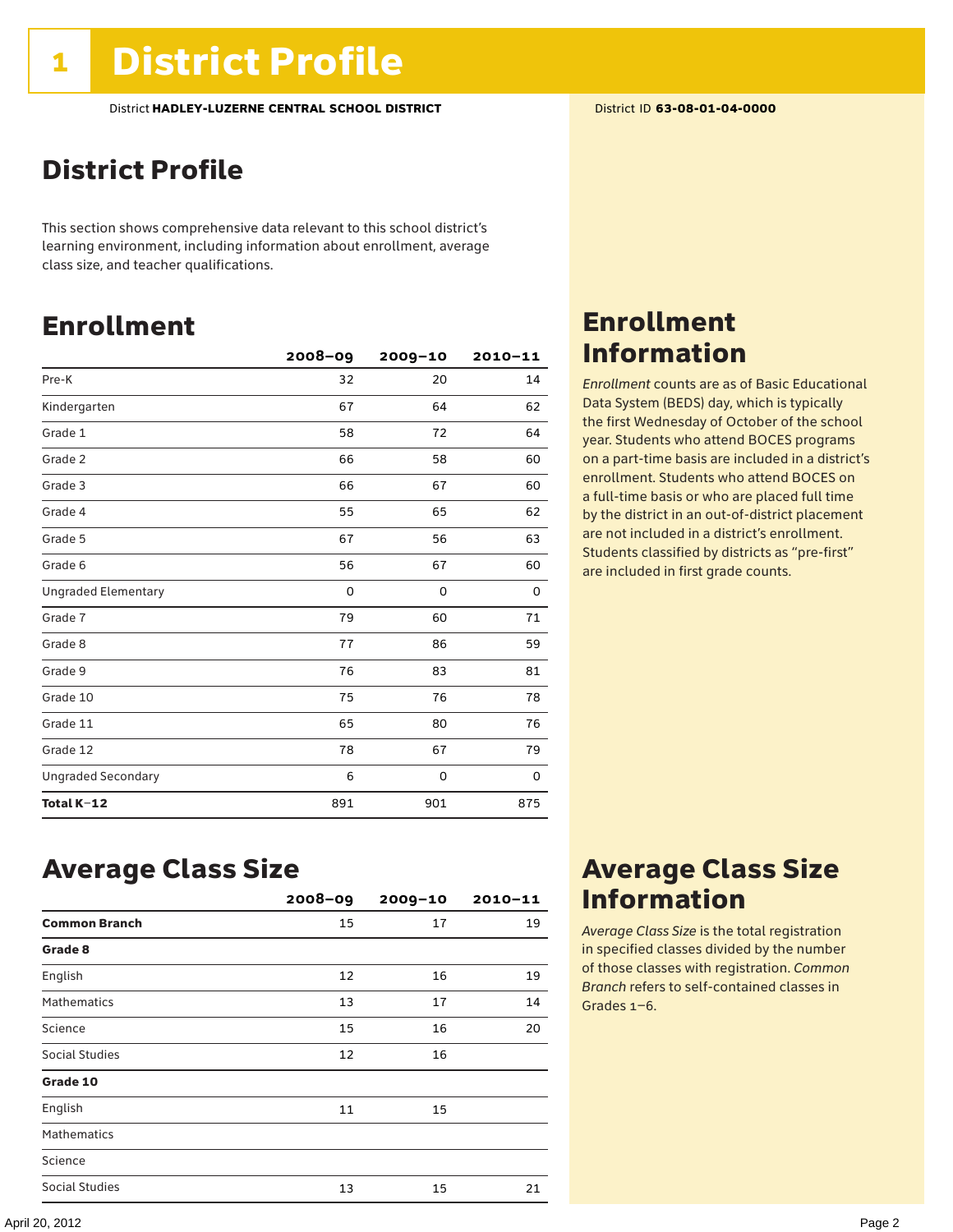## Demographic Factors

|                                  |     | $2008 - 09$ |     | $2009 - 10$ | $2010 - 11$  |     |
|----------------------------------|-----|-------------|-----|-------------|--------------|-----|
|                                  | #   | %           | #   | %           | #            | %   |
| Eligible for Free Lunch          | 331 | 37%         | 207 | 23%         | 299          | 34% |
| Reduced-Price Lunch              | 93  | 10%         | 124 | 14%         | 71           | 8%  |
| Student Stability*               |     | N/A         |     | N/A         |              | N/A |
| Limited English Proficient       | 0   | 0%          | 0   | 0%          | 0            | 0%  |
| <b>Racial/Ethnic Origin</b>      |     |             |     |             |              |     |
| American Indian or Alaska Native | 0   | 0%          | 0   | 0%          | $\mathbf{1}$ | 0%  |
| <b>Black or African American</b> | 5   | 1%          | 3   | 0%          | 6            | 1%  |
| Hispanic or Latino               | 11  | 1%          | 10  | 1%          | 9            | 1%  |
| Asian or Native                  | 9   | 1%          | 11  | 1%          | 3            | 0%  |
| Hawaiian/Other Pacific Islander  |     |             |     |             |              |     |
| White                            | 860 | 97%         | 877 | 97%         | 856          | 98% |
| Multiracial                      | 6   | 1%          | 0   | 0%          | 0            | 0%  |

 \* Available only at the school level.

### Attendance and Suspensions

|                            |    | $2007 - 08$   |    | $2008 - 09$   |   | $2009 - 10$   |  |
|----------------------------|----|---------------|----|---------------|---|---------------|--|
|                            | #  | $\frac{0}{0}$ | #  | $\frac{0}{0}$ | # | $\frac{0}{0}$ |  |
| Annual Attendance Rate     |    | 95%           |    | 94%           |   | 93%           |  |
| <b>Student Suspensions</b> | 13 | 1%            | 11 | 1%            |   | 1%            |  |

## Demographic Factors Information

*Eligible for Free Lunch* and *Reduced*-*Price Lunch* percentages are determined by dividing the number of approved lunch applicants by the Basic Educational Data System (BEDS) enrollment in full-day Kindergarten through Grade 12. *Eligible for Free Lunch* and *Limited English Proficient* counts are used to determine *Similar Schools* groupings within a *Need*/*Resource Capacity* category.

### Attendance and Suspensions Information

*Annual Attendance Rate* is determined by dividing the school district's total actual attendance by the total possible attendance for a school year. A district's actual attendance is the sum of the number of students in attendance on each day the district's schools were open during the school year. Possible attendance is the sum of the number of enrolled students who should have been in attendance on each day schools were open during the school year. *Student Suspension* rate is determined by dividing the number of students who were suspended from school (not including in-school suspensions) for one full day or longer anytime during the school year by the Basic Educational Data System (BEDS) day enrollments for that school year. A student is counted only once, regardless of whether the student was suspended one or more times during the school year.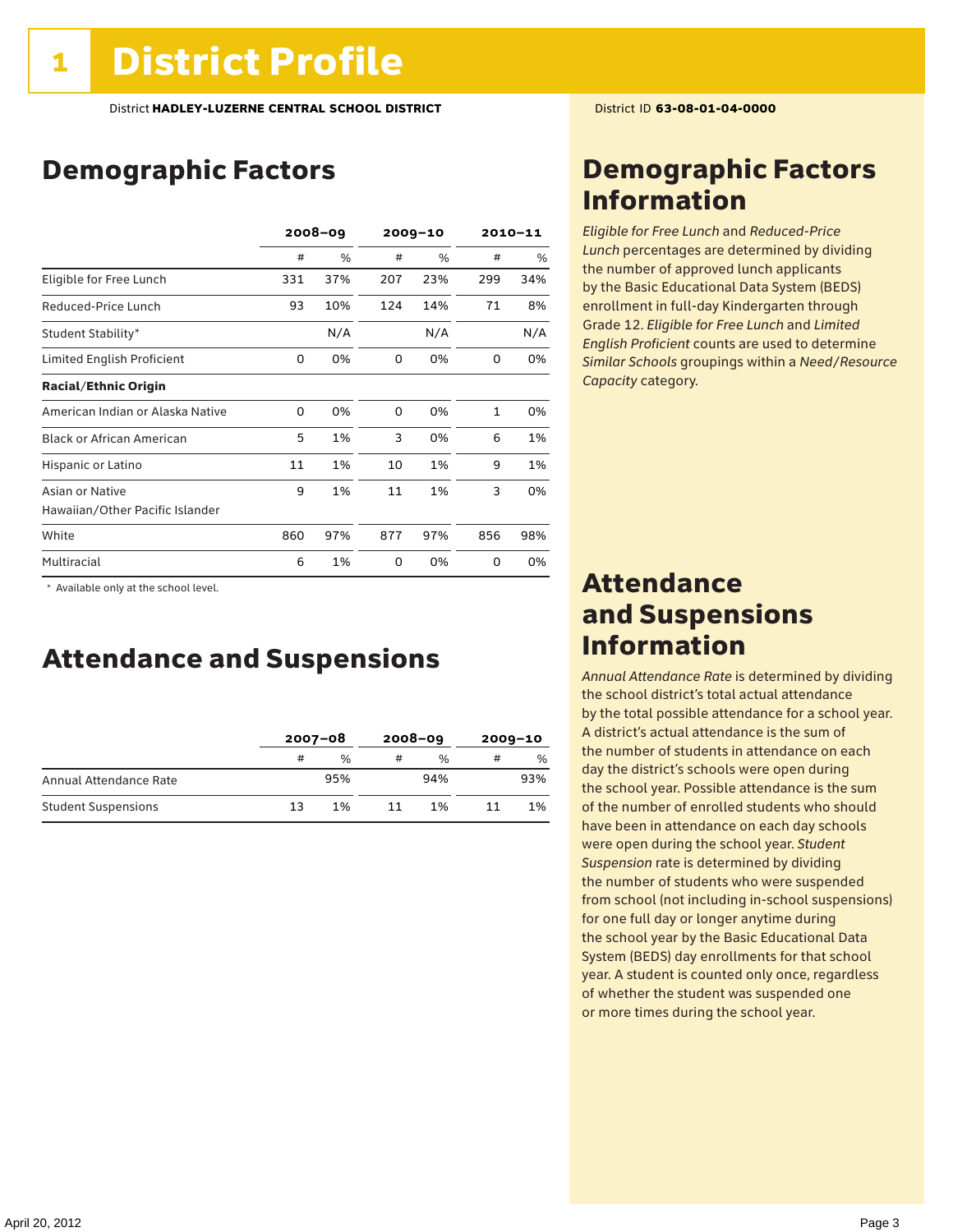## Teacher Qualifications

|                                                                             | $2008 - 09$ | $2009 - 10$ | $2010 - 11$ |
|-----------------------------------------------------------------------------|-------------|-------------|-------------|
| <b>Total Number of Teachers</b>                                             | 100         | 98          | 81          |
| Percent with No Valid<br><b>Teaching Certificate</b>                        | 1%          | 0%          | 0%          |
| Percent Teaching Out<br>of Certification                                    | 1%          | 0%          | 1%          |
| Percent with Fewer Than<br>Three Years of Experience                        | 4%          | 1%          | 0%          |
| Percentage with Master's Degree<br>Plus 30 Hours or Doctorate               | 7%          | 6%          | 6%          |
| <b>Total Number of Core Classes</b>                                         | 312         | 278         | 226         |
| Percent Not Taught by Highly Qualified<br><b>Teachers in This District</b>  | 2%          | 0%          | 1%          |
| Percent Not Taught by Highly Qualified<br>in High-Poverty Schools Statewide | 8%          | 6%          | 5%          |
| Percent Not Taught by Highly Qualified<br>in Low-Poverty Schools Statewide  | 1%          | 1%          | 0%          |
| <b>Total Number of Classes</b>                                              | 438         | 405         | 333         |
| Percent Taught by Teachers Without<br>Appropriate Certification             | 2%          | 1%          | 1%          |

## Teacher Turnover Rate

|                                                                       | $2007 - 08$ | 2008-09 | $2009 - 10$ |
|-----------------------------------------------------------------------|-------------|---------|-------------|
| Turnover Rate of Teachers with Fewer<br>than Five Years of Experience | 8%          | በ%      | 20%         |
| Turnover Rate of All Teachers                                         | 9%          | 9%      | 18%         |

### Staff Counts

|                                       | $2008 - 09$ | $2009 - 10$ | 2010-11 |
|---------------------------------------|-------------|-------------|---------|
| <b>Total Other Professional Staff</b> | 11          |             |         |
| Total Paraprofessionals*              | 30          | 26          |         |
| <b>Assistant Principals</b>           |             |             |         |
| Principals                            |             |             |         |

\* Not available at the school level.

## Teacher Qualifications Information

The *Percent Teaching Out of Certification* is the percent doing so more than on an incidental basis; that is, the percent teaching for more than five periods per week outside certification.

*Core Classes* are primarily K-6 common branch, English, mathematics, science, social studies, art, music, and foreign languages. To be *Highly Qualified*, a teacher must have at least a Bachelor's degree, be certified to teach in the subject area, and show subject matter competency. A teacher who taught one class outside of the certification area(s) is counted as Highly Qualified provided that 1) the teacher had been determined by the school or district through the HOUSSE process or other state-accepted methods to have demonstrated acceptable subject knowledge and teaching skills and 2) the class in question was not the sole assignment reported. Credit for incidental teaching does not extend beyond a single assignment. Independent of Highly Qualified Teacher status, any assignment for which a teacher did not hold a valid certificate still registers as teaching out of certification. High-poverty and low-poverty schools are those schools in the upper and lower quartiles, respectively, for percentage of students eligible for a free or reduced-price lunch.

### Teacher Turnover Rate Information

*Teacher Turnover Rate* for a specified school year is the number of teachers in that school year who were not teaching in the following school year divided by the number of teachers in the specified school year, expressed as a percentage.

## Staff Counts Information

*Other Professionals* includes administrators, guidance counselors, school nurses, psychologists, and other professionals who devote more than half of their time to non-teaching duties. Teachers who are shared between buildings within a district are reported on the district report only.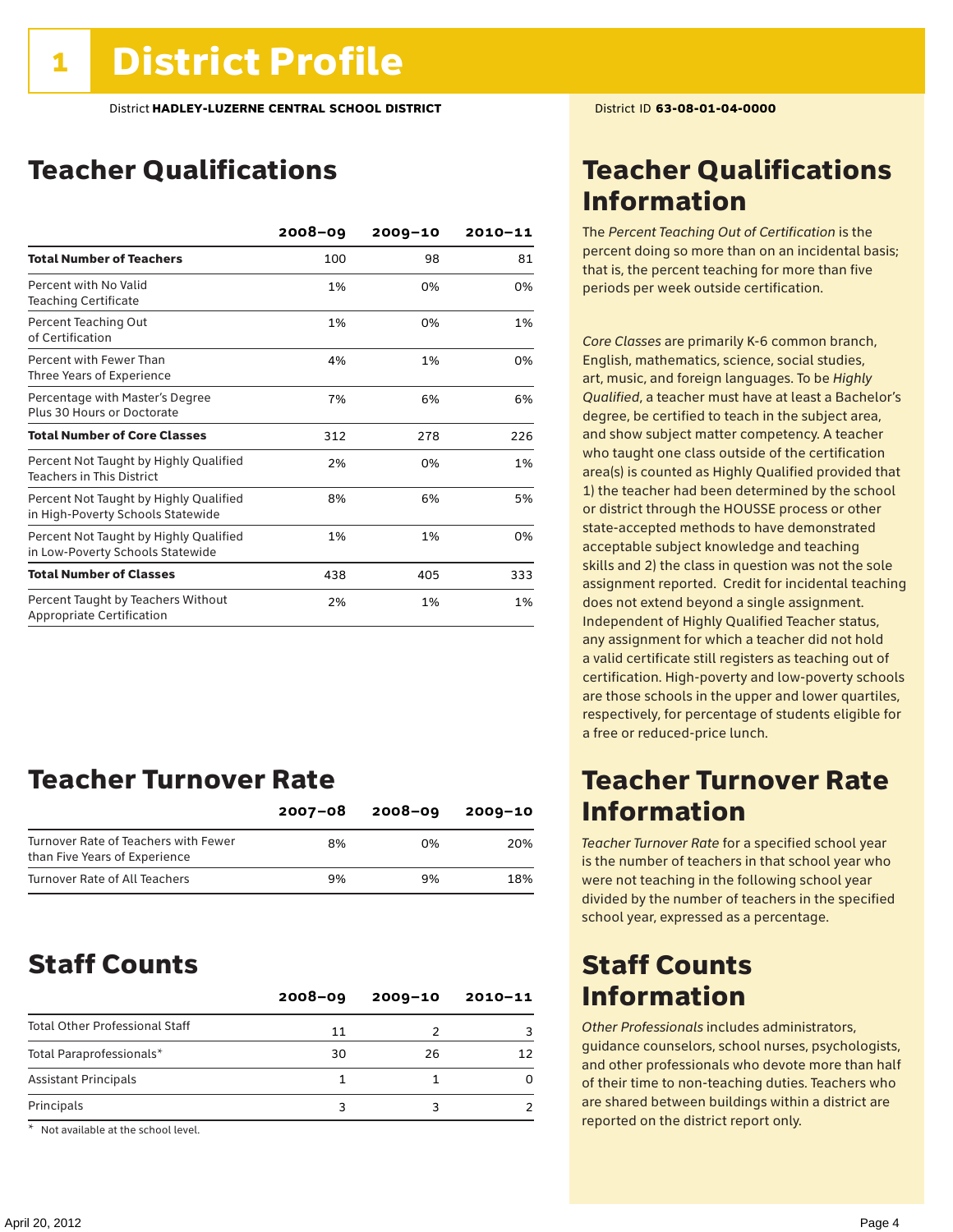## Understanding How Accountability Works in New York State

The federal No Child Left Behind (NCLB) Act requires that states develop and report on measures of student proficiency in 1) English language arts (ELA), in 2) mathematics, and on 3) a third indicator. In New York State in 2010–11, the third indicator is science at the elementary/middle level and graduation rate at the secondary level. Schools or districts that meet predefined goals on these measures are making Adequate Yearly Progress (AYP).





### 1 English Language Arts (ELA)

To make AYP in ELA, every accountability group must make AYP. For a group to make AYP, it must meet the participation *and* the performance criteria.

#### A Participation Criterion

At the elementary/middle level, 95 percent of Grades 3–8 students enrolled during the test administration period in each group with 40 or more students must be tested on the New York State Testing Program (NYSTP) in ELA or, if appropriate, the New York State English as a Second Language Achievement Test (NYSESLAT), or the New York State Alternate Assessment (NYSAA) in ELA. At the secondary level, 95 percent of seniors in 2010–11 in each accountability group with 40 or more students must have taken an English examination that meets the students' graduation requirement.

#### B Performance Criterion

At the elementary/middle level, the Performance Index (PI) of each group with 30 or more continuously enrolled tested students must equal or exceed its Effective Annual Measurable Objective (AMO) or the group must make Safe Harbor. (NYSESLAT is used only for participation.) At the secondary level, the PI of each group in the 2007 cohort with 30 or more members must equal or exceed its Effective AMO or the group must make Safe Harbor. To make Safe Harbor, the PI of the group must equal or exceed its Safe Harbor Target and the group must qualify for Safe Harbor using the third indicator, science or graduation rate.

#### 2 Mathematics

The same criteria for making AYP in ELA apply to mathematics. At the elementary/middle level, the measures used to determine AYP are the NYSTP and the NYSAA in mathematics. At the secondary level, the measures are mathematics examinations that meet the students' graduation requirement.

#### 3 Third Indicator

In addition to English language arts and mathematics, the school must also make AYP in a third area of achievement. This means meeting the criteria in science at the elementary/middle level and the criteria in graduation rate at the secondary level.

Elementary/Middle-Level Science: To make AYP, the All Students group must meet the participation criterion *and* the performance criterion.

#### A Participation Criterion

Eighty percent of students in Grades 4 and/or 8 enrolled during the test administration period in the All Students group, if it has 40 or more students, must be tested on an accountability measure. In Grade 4, the measures are the Grade 4 elementary-level science test and the Grade 4 NYSAA in science. In Grade 8 science, the measures are the Grade 8 middle-level science test, Regents science examinations, and the Grade 8 NYSAA in science.

#### B Performance Criterion

The PI of the All Students group, if it has 30 or more students, must equal or exceed the State Science Standard (100) or the Science Progress Target.

Qualifying for Safe Harbor in Elementary/Middle-Level ELA and Math: To qualify, the group must meet both the participation criterion and the performance criterion in science.

Secondary-Level Graduation Rate: For a school to make AYP in graduation rate, the percent of students in the 2006 graduation-rate total cohort in the All Students group earning a local or Regents diploma by August 31, 2010 must equal or exceed the Graduation-Rate Standard (80%) or the Graduation-Rate Progress Target.

Qualifying for Safe Harbor in Secondary-Level ELA and Math: To qualify, the percent of the 2006 graduation-rate total cohort earning a local or Regents diploma by August 31, 2010 must equal or exceed the Graduation-Rate Standard (80%) or the Graduation-Rate Progress Target for that group.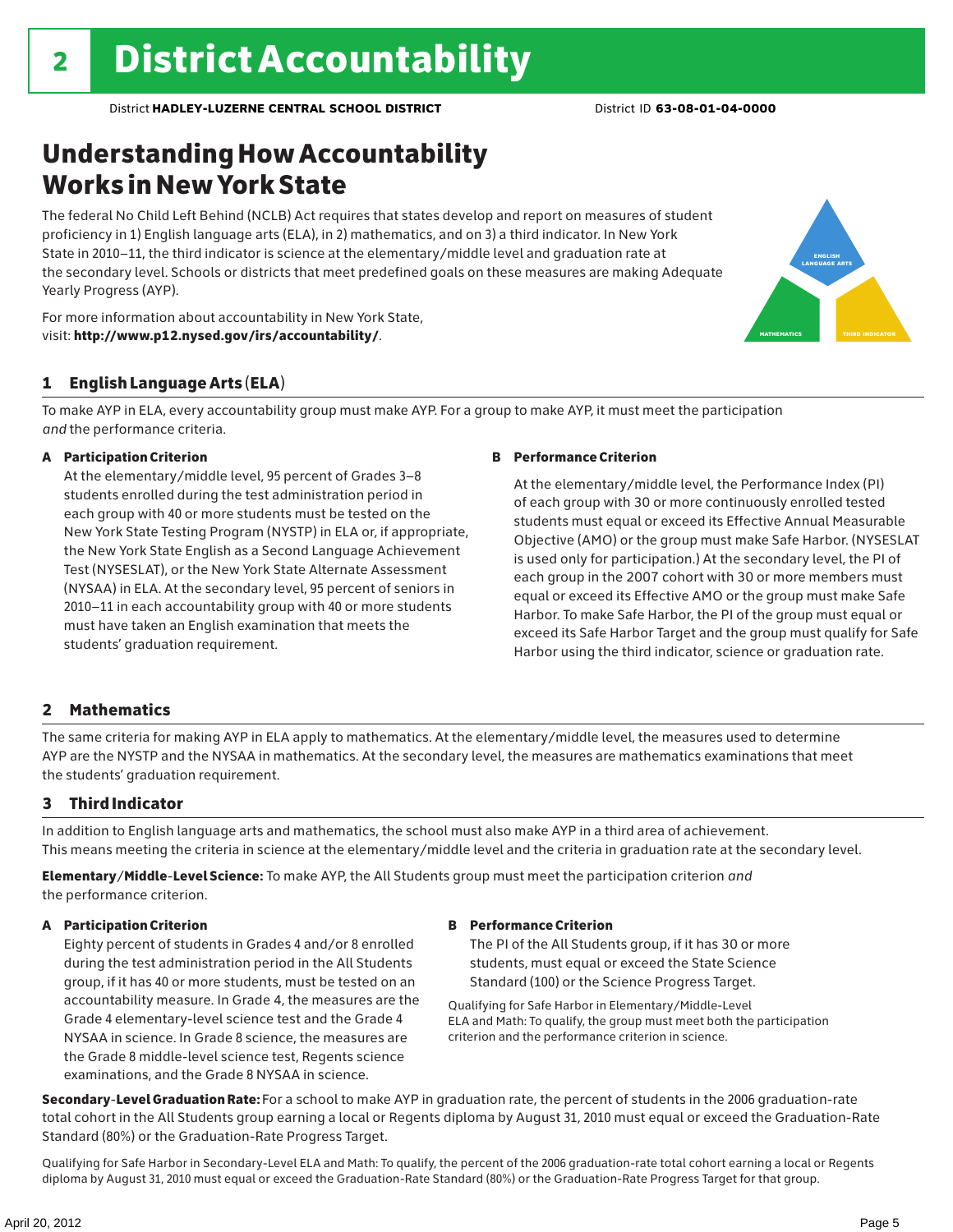## Useful Terms for Understanding Accountability

#### 12th Graders

The count of 12th graders enrolled during the 2010–11 school year used to determine the Percentage Tested for the Participation part of the AYP determination for secondarylevel ELA and mathematics. These are the first numbers in the parentheses after the subgroup label on the secondary-level ELA and mathematics pages.

#### 2007 Cohort

The count of students in the 2007 accountability cohort used to determine the Performance Index for the Test Performance part of the AYP determination for secondary-level ELA and mathematics. These are the second numbers in the parentheses after the subgroup label on the secondary-level ELA and mathematics pages.

#### Accountability Cohort for English and Mathematics

The accountability cohort is used to determine if a school or district met the performance criterion in secondary-level ELA and mathematics. The 2007 school accountability cohort consists of all students who first entered Grade 9 anywhere in the 2007–08 school year, and all ungraded students with disabilities who reached their seventeenth birthday in the 2007–08 school year, who were enrolled on October 6, 2010 and did not transfer to a diploma granting program. Students who earned a high school equivalency diploma or were enrolled in an approved high school equivalency preparation program on June 30, 2011, are not included in the 2007 school accountability cohort. The 2007 district accountability cohort consists of all students in each school accountability cohort plus students who transferred within the district after BEDS day plus students who were placed outside the district by the Committee on Special Education or district administrators and who met the other requirements for cohort membership. Cohort is defined in Section 100.2 (p) (16) of the Commissioner's Regulations.

#### Adequate Yearly Progress (AYP)

Adequate Yearly Progress (AYP) indicates satisfactory progress by a district or a school toward the goal of proficiency for all students.

#### Annual Measurable Objective (AMO)

The Annual Measurable Objective (AMO) is the Performance Index value that signifies that an accountability group is making satisfactory progress toward the goal that 100 percent of students will be proficient in the State's learning standards for English language arts and mathematics by 2013–14. The AMOs for each grade level will be increased as specified in CR100.2(p) (14) and will reach 200 in 2013–14. (See Effective AMO for further information.)

#### Continuous Enrollment

The count of continuously enrolled tested students used to determine the Performance Index for the Test Performance part of the AYP determination for elementary/middle-level ELA, mathematics, and science. These are the second numbers in the parentheses after the subgroup label on the elementary/ middle-level ELA, mathematics, and science pages.

#### Continuously Enrolled Students

At the elementary/middle level, continuously enrolled students are those enrolled in the school or district on BEDS day (usually the first Wednesday in October) of the school year until the test administration period. At the secondary level, all students who meet the criteria for inclusion in the accountability cohort are considered to be continuously enrolled.

#### Effective Annual Measurable Objective (Effective AMO)

The Effective Annual Measurable Objective is the Performance Index (PI) value that each accountability group within a school or district is expected to achieve to make AYP. The Effective AMO is the lowest PI that an accountability group of a given size can achieve in a subject for the group's PI not to be considered significantly different from the AMO for that subject. If an accountability group's PI equals or exceeds the Effective AMO, it is considered to have made AYP. A more complete definition of Effective AMO and a table showing the PI values that each group size must equal or exceed to make AYP are available at www.p12.nysed.gov/irs.

#### Graduation Rate

The Graduation Rate on the Graduation Rate page is the percentage of the 2006 cohort that earned a local or Regents diploma by August 31, 2010.

#### Graduation-Rate Total Cohort

The Graduation-Rate Total Cohort, shown on the Graduation Rate page, is used to determine if a school or district made AYP in graduation rate. For the 2010–11 school year, this cohort is the 2006 graduation-rate total cohort. The 2006 total cohort consists of all students who first entered Grade 9 anywhere in the 2006–07 school year, and all ungraded students with disabilities who reached their seventeenth birthday in the 2006–07 school year, and who were enrolled in the school/ district for five months or longer or who were enrolled in the school/district for less than five months but were previously enrolled in the same school/district for five months or longer between the date they first entered Grade 9 and the date they last ended enrollment. A more detailed definition of graduation-rate cohort can be found in the *SIRS Manual* at www.p12.nysed.gov/irs.

For districts and schools with fewer than 30 graduation-rate total cohort members in the All Students group in 2010–11, data for 2009–10 and 2010–11 for accountability groups were combined to determine counts and graduation rates. Groups with fewer than 30 students in the graduation-rate total cohort are not required to meet the graduation-rate criterion.

#### Limited English Proficient

For all accountability measures, if the count of LEP students is equal to or greater than 30, former LEP students are also included in the performance calculations.

#### Non-Accountability Groups

Female, Male, and Migrant groups are not part of the AYP determination for any measure.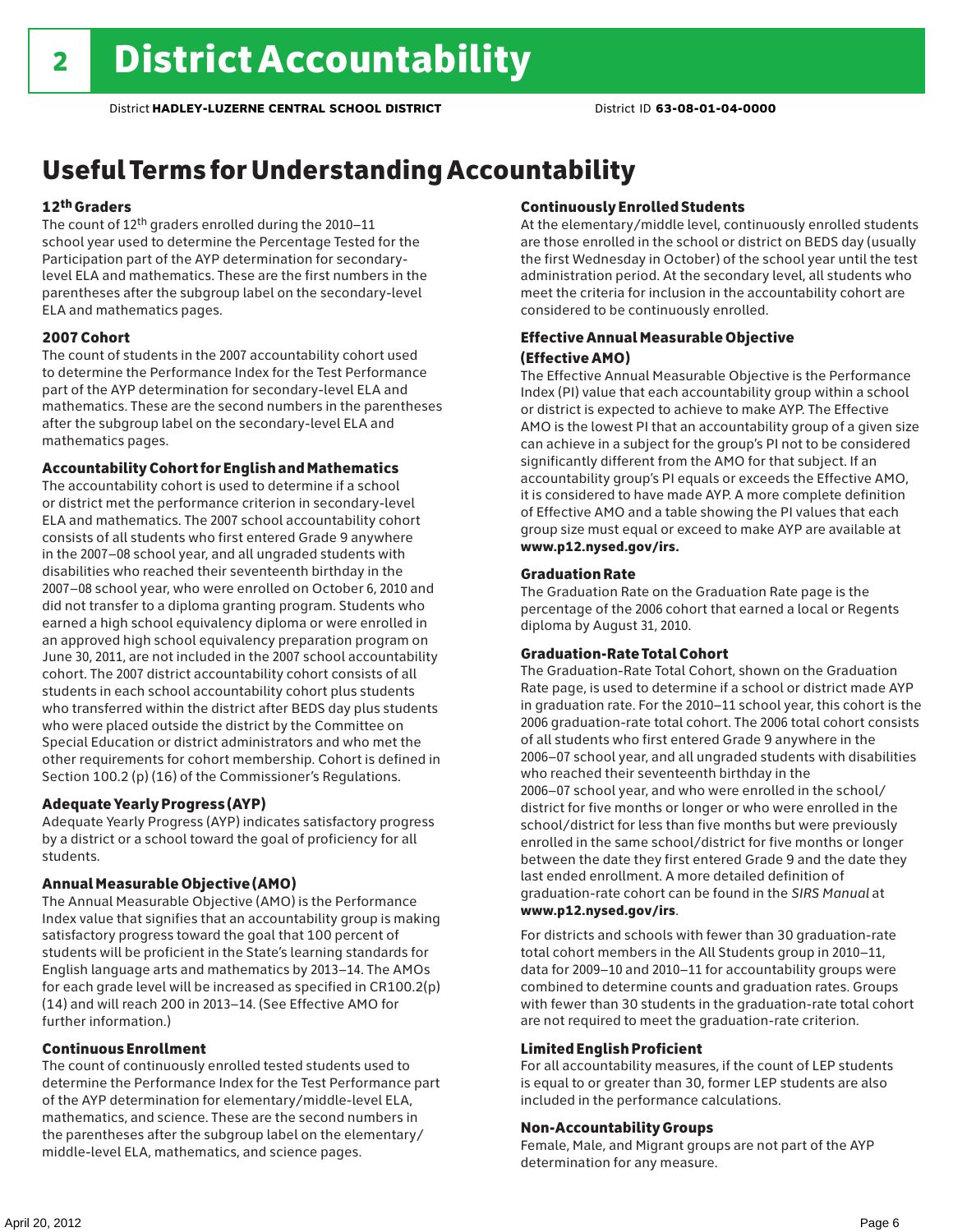## Useful Terms for Understanding Accountability (continued)

#### Participation

Accountability groups with fewer than 40 students enrolled during the test administration period (for elementary/middlelevel ELA, math, and science) or fewer than 40 12th graders (for secondary-level ELA and mathematics) are not required to meet the participation criterion. If the Percentage Tested for an accountability group fell below 95 percent for ELA and math or 80 percent for science in 2010–11, the participation enrollment ("Total" or "12th Graders") shown in the tables is the sum of 2009–10 and 2010–11 participation enrollments and the "Percentage Tested" shown is the weighted average of the participation rates over those two years.

#### Performance Index (PI)

A Performance Index is a value from 0 to 200 that is assigned to an accountability group, indicating how that group performed on a required State test (or approved alternative) in English language arts, mathematics, or science. Student scores on the tests are converted to four performance levels, from Level 1 to Level 4. (See performance level definitions on the Overview summary page.) At the elementary/middle level, the PI is calculated using the following equation:

100 × [(Count of Continuously Enrolled Tested Students Performing at Levels 2, 3, and 4 + the Count at Levels 3 and 4) Count of All Continuously Enrolled Tested Students]

At the secondary level, the PI is calculated using the following equation:

100 × [(Count of Cohort Members Performing at Levels 2, 3, and 4 + the Count at Levels 3 and 4) Count of All Cohort Members]

A list of tests used to measure student performance for accountability is available at www.p12.nysed.gov/irs.

#### Progress Targets

For accountability groups below the State Standard in science or graduation rate, the Progress Target is an alternate method for making AYP or qualifying for Safe Harbor in English language arts and mathematics based on improvement over the previous year's performance.

*Science:* The current year's Science Progress Target is calculated by adding one point to the previous year's Performance Index (PI). Example: The 2010–11 Science Progress Target is calculated by adding one point to the 2009–10 PI.

*Graduation Rate:* The Graduation-rate Progress Target is calculated by determining a 20% gap reduction between the rate of the previous year's graduation-rate cohort and the state standard. Example: The 2010–11 Graduation-Rate Progress Target = [(80 – percentage of the 2005 cohort earning a local or Regents diploma by August 31, 2009)  $\times$  0.20] + percentage of the 2005 cohort earning a local or Regents diploma by August 31, 2009.

Progress Targets are provided for groups whose PI (for science) or graduation rate (for graduation rate) is below the State Standard.

#### Safe Harbor Targets

Safe Harbor provides an alternate means to demonstrate AYP for accountability groups that do not achieve their EAMOs in English or mathematics. The 2010–11 safe harbor targets are calculated using the following equation: 2009–10 PI + (200 – the 2009–10 PI) × 0.10

Safe Harbor Targets are provided for groups whose PI is less than the EAMO.

#### Safe Harbor Qualification (‡)

On the science page, if the group met both the participation and the performance criteria for science, the Safe Harbor Qualification column will show "Qualified." If the group did not meet one or more criteria, the column will show "Did not qualify." A "‡" symbol after the 2010–11 Safe Harbor Target on the elementary/middle- or secondary-level ELA or mathematics page indicates that the student group did not make AYP in science (elementary/middle level) or graduation rate (secondary level) and; therefore, the group did not qualify for Safe Harbor in ELA or mathematics.

#### State Standard

The criterion value that represents minimally satisfactory performance (for science) or a minimally satisfactory percentage of cohort members earning a local or Regents diploma (for graduation rate). In 2010–11, the State Science Standard is a Performance Index of 100; the State Graduation-Rate Standard is 80%. The Commissioner may raise the State Standard at his discretion in future years.

#### Students with Disabilities

For all measures, if the count of students with disabilities is equal to or greater than 30, former students with disabilities are also included in the performance calculations.

#### Test Performance

For districts and schools with fewer than 30 continuously enrolled tested students (for elementary/middle-level ELA, math, and science) or fewer than 30 students in the 2007 cohort (for secondary-level ELA and mathematics) in the All Students group in 2010–11, data for 2009–10 and 2010–11 for accountability groups were combined to determine counts and Performance Indices. For districts and schools with 30 or more continuously enrolled students/2007 cohort members in the All Students group in 2010–11, student groups with fewer than 30 members are not required to meet the performance criterion. This is indicated by a "—" in the Test Performance column in the table.

#### Total

The count of students enrolled during the test administration period used to determine the Percentage Tested for the Participation part of the AYP determination for elementary/ middle-level ELA, mathematics, and science. These are the first numbers in the parentheses after the subgroup label on the elementary/middle-level ELA, mathematics, and science pages. For accountability calculations, students who were excused from testing for medical reasons in accordance with federal NCLB guidance are not included in the count.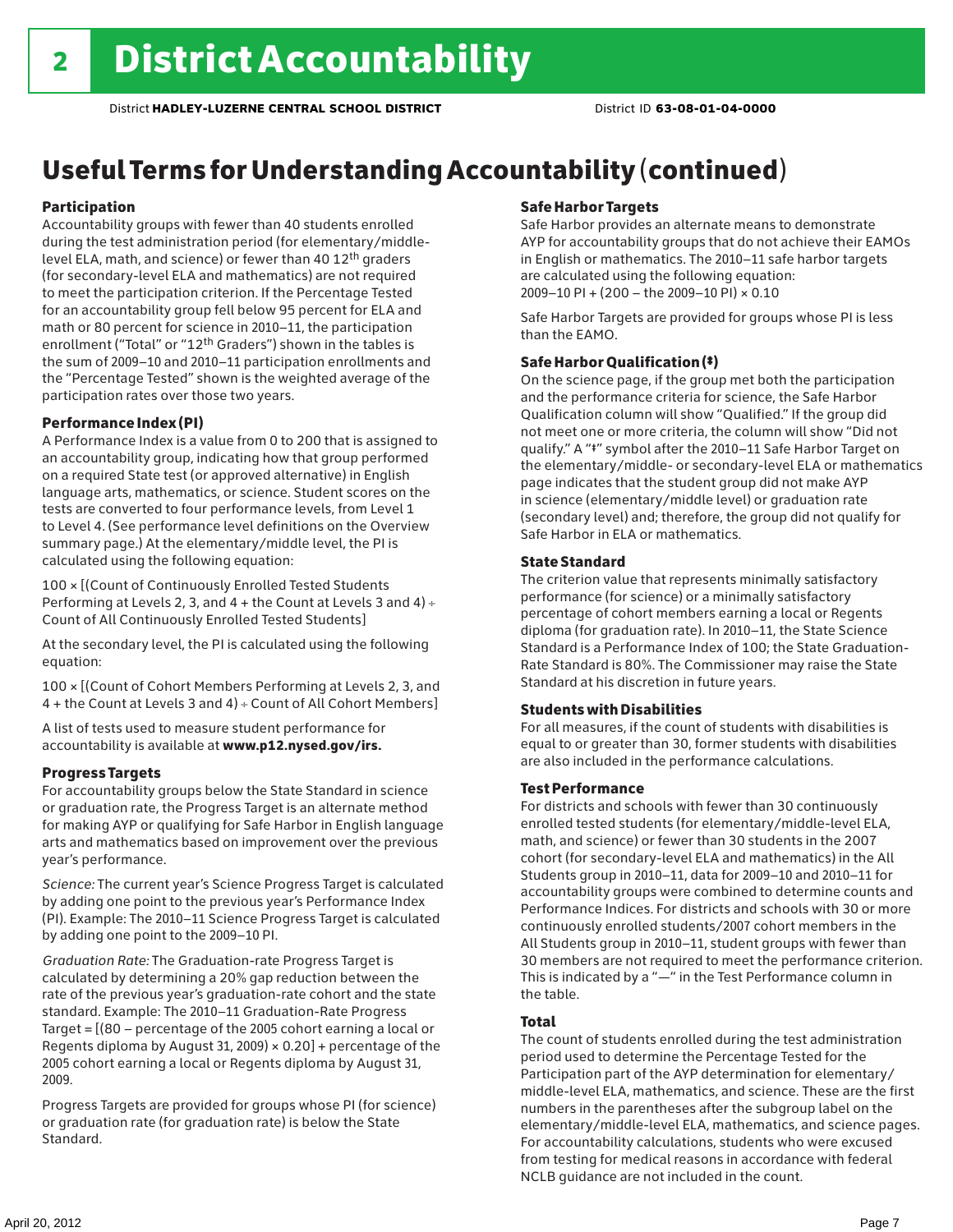## Understanding Your District Accountability Status

The list below defines the district status categories applied to each accountability measure under New York State's district accountability system, which is divided into a Federal Title I component and a State component. Accountability measures for districts are English language arts (ELA), mathematics, elementary/middle-level science, and graduation rate. A district may be assigned a different status for different accountability measures. The overall status of a district is the status assigned to the district for the accountability measure with the most advanced designation in the hierarchy. If the district receives Title I funds, it is the most advanced designation in the Title I hierarchy, unless the district is in good standing under Title I but identified as DRAP under the State hierarchy. A district that does not receive Title I funding in a school year does not have a federal status in that year; however, all districts receive a state status even if they do not receive Title I funding. Consequences for districts not in good standing can be found at: http://www.p12.nysed.gov/irs/accountability/.

| <b>Federal Title   Status</b><br>(Applies to all New York State districts receiving Title I funds)                                                                                                                                                                                                                                             | <b>New York State Status</b><br>(Applies to New York State districts)                                                                                                                                                                                                                                          |
|------------------------------------------------------------------------------------------------------------------------------------------------------------------------------------------------------------------------------------------------------------------------------------------------------------------------------------------------|----------------------------------------------------------------------------------------------------------------------------------------------------------------------------------------------------------------------------------------------------------------------------------------------------------------|
| <b>◆</b> District in Good Standing<br>A district is considered to be in good standing if it has not been identified as a District in Need of Improvement<br>or a District Requiring Academic Progress.                                                                                                                                         |                                                                                                                                                                                                                                                                                                                |
| District in Need of Improvement (Year 1)<br>$\boldsymbol{\mathcal{N}}$<br>A district that has not made AYP for two consecutive years<br>on the same accountability measure is considered a District<br>in Need of Improvement (Year 1) for the following year, if it<br>continues to receive Title I funds.                                    | District Requiring Academic Progress (Year 1)<br>A district that has not made AYP on the same accountability<br>measure for two consecutive years is considered a District Requiring<br>Academic Progress (Year 1) for the following year.                                                                     |
| District in Need of Improvement (Year 2)<br>A District in Need of Improvement (Year 1) that does not<br>make AYP on the accountability measure for which it was<br>identified is considered a District in Need of Improvement<br>(Year 2) for the following year, if it continues to receive<br>Title I funds.                                 | <b>District Requiring Academic Progress (Year 2)</b><br>A District Requiring Academic Progress (Year 1) that does not<br>make AYP on the accountability measure for which it was identified<br>is considered a District Requiring Academic Progress (Year 2) for<br>the following year.                        |
| District in Need of Improvement (Year 3)<br>A District in Need of Improvement (Year 2) that does not<br>make AYP on the accountability measure for which it was<br>identified is considered a District in Need of Improvement<br>(Year 3) for the following year, if it continues to receive<br>Title I funds.                                 | <b>District Requiring Academic Progress (Year 3)</b><br>A District Requiring Academic Progress (Year 2) that does not<br>make AYP on the accountability measure for which it was identified<br>is considered a District Requiring Academic Progress (Year 3) for<br>the following year.                        |
| District in Need of Improvement (Year 4)<br>A District in Need of Improvement (Year 3) that does not<br>make AYP on the accountability measure for which it was<br>identified is considered a District in Need of Improvement<br>(Year 4) for the following year, if it continues to receive<br>Title I funds.                                 | <b>District Requiring Academic Progress (Year 4)</b><br>A District Requiring Academic Progress (Year 3) that does not<br>make AYP on the accountability measure for which it was identified<br>is considered a District Requiring Academic Progress (Year 4) for<br>the following year.                        |
| ◆ District in Need of Improvement (Year 5 and above)<br>A District in Need of Improvement (Year 4 and above)<br>that does not make AYP on the accountability measure<br>for which it was identified is considered a District in Need<br>of Improvement (Year 5 and above) for the following year,<br>if it continues to receive Title I funds. | District Requiring Academic Progress (Year 5 and above)<br>A District Requiring Academic Progress (Year 4 and above) that<br>does not make AYP on the accountability measure for which it was<br>identified is considered a District Requiring Academic Progress<br>(Year 5 and above) for the following year. |

Pending - A district's status is "Pending" if the district requires special evaluation procedures and they have not yet been completed.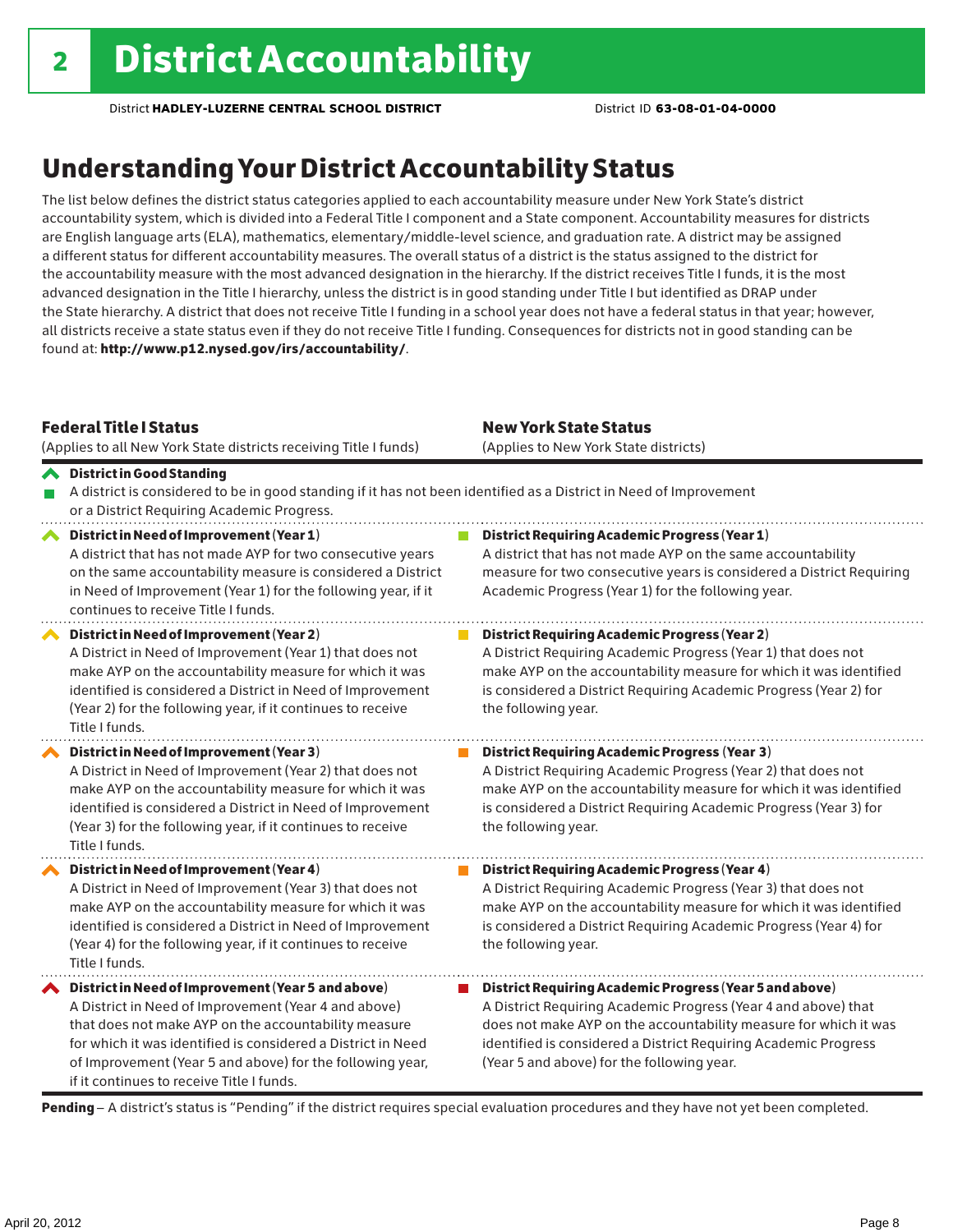# 2 District Accountability

District **HADLEY-LUZERNE CENTRAL SCHOOL DISTRICT** District ID **63-08-01-04-0000**

### Summary

| <b>Overall Accountability</b> | <b>Good Standing</b>                                      |               |             |                                       |  |  |  |
|-------------------------------|-----------------------------------------------------------|---------------|-------------|---------------------------------------|--|--|--|
| Status $(2011 - 12)$          | ELA                                                       | Good Standing |             | Good Standing<br>Science              |  |  |  |
|                               | Math                                                      | Good Standing |             | Graduation Rate <a> Good Standing</a> |  |  |  |
| <b>Title I Part A Funding</b> | <b>Years the District Received Title I Part A Funding</b> |               |             |                                       |  |  |  |
|                               | $2009 - 10$                                               |               | $2010 - 11$ | $2011 - 12$                           |  |  |  |
|                               | YES                                                       |               | YES         | <b>YES</b>                            |  |  |  |

### On which accountability measures did this district make Adequate Yearly Progress (AYP) and which groups made AYP on each measure?

|                                                     |                          | <b>Elementary/Middle Level</b> |               |               | <b>Secondary Level</b> |                        |  |  |
|-----------------------------------------------------|--------------------------|--------------------------------|---------------|---------------|------------------------|------------------------|--|--|
|                                                     | English                  |                                |               | English       |                        |                        |  |  |
| <b>Student Groups</b>                               | Language Arts            | Mathematics                    | Science       | Language Arts | Mathematics            | <b>Graduation Rate</b> |  |  |
| <b>All Students</b>                                 | V                        | V                              | V             |               | V                      | X                      |  |  |
| <b>Ethnicity</b>                                    |                          |                                |               |               |                        |                        |  |  |
| American Indian or Alaska Native                    |                          |                                |               |               |                        |                        |  |  |
| <b>Black or African American</b>                    |                          |                                |               |               |                        |                        |  |  |
| Hispanic or Latino                                  |                          |                                |               |               |                        |                        |  |  |
| Asian or Native<br>Hawaiian/Other Pacific Islander  |                          |                                |               |               |                        |                        |  |  |
| White                                               | v                        | v                              |               |               |                        |                        |  |  |
| Multiracial                                         |                          |                                |               |               |                        |                        |  |  |
| <b>Other Groups</b>                                 |                          |                                |               |               |                        |                        |  |  |
| <b>Students with Disabilities</b>                   | $\mathbf{V}_{\text{SH}}$ | $\mathbf x$                    |               |               |                        |                        |  |  |
| Limited English Proficient                          |                          |                                |               |               |                        |                        |  |  |
| <b>Economically Disadvantaged</b>                   | V                        | V                              |               |               |                        |                        |  |  |
| <b>Student groups making</b><br>AYP in each subject | $\vee$ 4 of 4            | $\mathsf{X}$ 3 of 4            | $\vee$ 1 of 1 | $\vee$ 2 of 2 | $\vee$ 2 of 2          | $X$ 0 of 1             |  |  |

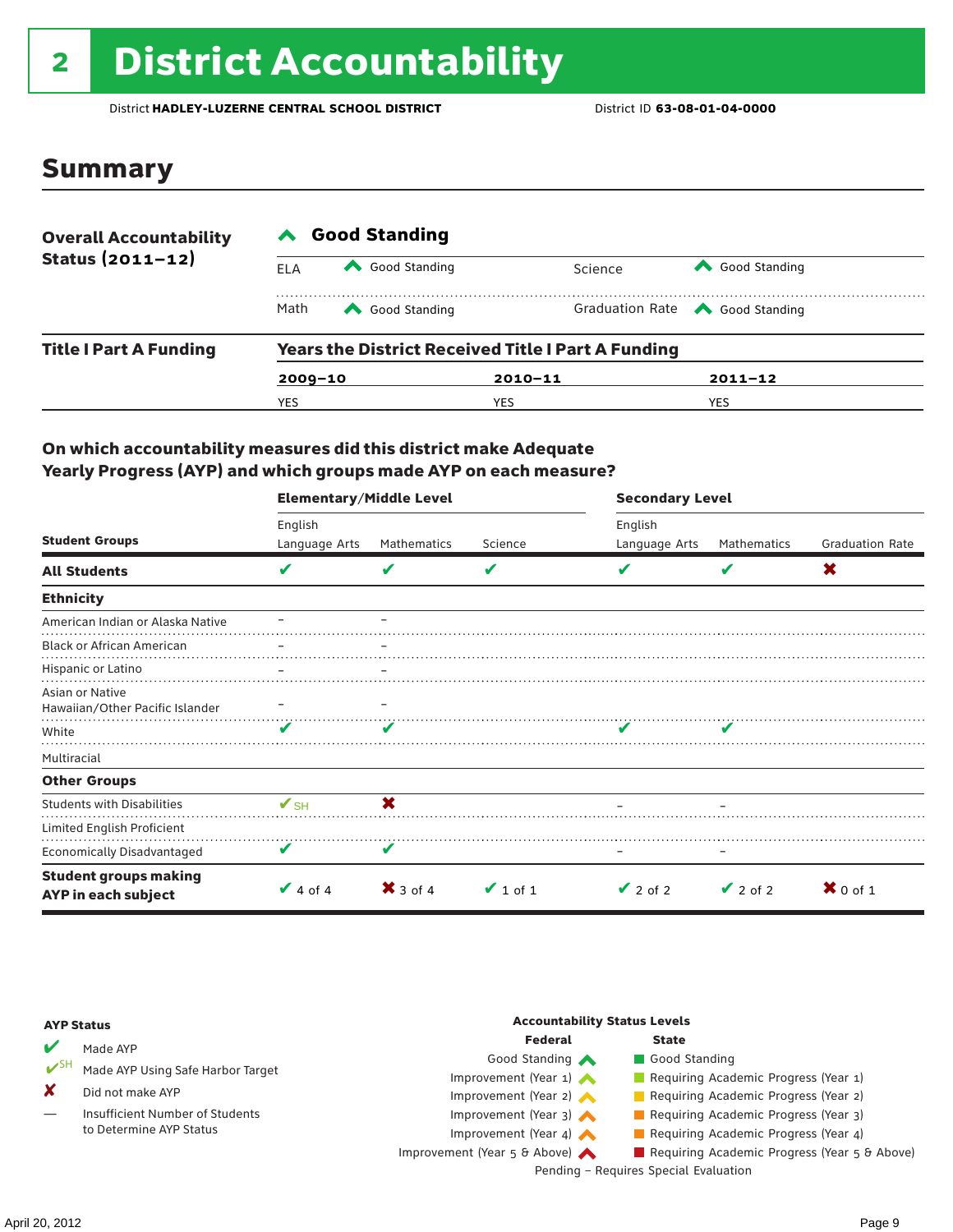## **Elementary/Middle-Level English Language Arts**

| <b>Accountability Status</b><br>for This Subject<br>$(2011 - 12)$ | ▰      | Good Standing                                            |
|-------------------------------------------------------------------|--------|----------------------------------------------------------|
| <b>Accountability Measures</b>                                    | 4 of 4 | Student groups making AYP in English language arts       |
|                                                                   | v      | Made AYP                                                 |
| <b>Prospective Status</b>                                         |        | This district will be in good standing in 2012-13. [201] |

### How did students in each accountability group perform on **elementary/middle-level English language arts accountability measures?**

| <b>AYP</b>               |                            |                          |                          |                          |                          | <b>Performance Objectives</b> |                    |
|--------------------------|----------------------------|--------------------------|--------------------------|--------------------------|--------------------------|-------------------------------|--------------------|
|                          | Met                        | Percentage               | Met                      | Performance              | Effective                |                               |                    |
| <b>Status</b>            | Criterion                  | <b>Tested</b>            | Criterion                | Index                    | AMO                      | $2010 - 11$                   | $2011 - 12$        |
|                          |                            |                          |                          |                          |                          |                               |                    |
| V                        | V                          | 99%                      | V                        | 146                      | 116                      |                               |                    |
|                          |                            |                          |                          |                          |                          |                               |                    |
|                          |                            |                          |                          |                          |                          |                               |                    |
|                          |                            | $\overline{\phantom{m}}$ |                          | $\qquad \qquad -$        |                          |                               |                    |
|                          |                            |                          |                          |                          |                          |                               |                    |
| $\equiv$                 | $\equiv$                   |                          | $\overline{\phantom{m}}$ | $\overline{\phantom{0}}$ | $\overline{\phantom{0}}$ |                               |                    |
| V                        | V                          | 99%                      | V                        | 147                      | 116                      |                               |                    |
|                          |                            |                          |                          |                          |                          |                               |                    |
|                          |                            |                          |                          |                          |                          |                               |                    |
| $\mathbf{V}_{\text{SH}}$ | V                          | 98%                      | $V_{\text{SH}}$          | 100                      | 110                      | 95                            | 110                |
|                          |                            |                          |                          |                          |                          |                               |                    |
| ✔                        | $\boldsymbol{\mathcal{U}}$ | 98%                      | V                        | 130                      | 114                      |                               |                    |
|                          |                            |                          |                          |                          |                          |                               |                    |
|                          |                            |                          |                          |                          |                          |                               |                    |
|                          |                            | 99%                      |                          | 162                      | 114                      |                               |                    |
|                          |                            | 99%                      |                          | 131                      | 114                      |                               |                    |
|                          |                            |                          |                          |                          |                          |                               |                    |
|                          |                            | $\vee$ 4 of 4            | <b>Participation</b>     |                          | <b>Test Performance</b>  |                               | Safe Harbor Target |

used on this page.

note: See *Useful Terms for Understanding Accountability*  for explanations and definitions of terms and table labels

#### Symbols

- $M$  Made AYP
- ✔SH Made AYP Using Safe Harbor Target
- X Did not make AYP
- Fewer Than 40 Total/Fewer Than 30 Continuous Enrollment
- ‡ Did not qualify for Safe Harbor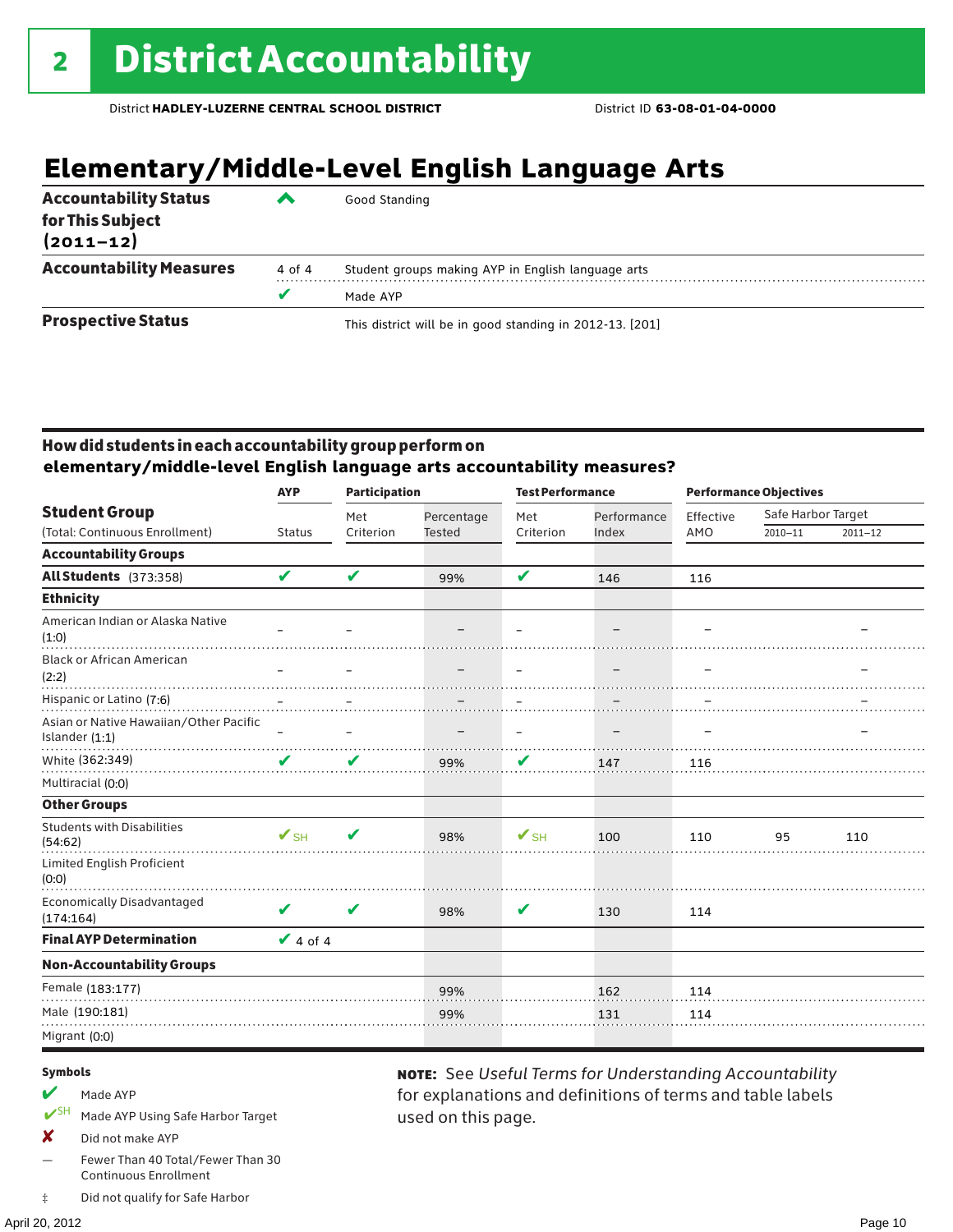## **Elementary/Middle-Level Mathematics**

| <b>Accountability Status</b><br>for This Subject<br>$(2011 - 12)$ | ◚      | Good Standing                                            |
|-------------------------------------------------------------------|--------|----------------------------------------------------------|
| <b>Accountability Measures</b>                                    | 3 of 4 | Student groups making AYP in mathematics                 |
|                                                                   | X      | Did not make AYP                                         |
| <b>Prospective Status</b>                                         |        | This district will be in good standing in 2012-13. [201] |

### How did students in each accountability group perform on **elementary/middle-level mathematics accountability measures?**

|                                                                                      | <b>AYP</b>              | <b>Participation</b> |               | <b>Test Performance</b>  |                   | <b>Performance Objectives</b> |                    |             |
|--------------------------------------------------------------------------------------|-------------------------|----------------------|---------------|--------------------------|-------------------|-------------------------------|--------------------|-------------|
| <b>Student Group</b>                                                                 |                         | Met                  | Percentage    | Met                      | Performance       | Effective                     | Safe Harbor Target |             |
| (Total: Continuous Enrollment)                                                       | <b>Status</b>           | Criterion            | <b>Tested</b> | Criterion                | Index             | AMO                           | $2010 - 11$        | $2011 - 12$ |
| <b>Accountability Groups</b>                                                         |                         |                      |               |                          |                   |                               |                    |             |
| All Students (373:358)                                                               | V                       | V                    | 99%           | V                        | 148               | 131                           |                    |             |
| <b>Ethnicity</b>                                                                     |                         |                      |               |                          |                   |                               |                    |             |
| American Indian or Alaska Native<br>(1:0)                                            |                         |                      |               |                          |                   |                               |                    |             |
| <b>Black or African American</b><br>(2:2)                                            |                         |                      |               | $\equiv$                 |                   |                               |                    |             |
| Hispanic or Latino (7:6)<br>Asian or Native Hawaiian/Other Pacific<br>Islander (1:1) |                         |                      |               | $\overline{\phantom{m}}$ | $\qquad \qquad -$ | $\overline{\phantom{0}}$      |                    |             |
| White (362:349)                                                                      | V                       | V                    | 99%           | V                        | 148               | 131                           |                    |             |
| Multiracial (0:0)                                                                    |                         |                      |               |                          |                   |                               |                    |             |
| <b>Other Groups</b>                                                                  |                         |                      |               |                          |                   |                               |                    |             |
| <b>Students with Disabilities</b><br>(54:62)                                         | $\overline{\mathbf{x}}$ | $\boldsymbol{\nu}$   | 98%           | X                        | 85                | 125                           | 96                 | 97          |
| Limited English Proficient<br>(0:0)                                                  |                         |                      |               |                          |                   |                               |                    |             |
| <b>Economically Disadvantaged</b><br>(174:164)                                       | ✔                       | $\mathbf v$          | 98%           | V                        | 131               | 129                           |                    |             |
| <b>Final AYP Determination</b>                                                       | $X$ 3 of 4              |                      |               |                          |                   |                               |                    |             |
| <b>Non-Accountability Groups</b>                                                     |                         |                      |               |                          |                   |                               |                    |             |
| Female (183:177)                                                                     |                         |                      | 99%           |                          | 155               | 129                           |                    |             |
| Male (190:181)                                                                       |                         |                      | 99%           |                          | 141               | 129                           |                    |             |
| Migrant (0:0)                                                                        |                         |                      |               |                          |                   |                               |                    |             |

used on this page.

note: See *Useful Terms for Understanding Accountability*  for explanations and definitions of terms and table labels

#### Symbols

- $M$  Made AYP
- ✔SH Made AYP Using Safe Harbor Target
- X Did not make AYP
- Fewer Than 40 Total/Fewer Than 30 Continuous Enrollment
- ‡ Did not qualify for Safe Harbor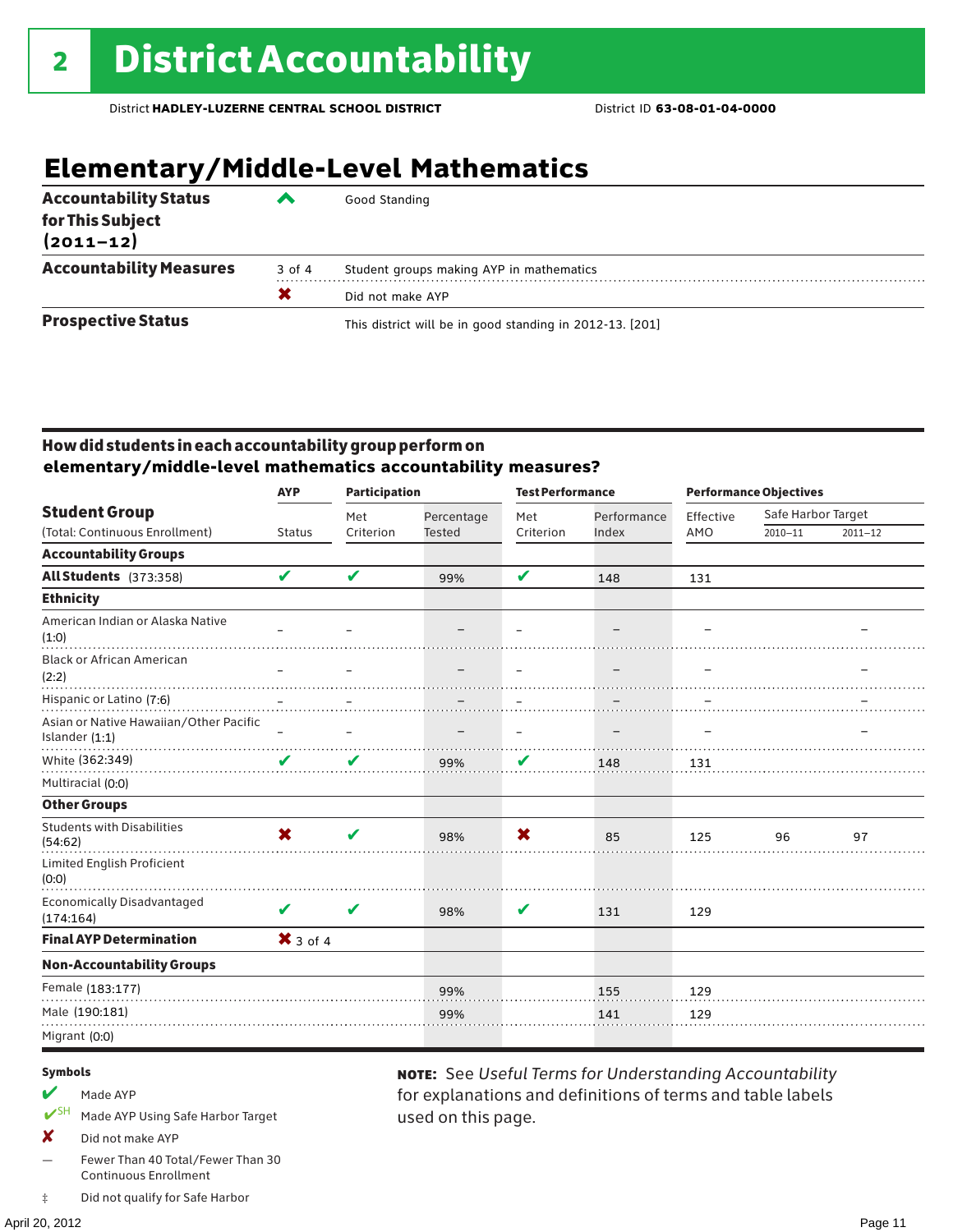## Elementary/Middle-Level Science

| <b>Accountability Status</b><br>for This Subject<br>(2011–12) | ▰      | Good Standing                                            |
|---------------------------------------------------------------|--------|----------------------------------------------------------|
| <b>Accountability Measures</b>                                | 1 of 1 | Student groups making AYP in science                     |
|                                                               | v      | Made AYP                                                 |
| <b>Prospective Status</b>                                     |        | This district will be in good standing in 2012-13. [201] |

### How did students in each accountability group perform on elementary/middle-level science accountability measures?

|                                                          | <b>AYP</b>    |                      | <b>Participation</b> |               | <b>Test Performance</b> |             | <b>Performance Objectives</b> |                 |             |
|----------------------------------------------------------|---------------|----------------------|----------------------|---------------|-------------------------|-------------|-------------------------------|-----------------|-------------|
| <b>Student Group</b>                                     |               | Safe Harbor          | Met                  | Percentage    | Met                     | Performance | State                         | Progress Target |             |
| (Total: Continuous Enrollment)                           |               | Status Qualification | Criterion            | <b>Tested</b> | Criterion               | Index       | Standard                      | $2010 - 11$     | $2011 - 12$ |
| <b>Accountability Groups</b>                             |               |                      |                      |               |                         |             |                               |                 |             |
| All Students (120:114)                                   | V             | Qualified            | V                    | 98%           | V                       | 182         | 100                           |                 |             |
| <b>Ethnicity</b>                                         |               |                      |                      |               |                         |             |                               |                 |             |
| American Indian or Alaska Native<br>(0:0)                |               |                      |                      |               |                         |             |                               |                 |             |
| <b>Black or African American</b><br>(0:0)                |               |                      |                      |               |                         |             |                               |                 |             |
| Hispanic or Latino (3:3)                                 |               |                      |                      |               |                         |             |                               |                 |             |
| Asian or Native Hawaiian/Other Pacific<br>Islander (0:0) |               |                      |                      |               |                         |             |                               |                 |             |
| White (117:111)                                          |               | Qualified            | V                    | 97%           | V                       | 182         | 100                           |                 |             |
| Multiracial (0:0)                                        |               |                      |                      |               |                         |             |                               |                 |             |
| <b>Other Groups</b>                                      |               |                      |                      |               |                         |             |                               |                 |             |
| <b>Students with Disabilities</b><br>(20:20)             |               |                      |                      |               |                         |             |                               |                 |             |
| Limited English Proficient<br>(0:0)                      |               |                      |                      |               |                         |             |                               |                 |             |
| <b>Economically Disadvantaged</b><br>(49:45)             |               | Qualified            | V                    | 94%           | V                       | 178         | 100                           |                 |             |
| <b>Final AYP Determination</b>                           | $\vee$ 1 of 1 |                      |                      |               |                         |             |                               |                 |             |
| <b>Non-Accountability Groups</b>                         |               |                      |                      |               |                         |             |                               |                 |             |
| Female (57:54)                                           |               |                      |                      | 96%           |                         | 185         | 100                           |                 |             |
| Male (63:60)                                             |               |                      |                      | 98%           |                         | 180         | 100                           |                 |             |
| Migrant (0:0)                                            |               |                      |                      |               |                         |             |                               |                 |             |
|                                                          |               |                      |                      |               |                         |             |                               |                 |             |

#### Symbols

- $M$  Made AYP
- ✘ Did not make AYP
- Fewer Than 40 Total/Fewer Than 30 Continuous Enrollment

April 20, 2012 Page 12

note: See *Useful Terms for Understanding Accountability*  for explanations and definitions of terms and table labels used on this page.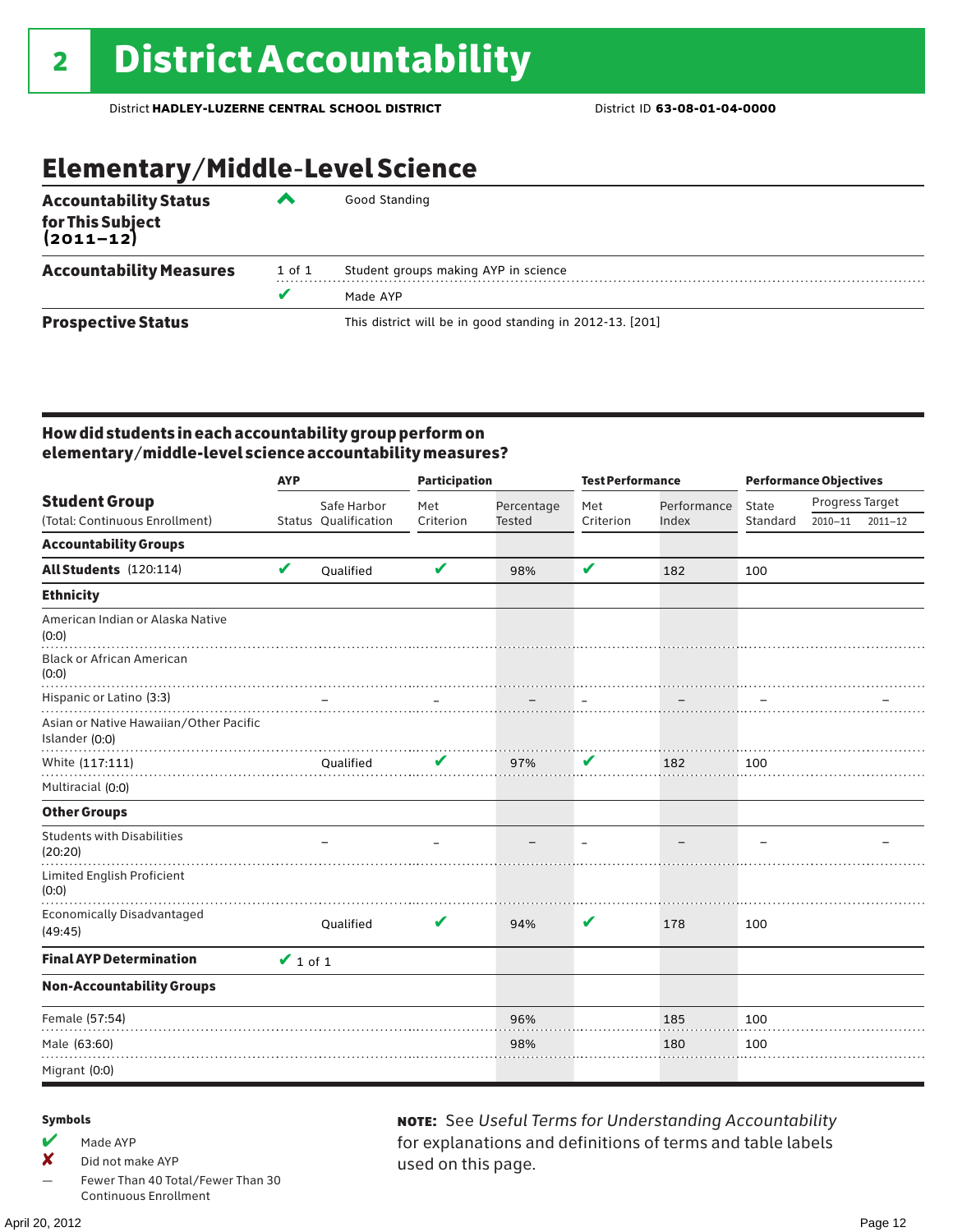## **Secondary-Level English Language Arts**

| <b>Accountability Status</b>      | ▰      | Good Standing                                            |
|-----------------------------------|--------|----------------------------------------------------------|
| for This Subject<br>$(2011 - 12)$ |        |                                                          |
| <b>Accountability Measures</b>    | 2 of 2 | Student groups making AYP in English language arts       |
|                                   | v      | Made AYP                                                 |
| <b>Prospective Status</b>         |        | This district will be in good standing in 2012-13. [201] |

### How did students in each accountability group perform on **secondary-level English language arts accountability measures?**

|                                                                                      | <b>AYP</b>    |           | <b>Participation</b> |             | <b>Test Performance</b> |           | <b>Performance Objectives</b> |             |  |
|--------------------------------------------------------------------------------------|---------------|-----------|----------------------|-------------|-------------------------|-----------|-------------------------------|-------------|--|
| <b>Student Group</b>                                                                 |               | Met       | Percentage           | Met         | Performance             | Effective | Safe Harbor Target            |             |  |
| (12th Graders: 2007 Cohort)                                                          | <b>Status</b> | Criterion | <b>Tested</b>        | Criterion   | Index                   | AMO       | $2010 - 11$                   | $2011 - 12$ |  |
| <b>Accountability Groups</b>                                                         |               |           |                      |             |                         |           |                               |             |  |
| All Students (69:64)                                                                 | V             | V         | 97%                  | V           | 191                     | 171       |                               |             |  |
| <b>Ethnicity</b>                                                                     |               |           |                      |             |                         |           |                               |             |  |
| American Indian or Alaska Native<br>(0:0)                                            |               |           |                      |             |                         |           |                               |             |  |
| <b>Black or African American</b><br>(0:0)                                            |               |           |                      |             |                         |           |                               |             |  |
| Hispanic or Latino (0:0)<br>Asian or Native Hawaiian/Other Pacific<br>Islander (0:0) |               |           |                      |             |                         |           |                               |             |  |
| White (69:64)                                                                        | V             | V         | 97%                  | $\mathbf v$ | 191                     | 171       |                               |             |  |
| Multiracial (0:0)                                                                    |               |           |                      |             |                         |           |                               |             |  |
| <b>Other Groups</b>                                                                  |               |           |                      |             |                         |           |                               |             |  |
| <b>Students with Disabilities</b><br>(9:8)                                           |               |           |                      |             |                         |           |                               |             |  |
| Limited English Proficient<br>(0:0)                                                  |               |           |                      |             |                         |           |                               |             |  |
| <b>Economically Disadvantaged</b><br>(15:12)                                         |               |           |                      |             |                         |           |                               |             |  |
| <b>Final AYP Determination</b>                                                       | $\vee$ 2 of 2 |           |                      |             |                         |           |                               |             |  |
| <b>Non-Accountability Groups</b>                                                     |               |           |                      |             |                         |           |                               |             |  |
| Female (38:36)                                                                       |               |           |                      |             | 194                     | 167       |                               |             |  |
| Male (31:28)                                                                         |               |           |                      |             |                         |           |                               |             |  |
| Migrant (0:0)                                                                        |               |           |                      |             |                         |           |                               |             |  |

used on this page.

note: See *Useful Terms for Understanding Accountability*  for explanations and definitions of terms and table labels

#### Symbols

- Made AYP<br> **V**SH Made AVP
- Made AYP Using Safe Harbor Target
- X Did not make AYP
- Fewer Than 40 12<sup>th</sup> Graders/Fewer Than 30 Cohort
- ‡ Did not qualify for Safe Harbor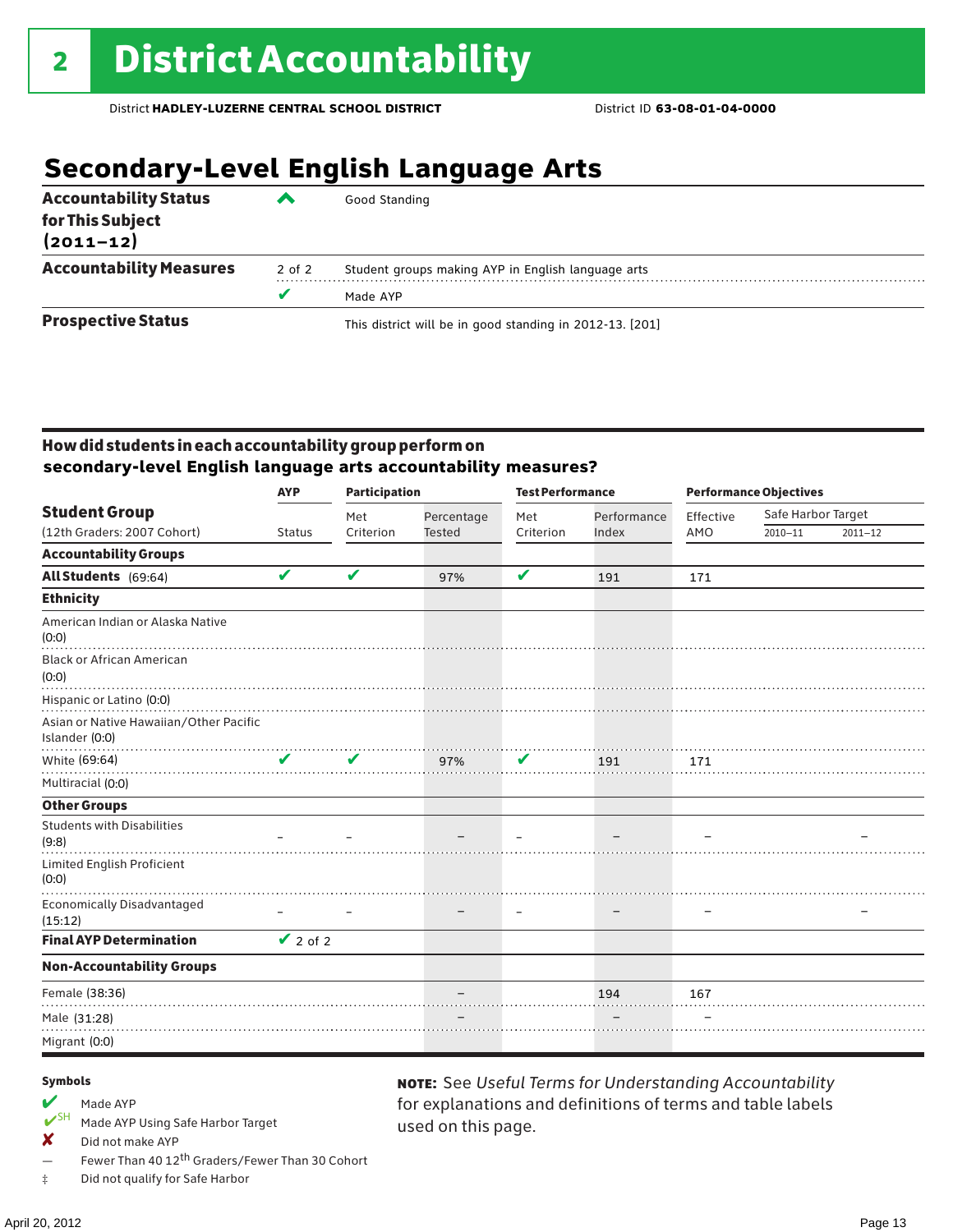## **Secondary-Level Mathematics**

| <b>Accountability Status</b><br>for This Subject<br>$(2011 - 12)$ |        | Good Standing                                            |
|-------------------------------------------------------------------|--------|----------------------------------------------------------|
| <b>Accountability Measures</b>                                    | 2 of 2 | Student groups making AYP in mathematics                 |
|                                                                   | v      | Made AYP                                                 |
| <b>Prospective Status</b>                                         |        | This district will be in good standing in 2012-13. [201] |

### How did students in each accountability group perform on **secondary-level mathematics accountability measures?**

|                                                                                      | <b>AYP</b>    | <b>Participation</b>       |               | <b>Test Performance</b> |             | <b>Performance Objectives</b> |                    |             |
|--------------------------------------------------------------------------------------|---------------|----------------------------|---------------|-------------------------|-------------|-------------------------------|--------------------|-------------|
| <b>Student Group</b>                                                                 |               | Met                        | Percentage    | Met                     | Performance | Effective                     | Safe Harbor Target |             |
| (12th Graders: 2007 Cohort)                                                          | <b>Status</b> | Criterion                  | <b>Tested</b> | Criterion               | Index       | AMO                           | $2010 - 11$        | $2011 - 12$ |
| <b>Accountability Groups</b>                                                         |               |                            |               |                         |             |                               |                    |             |
| All Students (69:64)                                                                 | V             | V                          | 99%           | V                       | 189         | 168                           |                    |             |
| <b>Ethnicity</b>                                                                     |               |                            |               |                         |             |                               |                    |             |
| American Indian or Alaska Native<br>(0:0)                                            |               |                            |               |                         |             |                               |                    |             |
| <b>Black or African American</b><br>(0:0)                                            |               |                            |               |                         |             |                               |                    |             |
| Hispanic or Latino (0:0)<br>Asian or Native Hawaiian/Other Pacific<br>Islander (0:0) |               |                            |               |                         |             |                               |                    |             |
| White (69:64)                                                                        | ✔             | $\boldsymbol{\mathcal{U}}$ | 99%           | V                       | 189         | 168                           |                    |             |
| Multiracial (0:0)                                                                    |               |                            |               |                         |             |                               |                    |             |
| <b>Other Groups</b>                                                                  |               |                            |               |                         |             |                               |                    |             |
| <b>Students with Disabilities</b><br>(9:8)                                           |               |                            |               |                         |             |                               |                    |             |
| <b>Limited English Proficient</b><br>(0:0)                                           |               |                            |               |                         |             |                               |                    |             |
| <b>Economically Disadvantaged</b><br>(15:12)                                         |               |                            |               |                         |             |                               |                    |             |
| <b>Final AYP Determination</b>                                                       | $\vee$ 2 of 2 |                            |               |                         |             |                               |                    |             |
| <b>Non-Accountability Groups</b>                                                     |               |                            |               |                         |             |                               |                    |             |
| Female (38:36)                                                                       |               |                            |               |                         | 189         | 164                           |                    |             |
| Male (31:28)                                                                         |               |                            |               |                         |             |                               |                    |             |
| Migrant (0:0)                                                                        |               |                            |               |                         |             |                               |                    |             |

used on this page.

note: See *Useful Terms for Understanding Accountability*  for explanations and definitions of terms and table labels

#### Symbols

## Made AYP<br>  $V$ <sup>SH</sup> Made AVP

- Made AYP Using Safe Harbor Target
- ✘ Did not make AYP
- Fewer Than 40 12<sup>th</sup> Graders/Fewer Than 30 Cohort
- ‡ Did not qualify for Safe Harbor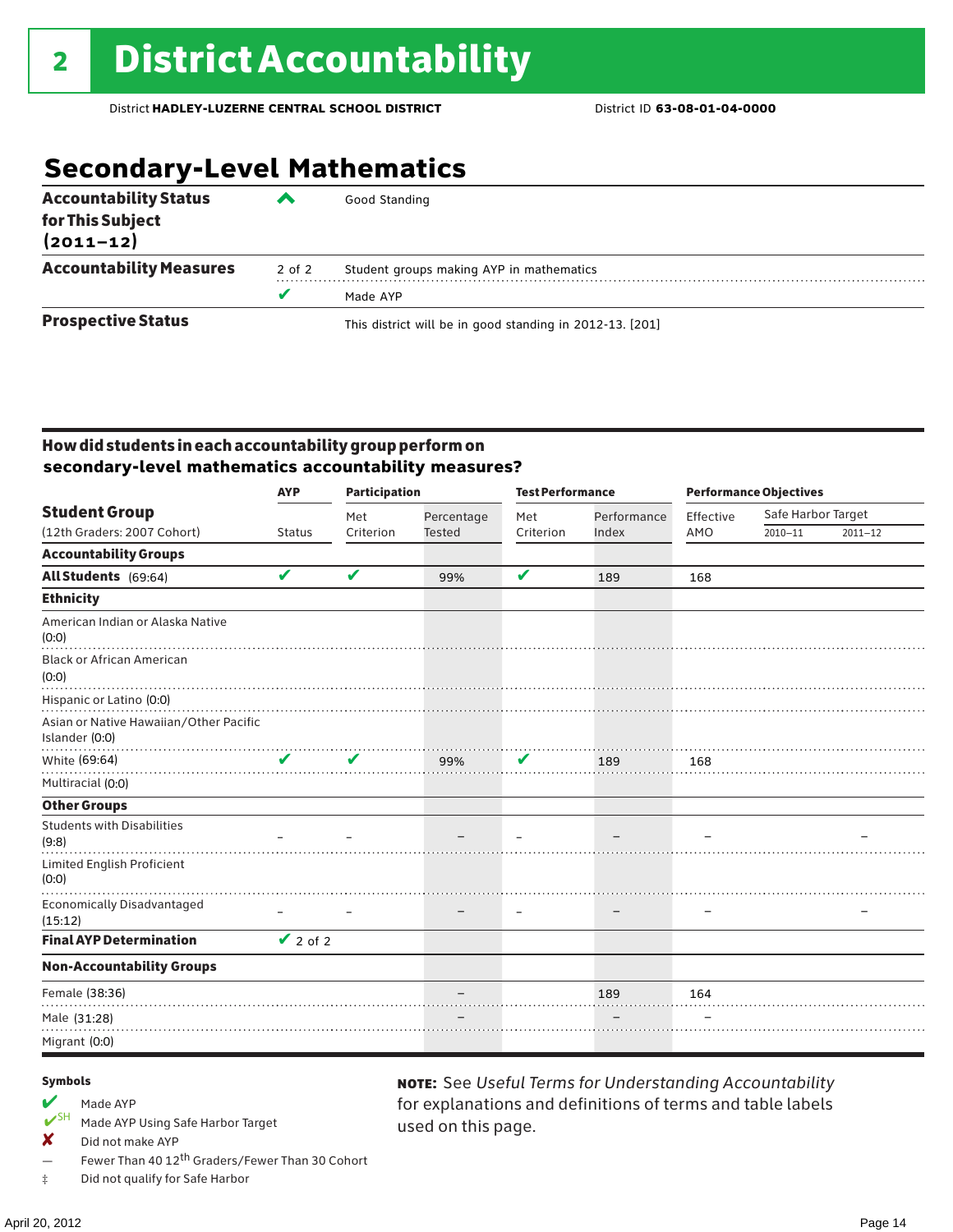## Graduation Rate

| Accountability Status for This $\triangle$<br>Indicator $(2011-12)$ |            | Good Standing                                                                                                                                                                                                                                                                                                                                    |
|---------------------------------------------------------------------|------------|--------------------------------------------------------------------------------------------------------------------------------------------------------------------------------------------------------------------------------------------------------------------------------------------------------------------------------------------------|
| <b>Accountability Measures</b>                                      | $0$ of $1$ | Student groups making AYP in graduation rate                                                                                                                                                                                                                                                                                                     |
|                                                                     | Х          | Did not make AYP                                                                                                                                                                                                                                                                                                                                 |
| <b>Prospective Status</b>                                           |            | A district that fails to make AYP in graduation rate for two consecutive years is placed in<br>improvement status. If this district fails to make AYP in 2011-12, the district will be District In Need<br>of Improvement (Year 1) in 2012-13. If this district makes AYP in 2011-12, the district will be in<br>good standing in 2012-13. [203] |

### How did students in each accountability group perform on graduation rate accountability measures?

|                                                     | <b>Graduation</b> |                           |            |          | <b>Objectives</b> |  |  |
|-----------------------------------------------------|-------------------|---------------------------|------------|----------|-------------------|--|--|
| <b>Student Group</b>                                |                   | Met                       | Graduation | State    | Progress Target   |  |  |
| (2006 Graduation-Rate Total Cohort)                 | <b>AYP</b>        | Criterion                 | Rate       | Standard | $2010 - 11$       |  |  |
| <b>Accountability Groups</b>                        |                   |                           |            |          |                   |  |  |
| All Students (74)                                   | X                 | $\boldsymbol{\mathsf{x}}$ | 69%        | 80%      | 76%               |  |  |
| <b>Ethnicity</b>                                    |                   |                           |            |          |                   |  |  |
| American Indian or Alaska Native (0)                |                   |                           |            |          |                   |  |  |
| Black or African American (0)                       |                   |                           |            |          |                   |  |  |
| Hispanic or Latino (1)                              |                   |                           |            |          |                   |  |  |
| Asian or Native Hawaiian/Other Pacific Islander (3) |                   | $\qquad \qquad -$         |            |          |                   |  |  |
| White (70)                                          |                   | X                         | 69%        | 80%      | 75%               |  |  |
| Multiracial (0)                                     |                   |                           |            |          |                   |  |  |
| <b>Other Groups</b>                                 |                   |                           |            |          |                   |  |  |
| Students with Disabilities (8)                      |                   |                           |            |          |                   |  |  |
| Limited English Proficient (0)                      |                   |                           |            |          |                   |  |  |
| Economically Disadvantaged (20)                     |                   |                           |            |          |                   |  |  |
| <b>Final AYP Determination</b>                      | $X$ 0 of 1        |                           |            |          |                   |  |  |
| <b>Non-Accountability Groups</b>                    |                   |                           |            |          |                   |  |  |
| Female (34)                                         |                   |                           | 79%        | 80%      |                   |  |  |
| Male (40)                                           |                   |                           | 60%        | 80%      |                   |  |  |
| Migrant (0)                                         |                   |                           |            |          |                   |  |  |

#### Symbols

 $M$  Made AYP

✘ Did not make AYP

note: See *Useful Terms for Understanding Accountability*  for explanations and definitions of terms and table labels used on this page.

— Fewer than 30 Graduation-Rate Total Cohort

#### **Aspirational Goal**

The Board of Regents has set an aspirational goal that 95% of students in each public school and school district will graduate within five years of first entry into grade 9. The graduation rate for the 2006 total cohort through June 2011 (after 5 years) for this district is 71% and, therefore, this district *did not* meet this goal. The aspirational goal does not impact accountability.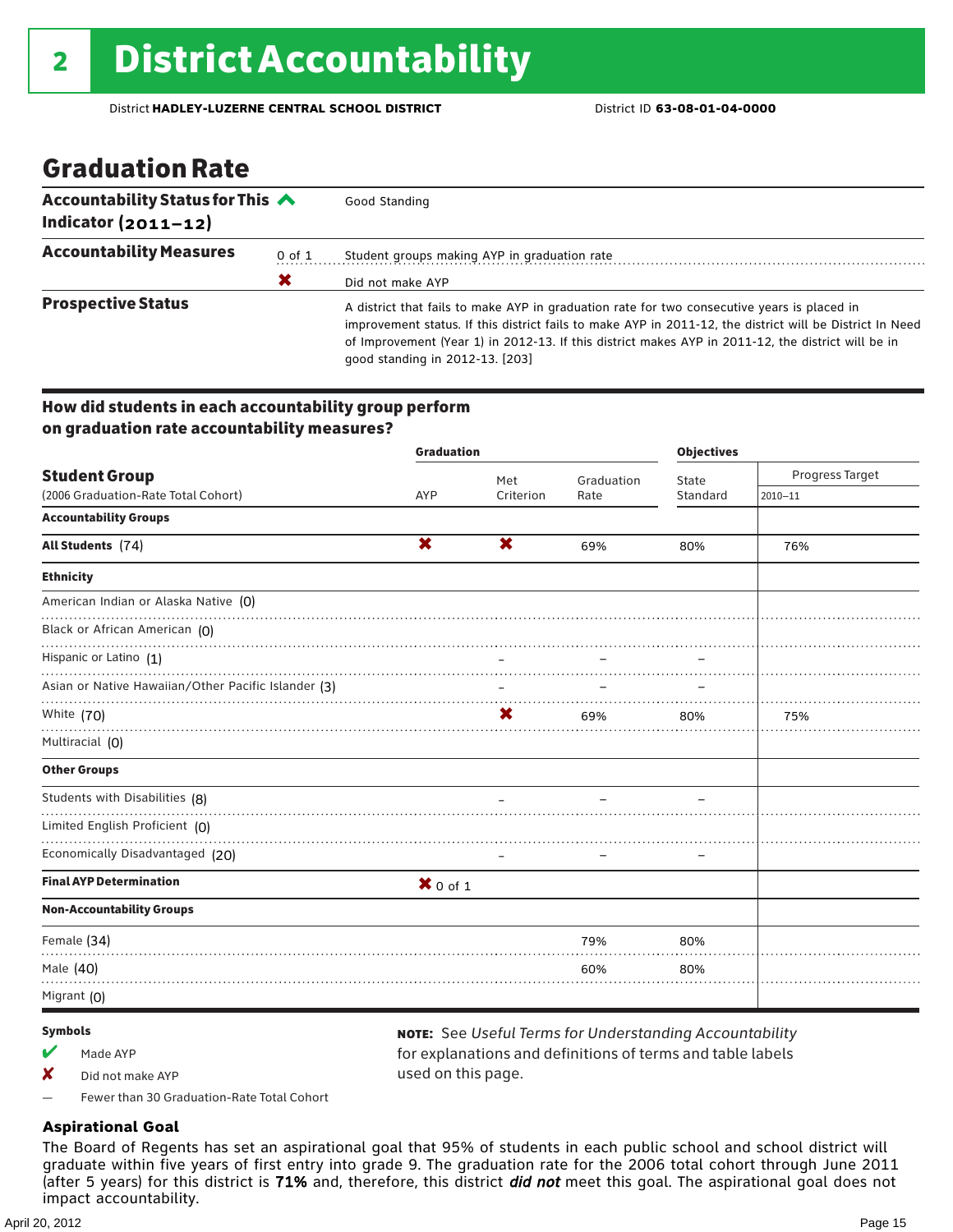## 2011–12 Accountability Status of Schools in Your District

This section lists all schools in your district by 2011–12 accountability status.

#### **In Good Standing**

3 schools identified 100% of total

HADLEY-LUZERNE ELEMENTARY SCHOOL HADLEY-LUZERNE HIGH SCHOOL STUART M TOWNSEND MIDDLE SCHOOL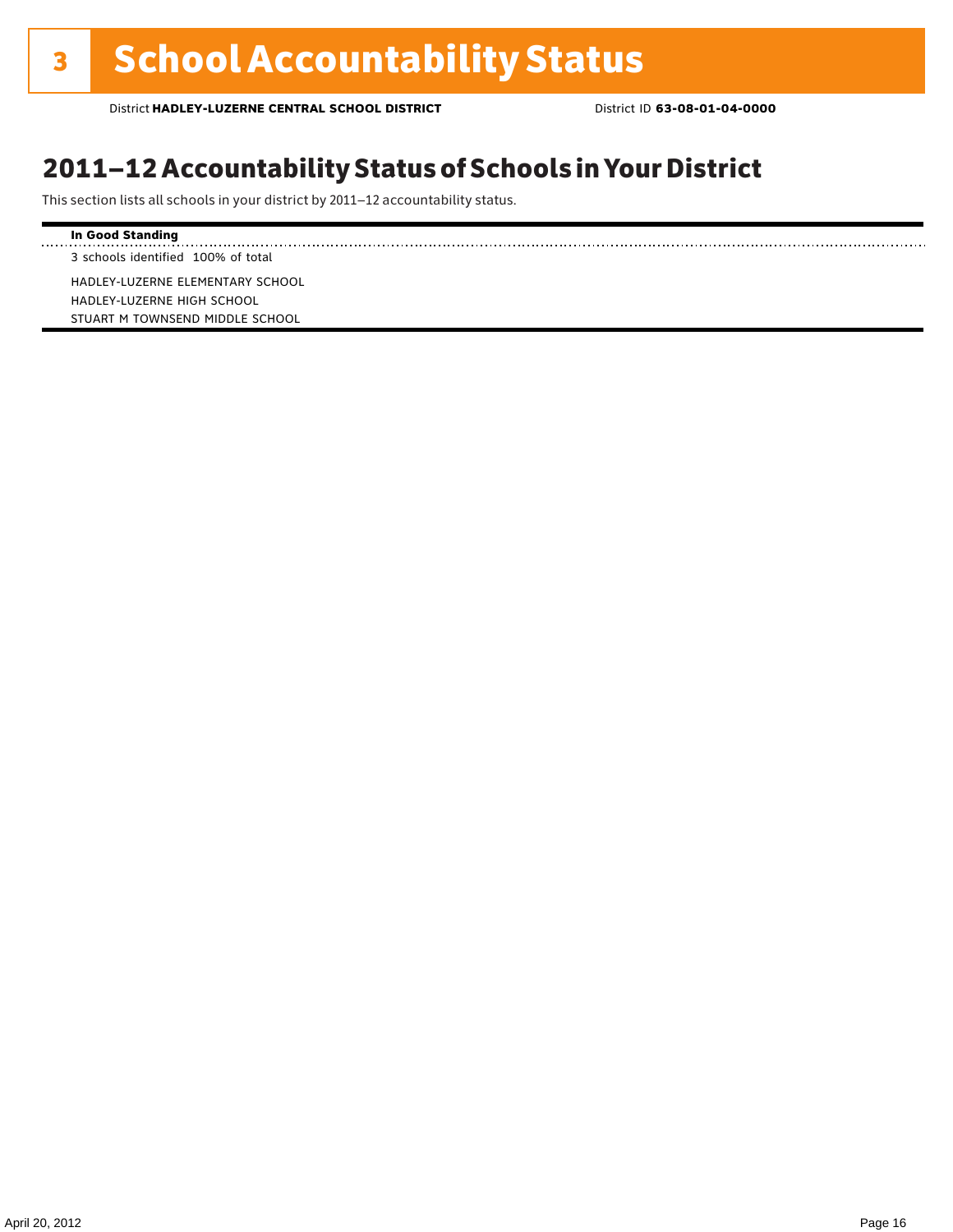## Summary of 2010–11 **District Performance**

Performance on the State assessments in English language arts, mathematics, and science at the elementary and middle levels is reported in terms of mean scores and the percentage of tested students scoring at or above Level 2, Level 3, and Level 4. Performance on the State assessments in ELA and mathematics at the secondary level is reported in terms of the percentage of students in a cohort scoring at these levels.

|                              |     | Percentage of students that<br>scored at or above Level 3 |                      | Total<br>Tested |
|------------------------------|-----|-----------------------------------------------------------|----------------------|-----------------|
| <b>English Language Arts</b> | 0%  |                                                           | 100%                 |                 |
| Grade 3                      | 55% |                                                           |                      | 60              |
| Grade 4<br>.                 | 51% |                                                           |                      | 61              |
| Grade 5                      | 48% |                                                           |                      | 60              |
| Grade 6                      | 62% |                                                           |                      | 60              |
| Grade 7                      | 57% |                                                           |                      | 70              |
| Grade 8                      | 43% |                                                           |                      | 58              |
| <b>Mathematics</b>           |     |                                                           |                      |                 |
| Grade 3                      | 57% |                                                           |                      | 60              |
| Grade 4                      | 70% |                                                           |                      | 61              |
| Grade 5                      | 60% |                                                           |                      | 60              |
| Grade 6                      | 45% |                                                           |                      | 60              |
| Grade 7                      | 50% |                                                           |                      | 70              |
| Grade 8                      | 50% |                                                           |                      | 58              |
| <b>Science</b>               |     |                                                           |                      |                 |
| Grade 4                      | 88% |                                                           |                      | 59              |
| Grade 8                      | 78% |                                                           |                      | 58              |
|                              |     | Percentage of students that<br>scored at or above Level 3 | 2007 Total<br>Cohort |                 |
| <b>Secondary Level</b>       | 0%  |                                                           | 50%                  | 100%            |
| English                      | 79% |                                                           |                      | 76              |

Mathematics 80% 80% 76

### About the Performance Level Descriptors

#### English Language Arts

#### Level 1: Below Standard

Student performance does not demonstrate an understanding of the English language arts knowledge and skills expected at this grade level.

#### Level 2: Meets Basic Standard

Student performance demonstrates a partial understanding of the English language arts knowledge and skills expected at this grade level.

#### Level 3: Meets Proficiency Standard

Student performance demonstrates an understanding of the English language arts knowledge and skills expected at this grade level.

#### Level 4: Exceeds Proficiency Standard

Student performance demonstrates a thorough understanding of the English language arts knowledge and skills expected at this grade level.

#### Mathematics

#### Level 1: Below Standard

Student performance does not demonstrate an understanding of the mathematics content expected at this grade level.

#### Level 2: Meets Basic Standard

Student performance demonstrates a partial understanding of the mathematics content expected at this grade level.

#### Level 3: Meets Proficiency Standard

Student performance demonstrates an understanding of the mathematics content expected at this grade level.

#### Level 4: Exceeds Proficiency Standard

Student performance demonstrates a thorough understanding of the mathematics content expected at this grade level.

### How are Need/Resource Capacity (N/RC) categories determined?

Districts are divided into high, average, and low need categories based on their ability to meet the special needs of their students with local resources. Districts in the high need category are subdivided into four categories based on enrollment size and, in some cases, number of students per square mile. More information about the categories can be found in the *Report to the Governor and the Legislature on the Educational Status of the State's Schools* at www.p12.nysed.gov/irs.

In this section, this district's performance is compared with that of public schools statewide.

### This District's N/RC Category:

#### **High Need/Resource Rural Districts**

This is a rural school district with high student needs in relation to district resource capacity.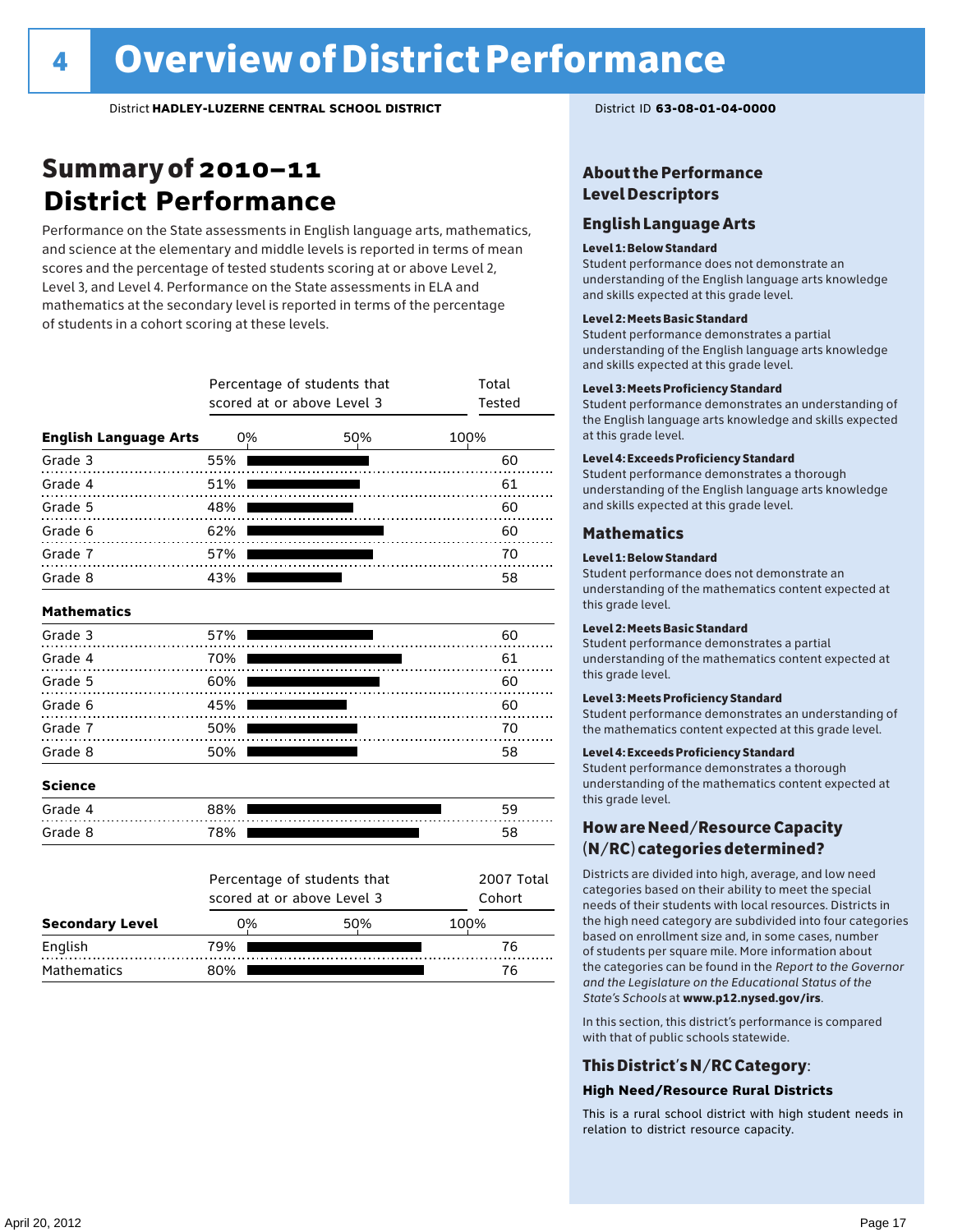## **This District's Results in Grade 3 English Language Arts**

|                                                    |         | <b>This District</b>            |            |                |         | <b>NY State Public</b>          |                |  |  |
|----------------------------------------------------|---------|---------------------------------|------------|----------------|---------|---------------------------------|----------------|--|--|
|                                                    |         | Percentage scoring at level(s): |            |                |         | Percentage scoring at level(s): |                |  |  |
|                                                    |         | $2 - 4$                         | $3 - 4$    | $\overline{4}$ | $2 - 4$ | $3 - 4$                         | $\overline{4}$ |  |  |
| 2011 Mean Score: 665                               | *Range: | 644-780                         | 663-780    | 694-780        |         |                                 |                |  |  |
| 2010 Mean Score: 676                               | 100%    | 93% 94%                         | 65%<br>55% |                | 87% 86% | 56% 55%                         |                |  |  |
| $\blacksquare$ 2010-11<br>2009-10<br><b>The Co</b> |         |                                 |            | 27%<br>5%      |         |                                 | 17%<br>5%      |  |  |
| Number of Tested Students:                         |         | 59<br>56                        | 33<br>41   | 17<br>3        |         |                                 |                |  |  |

| <b>Results by</b>                               |              | 2010-11 School Year |                                 |                | 2009-10 School Year |                                 |         |                |  |  |  |
|-------------------------------------------------|--------------|---------------------|---------------------------------|----------------|---------------------|---------------------------------|---------|----------------|--|--|--|
| <b>Student Group</b>                            | Total        |                     | Percentage scoring at level(s): |                | Total               | Percentage scoring at level(s): |         |                |  |  |  |
|                                                 | Tested       | $2 - 4$             | $3 - 4$                         | $\overline{4}$ | Tested              | $2 - 4$                         | $3 - 4$ | $\overline{4}$ |  |  |  |
| <b>All Students</b>                             | 60           | 93%                 | 55%                             | 5%             | 63                  | 94%                             | 65%     | 27%            |  |  |  |
| Female                                          | 26           | 100%                | 69%                             | 8%             | 33                  | 100%                            | 76%     | 24%            |  |  |  |
| Male                                            | 34           | 88%                 | 44%                             | 3%             | 30                  | 87%                             | 53%     | 30%            |  |  |  |
| American Indian or Alaska Native                | 1            |                     |                                 |                |                     |                                 |         |                |  |  |  |
| <b>Black or African American</b>                |              |                     |                                 |                |                     |                                 |         |                |  |  |  |
| Hispanic or Latino                              | $\mathbf{1}$ |                     |                                 |                | 2                   |                                 |         |                |  |  |  |
| Asian or Native Hawaiian/Other Pacific Islander |              |                     |                                 |                |                     |                                 |         |                |  |  |  |
| White                                           | 58           |                     |                                 |                | 61                  |                                 |         |                |  |  |  |
| Multiracial                                     |              |                     |                                 |                |                     |                                 |         |                |  |  |  |
| <b>Small Group Totals</b>                       | 60           | 93%                 | 55%                             | 5%             | 63                  | 94%                             | 65%     | 27%            |  |  |  |
| <b>General-Education Students</b>               | 54           | 94%                 | 54%                             | 6%             | 54                  | 100%                            | 72%     | 30%            |  |  |  |
| <b>Students with Disabilities</b>               | 6            | 83%                 | 67%                             | 0%             | 9                   | 56%                             | 22%     | 11%            |  |  |  |
| English Proficient                              | 60           | 93%                 | 55%                             | 5%             | 63                  | 94%                             | 65%     | 27%            |  |  |  |
| Limited English Proficient                      |              |                     |                                 |                |                     |                                 |         |                |  |  |  |
| Economically Disadvantaged                      | 37           | 95%                 | 43%                             | 5%             | 32                  | 94%                             | 59%     | 13%            |  |  |  |
| Not Disadvantaged                               | 23           | 91%                 | 74%                             | 4%             | 31                  | 94%                             | 71%     | 42%            |  |  |  |
| Migrant                                         |              |                     |                                 |                |                     |                                 |         |                |  |  |  |
| Not Migrant                                     | 60           | 93%                 | 55%                             | 5%             | 63                  | 94%                             | 65%     | 27%            |  |  |  |

**NOTES** 

The – symbol indicates that data for a group of students have been suppressed. If a group has fewer than five students,

data for that group and the next smallest group(s) are suppressed to protect the privacy of individual students.

\* These ranges are for 2010–11 data only. Ranges for the 2009–10 data are available in the 2009–10 Accountability and Overview Reports.

| <b>Other</b>                                                                                      | 2010-11 School Year |                             |         |     | 2009-10 School Year |         |                             |     |  |
|---------------------------------------------------------------------------------------------------|---------------------|-----------------------------|---------|-----|---------------------|---------|-----------------------------|-----|--|
| <b>Assessments</b>                                                                                | Total               | Number scoring at level(s): |         |     | Total               |         | Number scoring at level(s): |     |  |
|                                                                                                   | Tested              | $2 - 4$                     | $3 - 4$ |     | Tested              | $2 - 4$ | $3 - 4$                     |     |  |
| New York State Alternate Assessment<br>(NYSAA): Grade 3 Equivalent                                |                     |                             |         |     | 0                   |         |                             |     |  |
| New York State English as a Second Language<br>Achievement Test (NYSESLAT) <sup>+</sup> : Grade 3 |                     | N/A                         | N/A     | N/A | 0                   | N/A     | N/A                         | N/A |  |
|                                                                                                   | Total               |                             |         |     | Total               |         |                             |     |  |
| Recently Arrived LEP Students NOT Tested on<br>the ELA NYSTP: Grade 3                             |                     | N/A                         | N/A     | N/A | 0                   | N/A     | N/A                         | N/A |  |

April 20, 2012 Page 18 † These counts represent recently arrived LEP students who used the NYSESLAT to fulfill the English language arts participation requirement.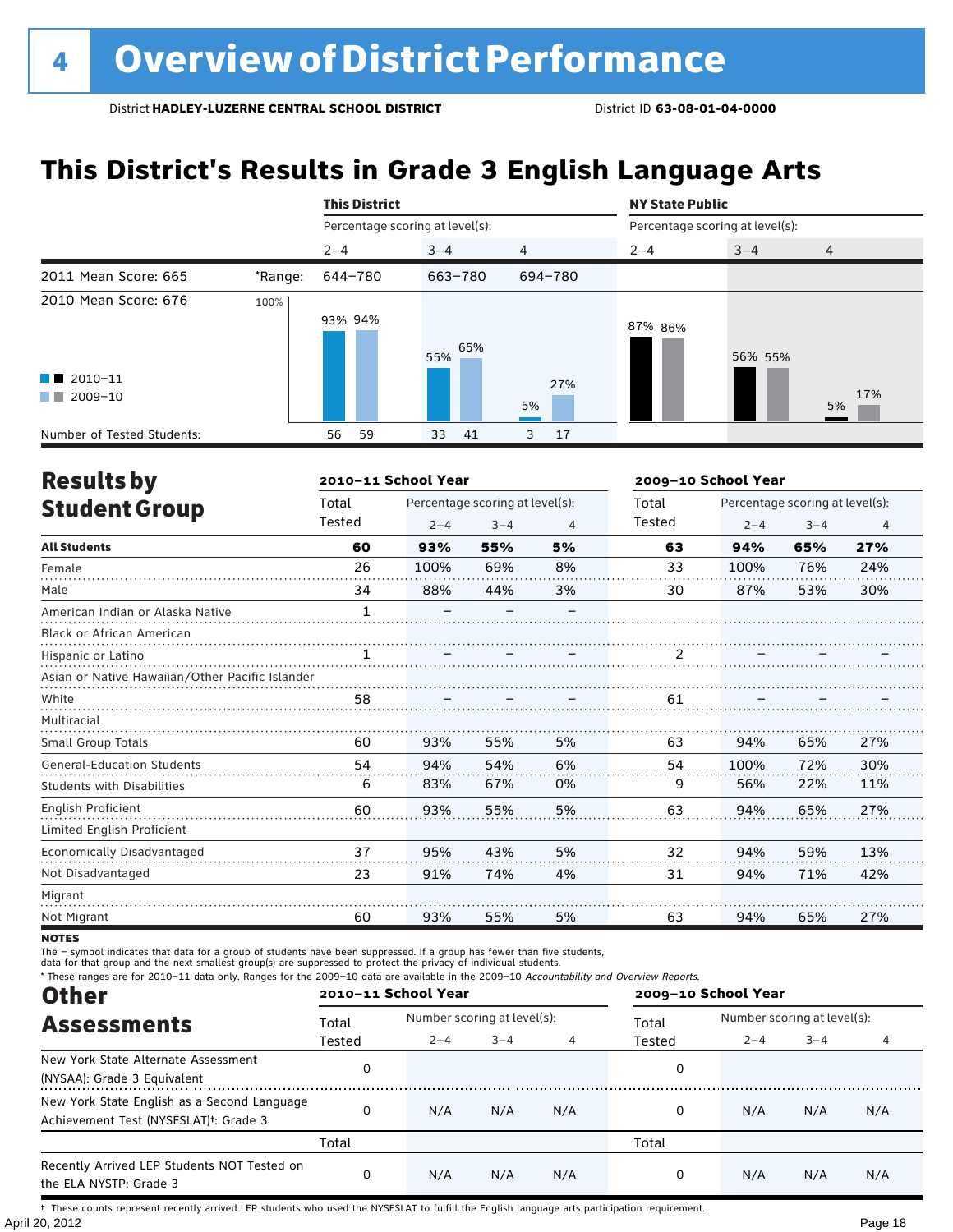## **This District's Results in Grade 3 Mathematics**

|                                                                          |         | <b>This District</b>            |            |           | <b>NY State Public</b>          |         |                |  |  |
|--------------------------------------------------------------------------|---------|---------------------------------|------------|-----------|---------------------------------|---------|----------------|--|--|
|                                                                          |         | Percentage scoring at level(s): |            |           | Percentage scoring at level(s): |         |                |  |  |
|                                                                          |         | $2 - 4$                         | $3 - 4$    | 4         | $2 - 4$                         | $3 - 4$ | $\overline{4}$ |  |  |
| 2011 Mean Score: 684                                                     | *Range: | 662-770                         | 684-770    | 707-770   |                                 |         |                |  |  |
| 2010 Mean Score: 699<br>$\blacksquare$ 2010-11<br>2009-10<br>a kacamatan | 100%    | 100%<br>90%                     | 67%<br>57% | 25%<br>7% | 91% 91%                         | 60% 59% | 24%<br>13%     |  |  |
| Number of Tested Students:                                               |         | 63<br>54                        | - 42<br>34 | 16<br>4   |                                 |         |                |  |  |

| <b>Results by</b>                               |              | 2010-11 School Year |                                 |     | 2009-10 School Year |         |                                 |     |  |
|-------------------------------------------------|--------------|---------------------|---------------------------------|-----|---------------------|---------|---------------------------------|-----|--|
| <b>Student Group</b>                            | Total        |                     | Percentage scoring at level(s): |     | Total               |         | Percentage scoring at level(s): |     |  |
|                                                 | Tested       | $2 - 4$             | $3 - 4$                         | 4   | Tested              | $2 - 4$ | $3 - 4$                         | 4   |  |
| <b>All Students</b>                             | 60           | 90%                 | 57%                             | 7%  | 63                  | 100%    | 67%                             | 25% |  |
| Female                                          | 26           | 92%                 | 54%                             | 12% | 33                  | 100%    | 67%                             | 30% |  |
| Male                                            | 34           | 88%                 | 59%                             | 3%  | 30                  | 100%    | 67%                             | 20% |  |
| American Indian or Alaska Native                | $\mathbf{1}$ |                     |                                 |     |                     |         |                                 |     |  |
| <b>Black or African American</b>                |              |                     |                                 |     |                     |         |                                 |     |  |
| Hispanic or Latino                              | 1            |                     |                                 |     | 2                   |         |                                 |     |  |
| Asian or Native Hawaiian/Other Pacific Islander |              |                     |                                 |     |                     |         |                                 |     |  |
| White                                           | 58           |                     |                                 |     | 61                  |         |                                 |     |  |
| Multiracial                                     |              |                     |                                 |     |                     |         |                                 |     |  |
| Small Group Totals                              | 60           | 90%                 | 57%                             | 7%  | 63                  | 100%    | 67%                             | 25% |  |
| <b>General-Education Students</b>               | 54           | 91%                 | 59%                             | 7%  | 54                  | 100%    | 76%                             | 28% |  |
| <b>Students with Disabilities</b>               | 6            | 83%                 | 33%                             | 0%  | 9                   | 100%    | 11%                             | 11% |  |
| English Proficient                              | 60           | 90%                 | 57%                             | 7%  | 63                  | 100%    | 67%                             | 25% |  |
| Limited English Proficient                      |              |                     |                                 |     |                     |         |                                 |     |  |
| Economically Disadvantaged                      | 37           | 84%                 | 43%                             | 3%  | 32                  | 100%    | 66%                             | 19% |  |
| Not Disadvantaged                               | 23           | 100%                | 78%                             | 13% | 31                  | 100%    | 68%                             | 32% |  |
| Migrant                                         |              |                     |                                 |     |                     |         |                                 |     |  |
| Not Migrant                                     | 60           | 90%                 | 57%                             | 7%  | 63                  | 100%    | 67%                             | 25% |  |

**NOTES** 

The – symbol indicates that data for a group of students have been suppressed. If a group has fewer than five students,

data for that group and the next smallest group(s) are suppressed to protect the privacy of individual students.

\* These ranges are for 2010–11 data only. Ranges for the 2009–10 data are available in the 2009–10 Accountability and Overview Reports.

| <b>Other</b>                        |        | 2010-11 School Year                  |         |  | 2009-10 School Year |                             |         |  |
|-------------------------------------|--------|--------------------------------------|---------|--|---------------------|-----------------------------|---------|--|
| <b>Assessments</b>                  | Total  | Number scoring at level(s):<br>Total |         |  |                     | Number scoring at level(s): |         |  |
|                                     | Tested | $2 - 4$                              | $3 - 4$ |  | Tested              | $2 - 4$                     | $3 - 4$ |  |
| New York State Alternate Assessment |        |                                      |         |  |                     |                             |         |  |
| (NYSAA): Grade 3 Equivalent         |        |                                      |         |  |                     |                             |         |  |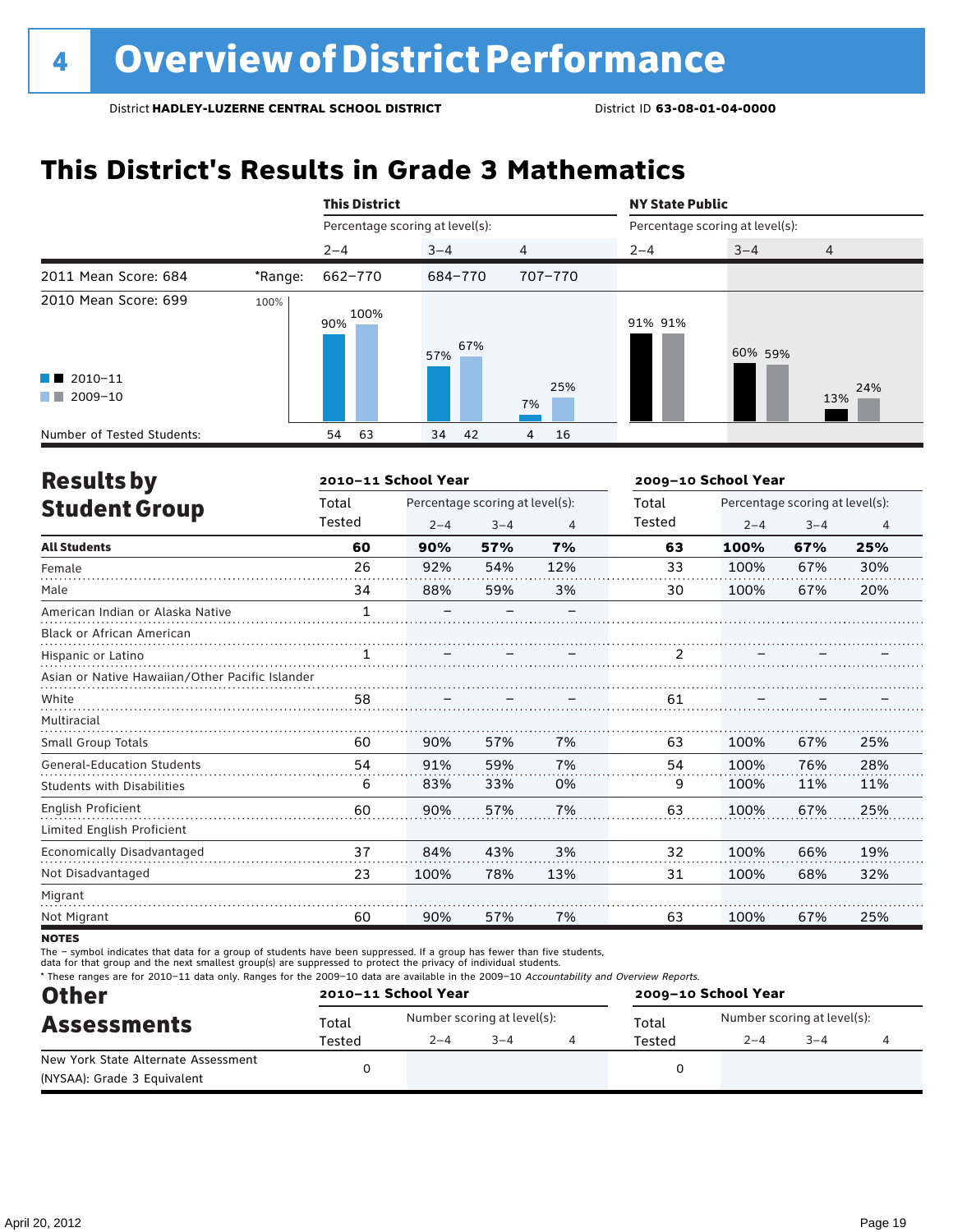## **This District's Results in Grade 4 English Language Arts**

|                                                    |         | <b>This District</b>            |          |                                 | <b>NY State Public</b> |         |                |  |
|----------------------------------------------------|---------|---------------------------------|----------|---------------------------------|------------------------|---------|----------------|--|
|                                                    |         | Percentage scoring at level(s): |          | Percentage scoring at level(s): |                        |         |                |  |
|                                                    |         | $2 - 4$                         | $3 - 4$  | $\overline{4}$                  | $2 - 4$                | $3 - 4$ | $\overline{4}$ |  |
| 2011 Mean Score: 667                               | *Range: | 637-775                         | 671-775  | 722-775                         |                        |         |                |  |
| 2010 Mean Score: 675                               | 100%    | 95% 94%                         | 51% 58%  |                                 | 92% 92%                | 57% 57% |                |  |
| $\blacksquare$ 2010-11<br><b>The Co</b><br>2009-10 |         |                                 |          | 2% 5%                           |                        |         | 2% 6%          |  |
| Number of Tested Students:                         |         | 58<br>58                        | 31<br>36 | 3<br>1                          |                        |         |                |  |

| <b>Results by</b>                               |                | 2010-11 School Year |                                 |    | 2009-10 School Year |                                 |         |                |  |  |  |
|-------------------------------------------------|----------------|---------------------|---------------------------------|----|---------------------|---------------------------------|---------|----------------|--|--|--|
| <b>Student Group</b>                            | Total          |                     | Percentage scoring at level(s): |    | Total               | Percentage scoring at level(s): |         |                |  |  |  |
|                                                 | Tested         | $2 - 4$             | $3 - 4$                         | 4  | <b>Tested</b>       | $2 - 4$                         | $3 - 4$ | $\overline{4}$ |  |  |  |
| <b>All Students</b>                             | 61             | 95%                 | 51%                             | 2% | 62                  | 94%                             | 58%     | 5%             |  |  |  |
| Female                                          | 32             | 100%                | 63%                             | 0% | 28                  | 100%                            | 64%     | 7%             |  |  |  |
| Male                                            | 29             | 90%                 | 38%                             | 3% | 34                  | 88%                             | 53%     | 3%             |  |  |  |
| American Indian or Alaska Native                |                |                     |                                 |    |                     |                                 |         |                |  |  |  |
| <b>Black or African American</b>                |                |                     |                                 |    |                     |                                 |         |                |  |  |  |
| Hispanic or Latino                              | $\overline{2}$ |                     |                                 |    |                     |                                 |         |                |  |  |  |
| Asian or Native Hawaiian/Other Pacific Islander |                |                     |                                 |    |                     |                                 |         |                |  |  |  |
| White                                           | 59             |                     |                                 |    | 61                  |                                 |         |                |  |  |  |
| Multiracial                                     |                |                     |                                 |    |                     |                                 |         |                |  |  |  |
| Small Group Totals                              | 61             | 95%                 | 51%                             | 2% | 62                  | 94%                             | 58%     | 5%             |  |  |  |
| <b>General-Education Students</b>               | 52             | 100%                | 56%                             | 2% | 56                  | 96%                             | 63%     | 5%             |  |  |  |
| <b>Students with Disabilities</b>               | 9              | 67%                 | 22%                             | 0% | 6                   | 67%                             | 17%     | 0%             |  |  |  |
| English Proficient                              | 61             | 95%                 | 51%                             | 2% | 62                  | 94%                             | 58%     | 5%             |  |  |  |
| Limited English Proficient                      |                |                     |                                 |    |                     |                                 |         |                |  |  |  |
| Economically Disadvantaged                      | 28             | 96%                 | 46%                             | 4% | 36                  | 92%                             | 50%     | 0%             |  |  |  |
| Not Disadvantaged                               | 33             | 94%                 | 55%                             | 0% | 26                  | 96%                             | 69%     | 12%            |  |  |  |
| Migrant                                         |                |                     |                                 |    |                     |                                 |         |                |  |  |  |
| Not Migrant                                     | 61             | 95%                 | 51%                             | 2% | 62                  | 94%                             | 58%     | 5%             |  |  |  |

**NOTES** 

The – symbol indicates that data for a group of students have been suppressed. If a group has fewer than five students,

data for that group and the next smallest group(s) are suppressed to protect the privacy of individual students.

\* These ranges are for 2010–11 data only. Ranges for the 2009–10 data are available in the 2009–10 Accountability and Overview Reports.

| <b>Other</b>                                                                                      | 2010-11 School Year |                             |         |     | 2009-10 School Year                  |         |         |     |  |
|---------------------------------------------------------------------------------------------------|---------------------|-----------------------------|---------|-----|--------------------------------------|---------|---------|-----|--|
| <b>Assessments</b>                                                                                | Total               | Number scoring at level(s): |         |     | Number scoring at level(s):<br>Total |         |         |     |  |
|                                                                                                   | Tested              | $2 - 4$                     | $3 - 4$ |     | Tested                               | $2 - 4$ | $3 - 4$ |     |  |
| New York State Alternate Assessment<br>(NYSAA): Grade 4 Equivalent                                |                     |                             |         |     | 0                                    |         |         |     |  |
| New York State English as a Second Language<br>Achievement Test (NYSESLAT) <sup>+</sup> : Grade 4 | $\Omega$            | N/A                         | N/A     | N/A | 0                                    | N/A     | N/A     | N/A |  |
|                                                                                                   | Total               |                             |         |     | Total                                |         |         |     |  |
| Recently Arrived LEP Students NOT Tested on<br>the ELA NYSTP: Grade 4                             | $\Omega$            | N/A                         | N/A     | N/A | 0                                    | N/A     | N/A     | N/A |  |

April 20, 2012 Page 20 † These counts represent recently arrived LEP students who used the NYSESLAT to fulfill the English language arts participation requirement.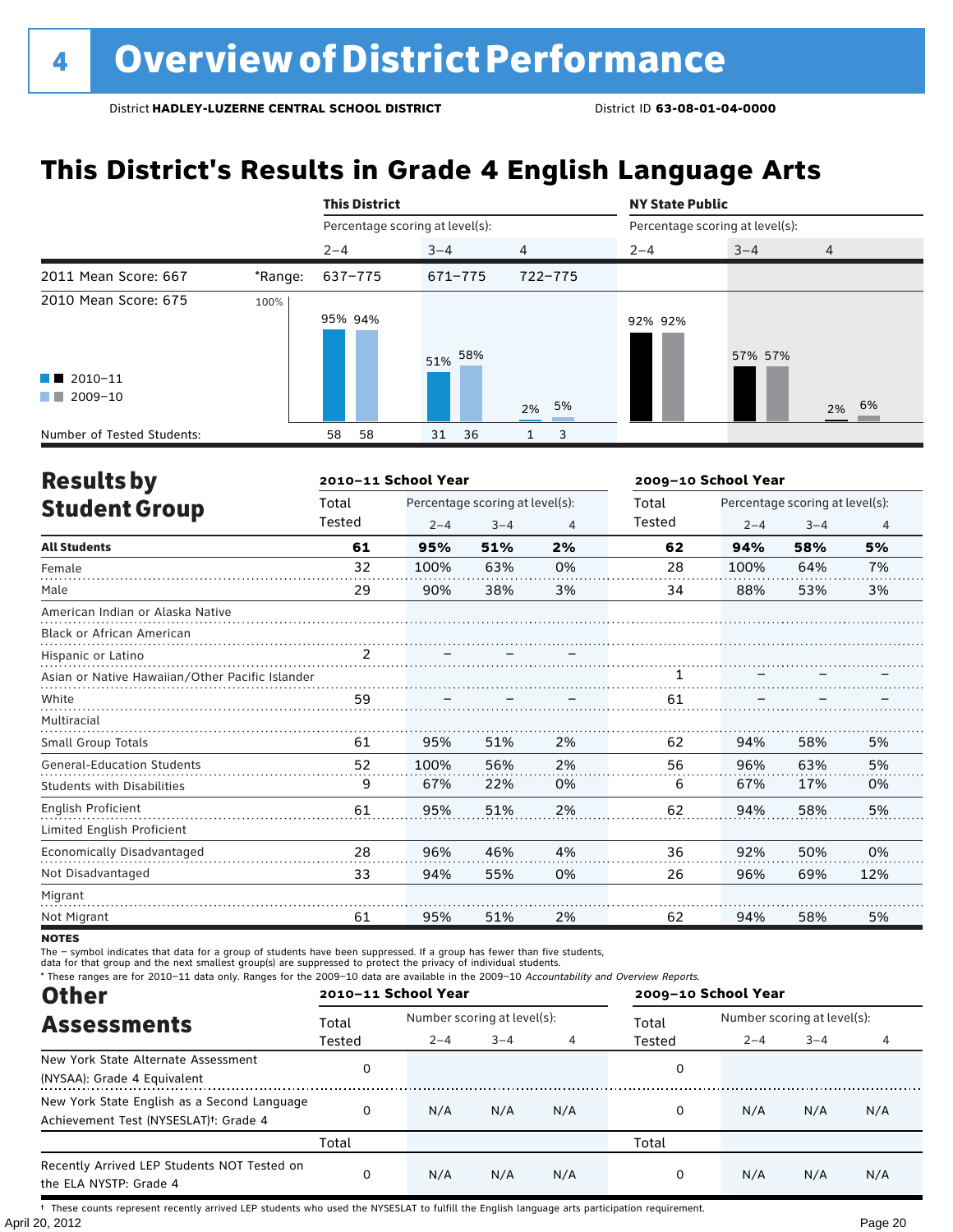## **This District's Results in Grade 4 Mathematics**

|                                                    |         | <b>This District</b>            |            |         | <b>NY State Public</b>          |         |                |  |  |
|----------------------------------------------------|---------|---------------------------------|------------|---------|---------------------------------|---------|----------------|--|--|
|                                                    |         | Percentage scoring at level(s): |            |         | Percentage scoring at level(s): |         |                |  |  |
|                                                    |         | $2 - 4$                         | $3 - 4$    | 4       | $2 - 4$                         | $3 - 4$ | $\overline{4}$ |  |  |
| 2011 Mean Score: 688                               | *Range: | 636-800                         | 676-800    | 707-800 |                                 |         |                |  |  |
| 2010 Mean Score: 680                               | 100%    | 97% 97%                         | 70%<br>60% |         | 94% 95%                         | 67% 64% |                |  |  |
| $\blacksquare$ 2010-11<br>2009-10<br><b>The Co</b> |         |                                 |            | 20% 15% |                                 |         | 27% 26%        |  |  |
| Number of Tested Students:                         |         | 60<br>59                        | 43<br>37   | 12<br>9 |                                 |         |                |  |  |

| <b>Results by</b>                               |                | 2010-11 School Year |                                 |     | 2009-10 School Year |         |                                 |                |  |
|-------------------------------------------------|----------------|---------------------|---------------------------------|-----|---------------------|---------|---------------------------------|----------------|--|
| <b>Student Group</b>                            | Total          |                     | Percentage scoring at level(s): |     | Total               |         | Percentage scoring at level(s): |                |  |
|                                                 | Tested         | $2 - 4$             | $3 - 4$                         | 4   | Tested              | $2 - 4$ | $3 - 4$                         | $\overline{4}$ |  |
| <b>All Students</b>                             | 61             | 97%                 | 70%                             | 20% | 62                  | 97%     | 60%                             | 15%            |  |
| Female                                          | 32             | 100%                | 78%                             | 19% | 28                  | 100%    | 57%                             | 14%            |  |
| Male                                            | 29             | 93%                 | 62%                             | 21% | 34                  | 94%     | 62%                             | 15%            |  |
| American Indian or Alaska Native                |                |                     |                                 |     |                     |         |                                 |                |  |
| <b>Black or African American</b>                |                |                     |                                 |     |                     |         |                                 |                |  |
| Hispanic or Latino                              | $\overline{2}$ |                     |                                 |     |                     |         |                                 |                |  |
| Asian or Native Hawaiian/Other Pacific Islander |                |                     |                                 |     |                     |         |                                 |                |  |
| White                                           | 59             |                     |                                 |     | 61                  |         |                                 |                |  |
| Multiracial                                     |                |                     |                                 |     |                     |         |                                 |                |  |
| Small Group Totals                              | 61             | 97%                 | 70%                             | 20% | 62                  | 97%     | 60%                             | 15%            |  |
| <b>General-Education Students</b>               | 52             | 100%                | 79%                             | 21% | 56                  | 100%    | 64%                             | 16%            |  |
| <b>Students with Disabilities</b>               | 9              | 78%                 | 22%                             | 11% | 6                   | 67%     | 17%                             | 0%             |  |
| <b>English Proficient</b>                       | 61             | 97%                 | 70%                             | 20% | 62                  | 97%     | 60%                             | 15%            |  |
| Limited English Proficient                      |                |                     |                                 |     |                     |         |                                 |                |  |
| Economically Disadvantaged                      | 28             | 96%                 | 68%                             | 11% | 36                  | 97%     | 53%                             | 8%             |  |
| Not Disadvantaged                               | 33             | 97%                 | 73%                             | 27% | 26                  | 96%     | 69%                             | 23%            |  |
| Migrant                                         |                |                     |                                 |     |                     |         |                                 |                |  |
| Not Migrant                                     | 61             | 97%                 | 70%                             | 20% | 62                  | 97%     | 60%                             | 15%            |  |

**NOTES** 

The – symbol indicates that data for a group of students have been suppressed. If a group has fewer than five students,<br>data for that group and the next smallest group(s) are suppressed to protect the privacy of individual

\* These ranges are for 2010–11 data only. Ranges for the 2009–10 data are available in the 2009–10 Accountability and Overview Reports.

| <b>Other</b>                        |        | 2010-11 School Year<br>2009-10 School Year |         |  |        |                             |         |  |  |
|-------------------------------------|--------|--------------------------------------------|---------|--|--------|-----------------------------|---------|--|--|
| <b>Assessments</b>                  | Total  | Number scoring at level(s):                |         |  | Total  | Number scoring at level(s): |         |  |  |
|                                     | Tested | $2 - 4$                                    | $3 - 4$ |  | Tested | $2 - 4$                     | $3 - 4$ |  |  |
| New York State Alternate Assessment |        |                                            |         |  |        |                             |         |  |  |
| (NYSAA): Grade 4 Equivalent         |        |                                            |         |  |        |                             |         |  |  |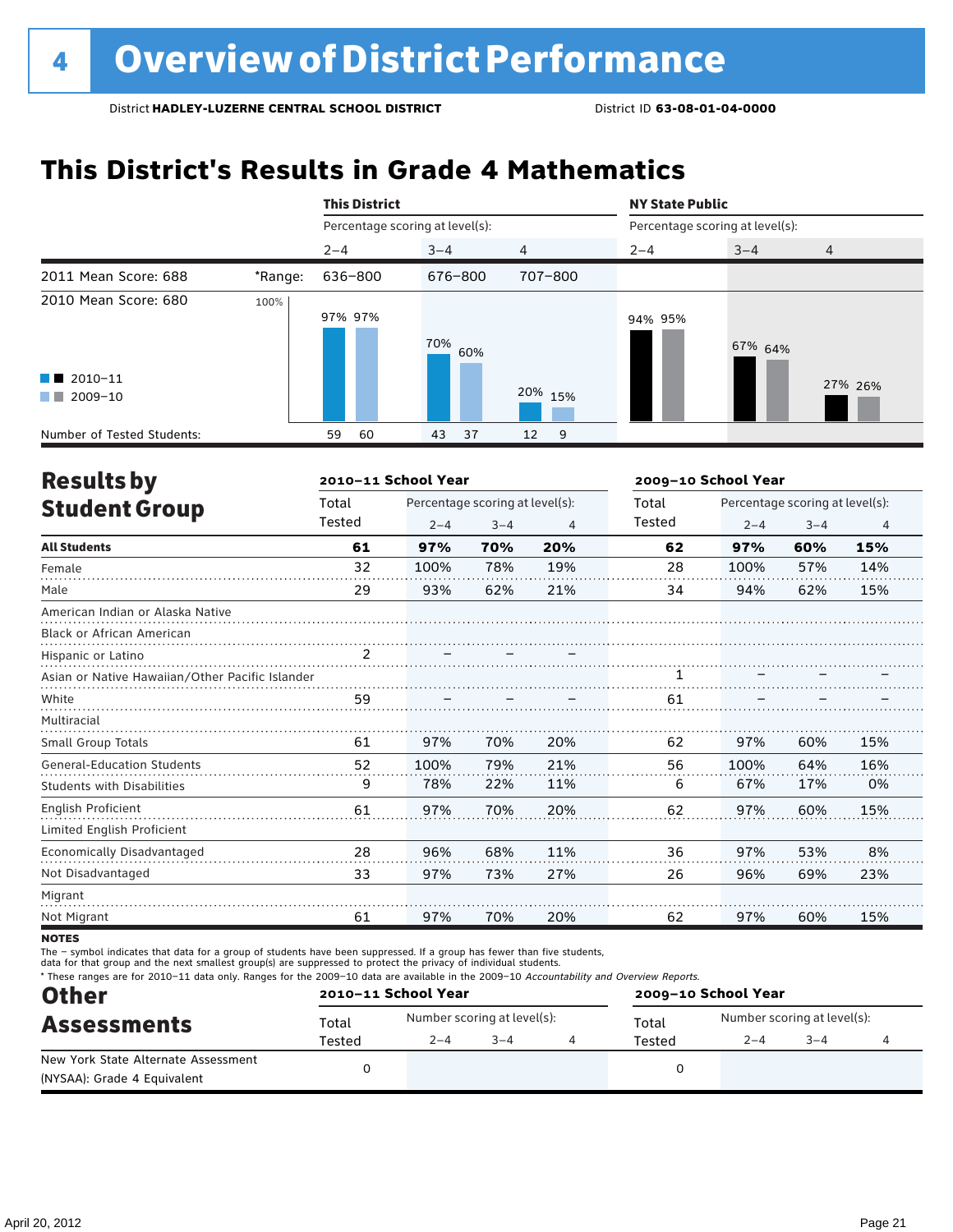## **This District's Results in Grade 4 Science**

|                                                                         |        | <b>This District</b>            |            |                |                                 | <b>NY State Public</b> |                |  |  |
|-------------------------------------------------------------------------|--------|---------------------------------|------------|----------------|---------------------------------|------------------------|----------------|--|--|
|                                                                         |        | Percentage scoring at level(s): |            |                | Percentage scoring at level(s): |                        |                |  |  |
|                                                                         |        | $2 - 4$                         | $3 - 4$    | $\overline{4}$ | $2 - 4$                         | $3 - 4$                | $\overline{4}$ |  |  |
| 2011 Mean Score: 79                                                     | Range: | $45 - 100$                      | $65 - 100$ | $85 - 100$     |                                 |                        |                |  |  |
| 2010 Mean Score: 82<br>$\blacksquare$ 2010-11<br>2009-10<br>a kacamatan | 100%   | 98% 97%                         | 95%<br>88% | 42% 43%        | 98% 97%                         | 88% 88%                | 52% 55%        |  |  |
| Number of Tested Students:                                              |        | 59<br>58                        | 52<br>58   | 25<br>26       |                                 |                        |                |  |  |

| <b>Results by</b>                               |                | 2010-11 School Year |                                 |     | 2009-10 School Year |         |                                 |                |  |  |
|-------------------------------------------------|----------------|---------------------|---------------------------------|-----|---------------------|---------|---------------------------------|----------------|--|--|
| <b>Student Group</b>                            | Total          |                     | Percentage scoring at level(s): |     | Total               |         | Percentage scoring at level(s): |                |  |  |
|                                                 | Tested         | $2 - 4$             | $3 - 4$                         | 4   | Tested              | $2 - 4$ | $3 - 4$                         | $\overline{4}$ |  |  |
| <b>All Students</b>                             | 59             | 98%                 | 88%                             | 42% | 61                  | 97%     | 95%                             | 43%            |  |  |
| Female                                          | 31             | 100%                | 94%                             | 48% | 27                  | 100%    | 100%                            | 41%            |  |  |
| Male                                            | 28             | 96%                 | 82%                             | 36% | 34                  | 94%     | 91%                             | 44%            |  |  |
| American Indian or Alaska Native                |                |                     |                                 |     |                     |         |                                 |                |  |  |
| <b>Black or African American</b>                |                |                     |                                 |     |                     |         |                                 |                |  |  |
| Hispanic or Latino                              | $\overline{2}$ |                     |                                 |     |                     |         |                                 |                |  |  |
| Asian or Native Hawaiian/Other Pacific Islander |                |                     |                                 |     |                     |         |                                 |                |  |  |
| White                                           | 57             |                     |                                 |     | 60                  |         |                                 |                |  |  |
| Multiracial                                     |                |                     |                                 |     |                     |         |                                 |                |  |  |
| Small Group Totals                              | 59             | 98%                 | 88%                             | 42% | 61                  | 97%     | 95%                             | 43%            |  |  |
| <b>General-Education Students</b>               | 50             | 100%                | 92%                             | 46% | 55                  | 100%    | 98%                             | 45%            |  |  |
| <b>Students with Disabilities</b>               | 9              | 89%                 | 67%                             | 22% | 6                   | 67%     | 67%                             | 17%            |  |  |
| English Proficient                              | 59             | 98%                 | 88%                             | 42% | 61                  | 97%     | 95%                             | 43%            |  |  |
| Limited English Proficient                      |                |                     |                                 |     |                     |         |                                 |                |  |  |
| Economically Disadvantaged                      | 26             | 100%                | 85%                             | 38% | 35                  | 97%     | 94%                             | 29%            |  |  |
| Not Disadvantaged                               | 33             | 97%                 | 91%                             | 45% | 26                  | 96%     | 96%                             | 62%            |  |  |
| Migrant                                         |                |                     |                                 |     |                     |         |                                 |                |  |  |
| Not Migrant                                     | 59             | 98%                 | 88%                             | 42% | 61                  | 97%     | 95%                             | 43%            |  |  |
|                                                 |                |                     |                                 |     |                     |         |                                 |                |  |  |

**NOTES** 

The – symbol indicates that data for a group of students have been suppressed. If a group has fewer than five students,<br>data for that group and the next smallest group(s) are suppressed to protect the privacy of individual

| <b>Other</b>                        |        | 2010-11 School Year |                             | 2009-10 School Year |                             |         |  |  |
|-------------------------------------|--------|---------------------|-----------------------------|---------------------|-----------------------------|---------|--|--|
| <b>Assessments</b>                  | Total  |                     | Number scoring at level(s): | Total               | Number scoring at level(s): |         |  |  |
|                                     | Tested | $2 - 4$             | $3 - 4$                     | Tested              | $2 - 4$                     | $3 - 4$ |  |  |
| New York State Alternate Assessment |        |                     |                             |                     |                             |         |  |  |
| (NYSAA): Grade 4 Equivalent         |        |                     |                             |                     |                             |         |  |  |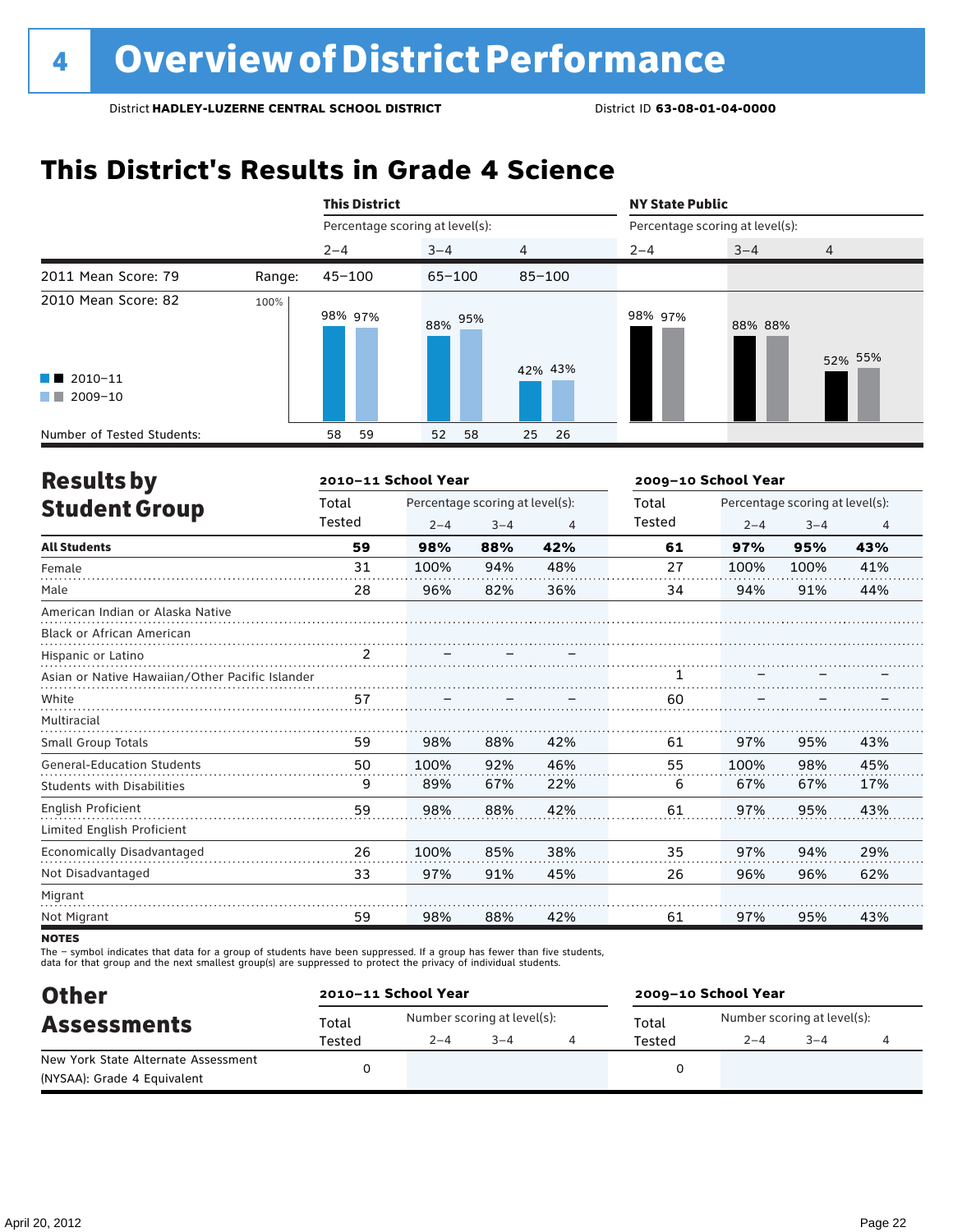## **This District's Results in Grade 5 English Language Arts**

|                                                                          |         | <b>This District</b>            |          |                | <b>NY State Public</b>          |         |                |  |
|--------------------------------------------------------------------------|---------|---------------------------------|----------|----------------|---------------------------------|---------|----------------|--|
|                                                                          |         | Percentage scoring at level(s): |          |                | Percentage scoring at level(s): |         |                |  |
|                                                                          |         | $2 - 4$                         | $3 - 4$  | $\overline{4}$ | $2 - 4$                         | $3 - 4$ | $\overline{4}$ |  |
| 2011 Mean Score: 669                                                     | *Range: | 648-795                         | 668-795  | 700-795        |                                 |         |                |  |
| 2010 Mean Score: 668<br>$\blacksquare$ 2010-11<br>2009-10<br>a kacamatan | 100%    | 90% 88%                         | 48% 44%  | 7% 9%          | 89% 88%                         | 54% 52% | 13%<br>4%      |  |
| Number of Tested Students:                                               |         | 56<br>54                        | 29<br>28 | 6<br>4         |                                 |         |                |  |

| <b>Results by</b>                               |        | 2010-11 School Year |                                 |                | 2009-10 School Year |                                 |         |                |  |  |
|-------------------------------------------------|--------|---------------------|---------------------------------|----------------|---------------------|---------------------------------|---------|----------------|--|--|
| <b>Student Group</b>                            | Total  |                     | Percentage scoring at level(s): |                | Total               | Percentage scoring at level(s): |         |                |  |  |
|                                                 | Tested | $2 - 4$             | $3 - 4$                         | $\overline{4}$ | Tested              | $2 - 4$                         | $3 - 4$ | $\overline{4}$ |  |  |
| <b>All Students</b>                             | 60     | 90%                 | 48%                             | 7%             | 64                  | 88%                             | 44%     | 9%             |  |  |
| Female                                          | 30     | 97%                 | 60%                             | 10%            | 32                  | 88%                             | 44%     | 16%            |  |  |
| Male                                            | 30     | 83%                 | 37%                             | 3%             | 32                  | 88%                             | 44%     | 3%             |  |  |
| American Indian or Alaska Native                |        |                     |                                 |                |                     |                                 |         |                |  |  |
| <b>Black or African American</b>                |        |                     |                                 |                |                     |                                 |         |                |  |  |
| Hispanic or Latino                              |        |                     |                                 |                |                     |                                 |         |                |  |  |
| Asian or Native Hawaiian/Other Pacific Islander |        |                     |                                 |                |                     |                                 |         |                |  |  |
| White                                           | 60     | 90%                 | 48%                             | 7%             | 64                  | 88%                             | 44%     | 9%             |  |  |
| Multiracial                                     |        |                     |                                 |                |                     |                                 |         |                |  |  |
| <b>Small Group Totals</b>                       |        |                     |                                 |                |                     |                                 |         |                |  |  |
| <b>General-Education Students</b>               | 53     | 94%                 | 51%                             | 8%             | 52                  | 94%                             | 52%     | 12%            |  |  |
| <b>Students with Disabilities</b>               | 7      | 57%                 | 29%                             | 0%             | 12                  | 58%                             | 8%      | 0%             |  |  |
| English Proficient                              | 60     | 90%                 | 48%                             | 7%             | 64                  | 88%                             | 44%     | 9%             |  |  |
| Limited English Proficient                      |        |                     |                                 |                |                     |                                 |         |                |  |  |
| Economically Disadvantaged                      | 32     | 88%                 | 38%                             | 0%             | 34                  | 82%                             | 32%     | 6%             |  |  |
| Not Disadvantaged                               | 28     | 93%                 | 61%                             | 14%            | 30                  | 93%                             | 57%     | 13%            |  |  |
| Migrant                                         |        |                     |                                 |                |                     |                                 |         |                |  |  |
| Not Migrant                                     | 60     | 90%                 | 48%                             | 7%             | 64                  | 88%                             | 44%     | 9%             |  |  |

**NOTES** 

The – symbol indicates that data for a group of students have been suppressed. If a group has fewer than five students,

data for that group and the next smallest group(s) are suppressed to protect the privacy of individual students.

\* These ranges are for 2010–11 data only. Ranges for the 2009–10 data are available in the 2009–10 Accountability and Overview Reports.

| <b>Other</b>                                                                                      | 2010-11 School Year |                             |         |     | 2009-10 School Year |                             |         |     |  |
|---------------------------------------------------------------------------------------------------|---------------------|-----------------------------|---------|-----|---------------------|-----------------------------|---------|-----|--|
| <b>Assessments</b>                                                                                | Total               | Number scoring at level(s): |         |     | Total               | Number scoring at level(s): |         |     |  |
|                                                                                                   | Tested              | $2 - 4$                     | $3 - 4$ | 4   | Tested              | $2 - 4$                     | $3 - 4$ |     |  |
| New York State Alternate Assessment<br>(NYSAA): Grade 5 Equivalent                                |                     |                             |         |     | 0                   |                             |         |     |  |
| New York State English as a Second Language<br>Achievement Test (NYSESLAT) <sup>†</sup> : Grade 5 |                     | N/A                         | N/A     | N/A |                     | N/A                         | N/A     | N/A |  |
|                                                                                                   | Total               |                             |         |     | Total               |                             |         |     |  |
| Recently Arrived LEP Students NOT Tested on<br>the ELA NYSTP: Grade 5                             |                     | N/A                         | N/A     | N/A |                     | N/A                         | N/A     | N/A |  |

April 20, 2012 Page 23 † These counts represent recently arrived LEP students who used the NYSESLAT to fulfill the English language arts participation requirement.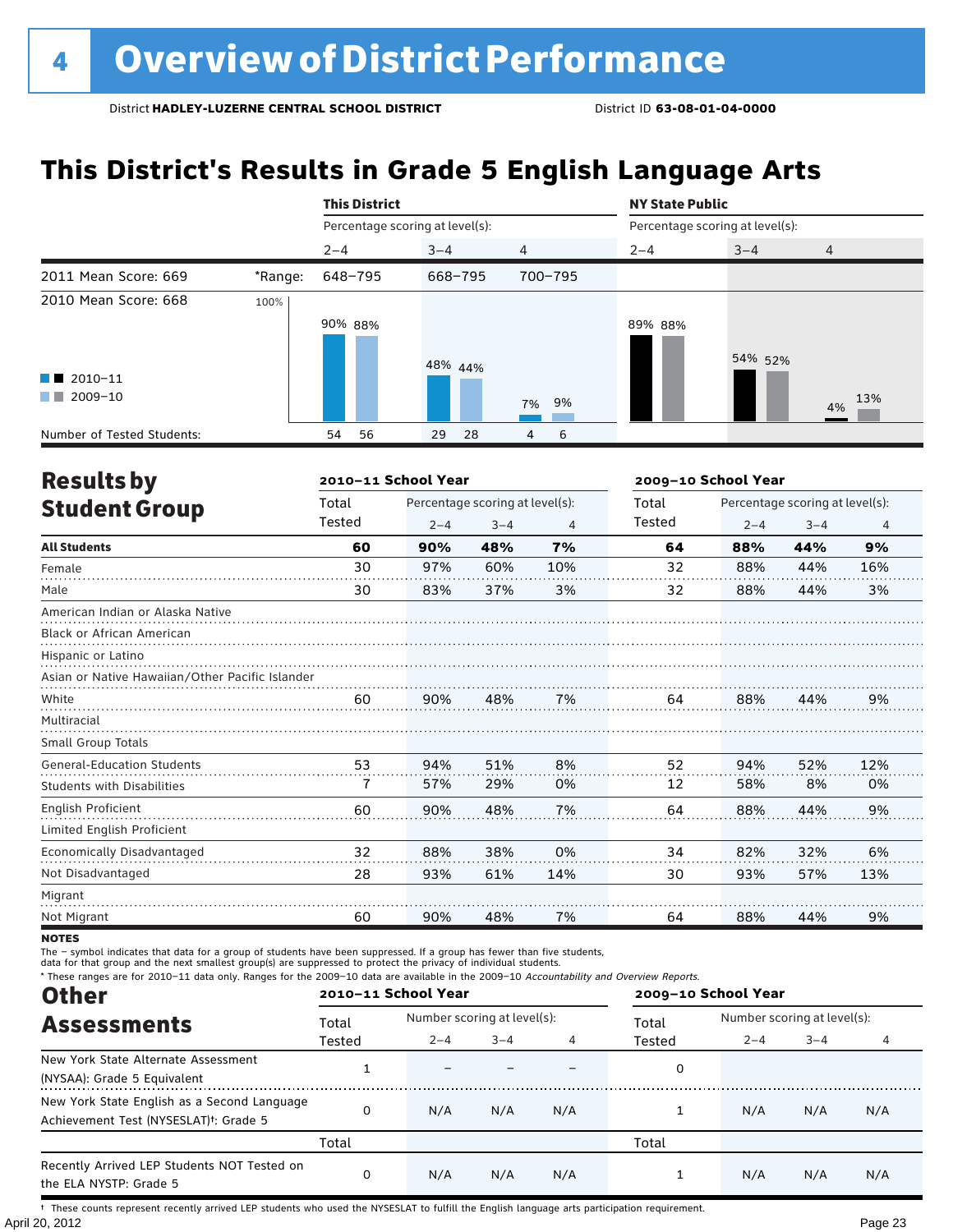## **This District's Results in Grade 5 Mathematics**

|                                                |         | <b>This District</b>            |            |         |                                 | <b>NY State Public</b> |                |  |  |
|------------------------------------------------|---------|---------------------------------|------------|---------|---------------------------------|------------------------|----------------|--|--|
|                                                |         | Percentage scoring at level(s): |            |         | Percentage scoring at level(s): |                        |                |  |  |
|                                                |         | $2 - 4$                         | $3 - 4$    | 4       | $2 - 4$                         | $3 - 4$                | $\overline{4}$ |  |  |
| 2011 Mean Score: 682                           | *Range: | 640-780                         | 676-780    | 707-780 |                                 |                        |                |  |  |
| 2010 Mean Score: 681<br>$\blacksquare$ 2010-11 | 100%    | 98% 95%                         | 67%<br>60% |         | 94% 94%                         | 66% 65%                |                |  |  |
| 2009-10<br>a kacamatan                         |         |                                 |            | 10% 9%  |                                 |                        | 23% 24%        |  |  |
| Number of Tested Students:                     |         | 61<br>59                        | 43<br>36   | 6<br>6  |                                 |                        |                |  |  |

| <b>Results by</b>                               |        | 2010-11 School Year |                                 |                | 2009-10 School Year |                                 |         |                |  |
|-------------------------------------------------|--------|---------------------|---------------------------------|----------------|---------------------|---------------------------------|---------|----------------|--|
| <b>Student Group</b>                            | Total  |                     | Percentage scoring at level(s): |                | Total               | Percentage scoring at level(s): |         |                |  |
|                                                 | Tested | $2 - 4$             | $3 - 4$                         | $\overline{4}$ | Tested              | $2 - 4$                         | $3 - 4$ | $\overline{4}$ |  |
| <b>All Students</b>                             | 60     | 98%                 | 60%                             | 10%            | 64                  | 95%                             | 67%     | 9%             |  |
| Female                                          | 30     | 100%                | 60%                             | 7%             | 33                  | 97%                             | 73%     | 9%             |  |
| Male                                            | 30     | 97%                 | 60%                             | 13%            | 31                  | 94%                             | 61%     | 10%            |  |
| American Indian or Alaska Native                |        |                     |                                 |                |                     |                                 |         |                |  |
| <b>Black or African American</b>                |        |                     |                                 |                |                     |                                 |         |                |  |
| Hispanic or Latino                              |        |                     |                                 |                |                     |                                 |         |                |  |
| Asian or Native Hawaiian/Other Pacific Islander |        |                     |                                 |                |                     |                                 |         |                |  |
| White                                           | 60     | 98%                 | 60%                             | 10%            | 63                  |                                 |         |                |  |
| Multiracial                                     |        |                     |                                 |                |                     |                                 |         |                |  |
| <b>Small Group Totals</b>                       |        |                     |                                 |                | 64                  | 95%                             | 67%     | 9%             |  |
| <b>General-Education Students</b>               | 53     | 100%                | 66%                             | 11%            | 53                  | 100%                            | 79%     | 11%            |  |
| <b>Students with Disabilities</b>               | 7      | 86%                 | 14%                             | 0%             | 11                  | 73%                             | 9%      | 0%             |  |
| English Proficient                              | 60     | 98%                 | 60%                             | 10%            | 63                  |                                 |         |                |  |
| Limited English Proficient                      |        |                     |                                 |                | 1                   |                                 |         |                |  |
| Economically Disadvantaged                      | 32     | 97%                 | 41%                             | 6%             | 34                  | 91%                             | 56%     | 3%             |  |
| Not Disadvantaged                               | 28     | 100%                | 82%                             | 14%            | 30                  | 100%                            | 80%     | 17%            |  |
| Migrant                                         |        |                     |                                 |                |                     |                                 |         |                |  |
| Not Migrant                                     | 60     | 98%                 | 60%                             | 10%            | 64                  | 95%                             | 67%     | 9%             |  |
|                                                 |        |                     |                                 |                |                     |                                 |         |                |  |

**NOTES** 

The – symbol indicates that data for a group of students have been suppressed. If a group has fewer than five students,

data for that group and the next smallest group(s) are suppressed to protect the privacy of individual students.

\* These ranges are for 2010–11 data only. Ranges for the 2009–10 data are available in the 2009–10 Accountability and Overview Reports.

| <b>Other</b>                        | 2010-11 School Year |                             |         |                          | 2009-10 School Year |                             |         |  |  |
|-------------------------------------|---------------------|-----------------------------|---------|--------------------------|---------------------|-----------------------------|---------|--|--|
| <b>Assessments</b>                  | Total               | Number scoring at level(s): |         |                          | Total               | Number scoring at level(s): |         |  |  |
|                                     | Tested              | $2 - 4$                     | $3 - 4$ |                          | Tested              | $2 - 4$                     | $3 - 4$ |  |  |
| New York State Alternate Assessment |                     | $\overline{\phantom{0}}$    |         | $\overline{\phantom{0}}$ |                     |                             |         |  |  |
| (NYSAA): Grade 5 Equivalent         |                     |                             |         |                          |                     |                             |         |  |  |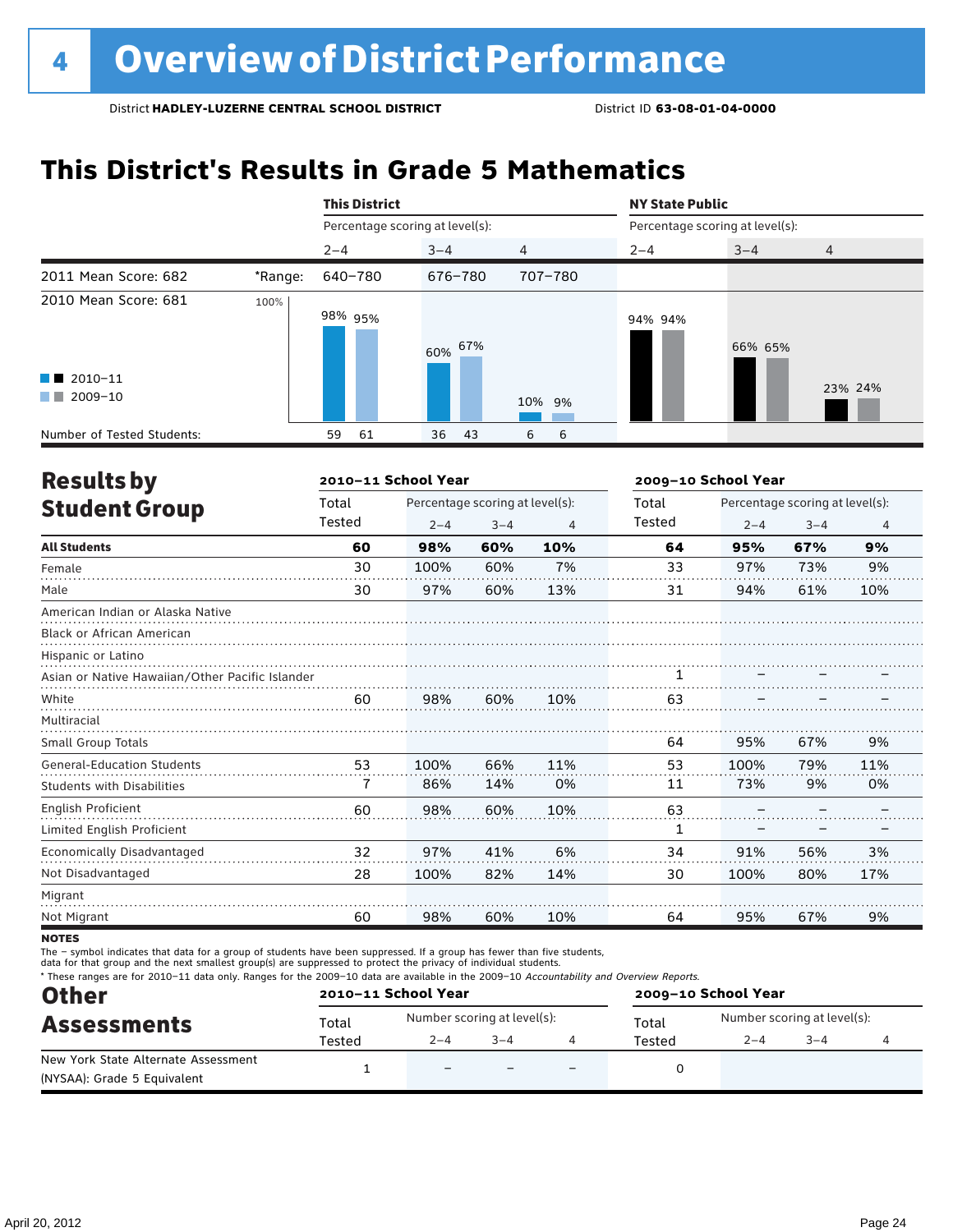## **This District's Results in Grade 6 English Language Arts**

|                            |         | <b>This District</b>            |            |                | <b>NY State Public</b> |                                 |                |  |  |
|----------------------------|---------|---------------------------------|------------|----------------|------------------------|---------------------------------|----------------|--|--|
|                            |         | Percentage scoring at level(s): |            |                |                        | Percentage scoring at level(s): |                |  |  |
|                            |         | $2 - 4$                         | $3 - 4$    | $\overline{4}$ | $2 - 4$                | $3 - 4$                         | $\overline{4}$ |  |  |
| 2011 Mean Score: 664       | *Range: | 644-785                         | 662-785    | 694-785        |                        |                                 |                |  |  |
| 2010 Mean Score: 670       | 100%    | 95% 94%                         | 70%<br>62% |                | 88% 89%                | 56% 54%                         |                |  |  |
| $\blacksquare$ 2010-11     |         |                                 |            |                |                        |                                 |                |  |  |
| 2009-10<br><b>The Co</b>   |         |                                 |            | 12%<br>2%      |                        |                                 | 4% 7%          |  |  |
| Number of Tested Students: |         | 65<br>57                        | 48<br>37   | 8              |                        |                                 |                |  |  |

| <b>Results by</b>                               |        | 2010-11 School Year |                                 |    | 2009-10 School Year |         |                                 |     |  |
|-------------------------------------------------|--------|---------------------|---------------------------------|----|---------------------|---------|---------------------------------|-----|--|
| <b>Student Group</b>                            | Total  |                     | Percentage scoring at level(s): |    | Total               |         | Percentage scoring at level(s): |     |  |
|                                                 | Tested | $2 - 4$             | $3 - 4$                         | 4  | <b>Tested</b>       | $2 - 4$ | $3 - 4$                         | 4   |  |
| <b>All Students</b>                             | 60     | 95%                 | 62%                             | 2% | 69                  | 94%     | 70%                             | 12% |  |
| Female                                          | 34     | 97%                 | 62%                             | 3% | 39                  | 97%     | 79%                             | 13% |  |
| Male                                            | 26     | 92%                 | 62%                             | 0% | 30                  | 90%     | 57%                             | 10% |  |
| American Indian or Alaska Native                |        |                     |                                 |    |                     |         |                                 |     |  |
| <b>Black or African American</b>                |        |                     |                                 |    | $\overline{2}$      |         |                                 |     |  |
| Hispanic or Latino                              |        |                     |                                 |    | 2                   |         |                                 |     |  |
| Asian or Native Hawaiian/Other Pacific Islander |        |                     |                                 |    | 1                   |         |                                 |     |  |
| White                                           | 60     | 95%                 | 62%                             | 2% | 64                  | 94%     | 70%                             | 13% |  |
| Multiracial                                     |        |                     |                                 |    |                     |         |                                 |     |  |
| <b>Small Group Totals</b>                       |        |                     |                                 |    | 5                   | 100%    | 60%                             | 0%  |  |
| <b>General-Education Students</b>               | 51     | 96%                 | 67%                             | 2% | 60                  | 98%     | 78%                             | 13% |  |
| <b>Students with Disabilities</b>               | 9      | 89%                 | 33%                             | 0% | 9                   | 67%     | 11%                             | 0%  |  |
| English Proficient                              | 60     | 95%                 | 62%                             | 2% | 69                  | 94%     | 70%                             | 12% |  |
| Limited English Proficient                      |        |                     |                                 |    |                     |         |                                 |     |  |
| Economically Disadvantaged                      | 28     | 89%                 | 46%                             | 0% | 29                  | 90%     | 45%                             | 0%  |  |
| Not Disadvantaged                               | 32     | 100%                | 75%                             | 3% | 40                  | 98%     | 88%                             | 20% |  |
| Migrant                                         |        |                     |                                 |    |                     |         |                                 |     |  |
| Not Migrant                                     | 60     | 95%                 | 62%                             | 2% | 69                  | 94%     | 70%                             | 12% |  |

**NOTES** 

The – symbol indicates that data for a group of students have been suppressed. If a group has fewer than five students,

data for that group and the next smallest group(s) are suppressed to protect the privacy of individual students.

\* These ranges are for 2010–11 data only. Ranges for the 2009–10 data are available in the 2009–10 Accountability and Overview Reports.

| <b>Other</b>                                                                                      | 2010-11 School Year |                             |         |     | 2009-10 School Year |                             |         |     |
|---------------------------------------------------------------------------------------------------|---------------------|-----------------------------|---------|-----|---------------------|-----------------------------|---------|-----|
| <b>Assessments</b>                                                                                | Total               | Number scoring at level(s): |         |     | Total               | Number scoring at level(s): |         |     |
|                                                                                                   | Tested              | $2 - 4$                     | $3 - 4$ |     | Tested              | $2 - 4$                     | $3 - 4$ |     |
| New York State Alternate Assessment<br>(NYSAA): Grade 6 Equivalent                                |                     |                             |         |     | 0                   |                             |         |     |
| New York State English as a Second Language<br>Achievement Test (NYSESLAT) <sup>†</sup> : Grade 6 | $\Omega$            | N/A                         | N/A     | N/A | 0                   | N/A                         | N/A     | N/A |
|                                                                                                   | Total               |                             |         |     | Total               |                             |         |     |
| Recently Arrived LEP Students NOT Tested on<br>the ELA NYSTP: Grade 6                             | $\Omega$            | N/A                         | N/A     | N/A | 0                   | N/A                         | N/A     | N/A |

April 20, 2012 Page 25 † These counts represent recently arrived LEP students who used the NYSESLAT to fulfill the English language arts participation requirement.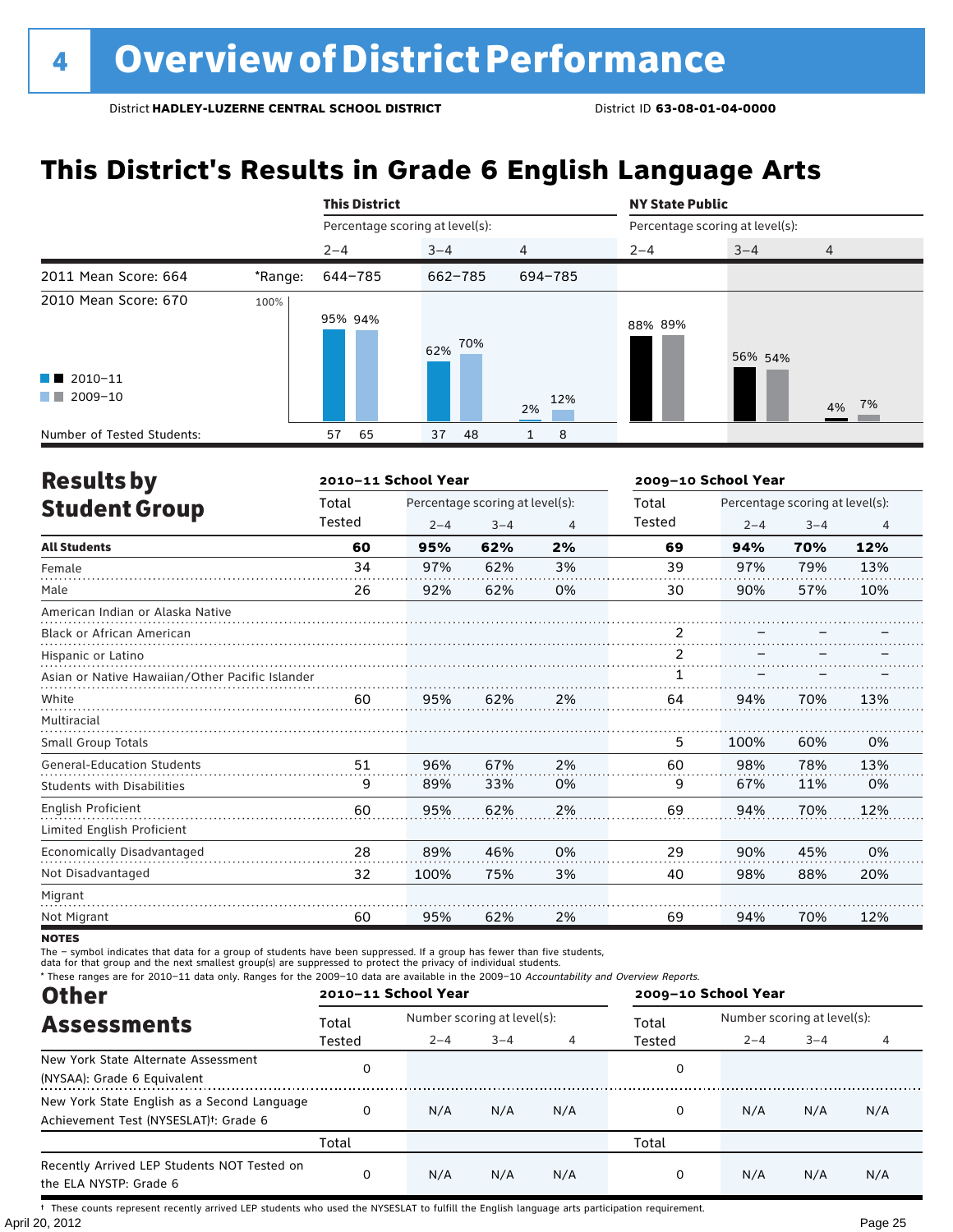## **This District's Results in Grade 6 Mathematics**

|                                                                            |         | <b>This District</b>            |            |         | <b>NY State Public</b> |                                 |                |  |  |
|----------------------------------------------------------------------------|---------|---------------------------------|------------|---------|------------------------|---------------------------------|----------------|--|--|
|                                                                            |         | Percentage scoring at level(s): |            |         |                        | Percentage scoring at level(s): |                |  |  |
|                                                                            |         | $2 - 4$                         | $3 - 4$    | 4       | $2 - 4$                | $3 - 4$                         | $\overline{4}$ |  |  |
| 2011 Mean Score: 674                                                       | *Range: | 640-780                         | 674-780    | 700-780 |                        |                                 |                |  |  |
| 2010 Mean Score: 670<br>$\blacksquare$ 2010-11<br>2009-10<br><b>The Co</b> | 100%    | 92% 91%                         | 53%<br>45% | 13% 18% | 92% 92%                | 63% 61%                         | 26% 27%        |  |  |
| Number of Tested Students:                                                 |         | 62<br>55                        | 36<br>27   | 8<br>12 |                        |                                 |                |  |  |

| <b>Results by</b>                               |        | 2010-11 School Year |                                 |                | 2009-10 School Year |         |                                 |                |  |
|-------------------------------------------------|--------|---------------------|---------------------------------|----------------|---------------------|---------|---------------------------------|----------------|--|
| <b>Student Group</b>                            | Total  |                     | Percentage scoring at level(s): |                | Total               |         | Percentage scoring at level(s): |                |  |
|                                                 | Tested | $2 - 4$             | $3 - 4$                         | $\overline{4}$ | Tested              | $2 - 4$ | $3 - 4$                         | $\overline{4}$ |  |
| <b>All Students</b>                             | 60     | 92%                 | 45%                             | 13%            | 68                  | 91%     | 53%                             | 18%            |  |
| Female                                          | 34     | 97%                 | 44%                             | 9%             | 39                  | 97%     | 64%                             | 26%            |  |
| Male                                            | 26     | 85%                 | 46%                             | 19%            | 29                  | 83%     | 38%                             | 7%             |  |
| American Indian or Alaska Native                |        |                     |                                 |                |                     |         |                                 |                |  |
| <b>Black or African American</b>                |        |                     |                                 |                | 2                   |         |                                 |                |  |
| Hispanic or Latino                              |        |                     |                                 |                |                     |         |                                 |                |  |
| Asian or Native Hawaiian/Other Pacific Islander |        |                     |                                 |                |                     |         |                                 |                |  |
| White                                           | 60     | 92%                 | 45%                             | 13%            | 63                  | 90%     | 52%                             | 17%            |  |
| Multiracial                                     |        |                     |                                 |                |                     |         |                                 |                |  |
| <b>Small Group Totals</b>                       |        |                     |                                 |                | 5                   | 100%    | 60%                             | 20%            |  |
| <b>General-Education Students</b>               | 51     | 100%                | 51%                             | 16%            | 59                  | 98%     | 61%                             | 20%            |  |
| <b>Students with Disabilities</b>               | 9      | 44%                 | 11%                             | 0%             | 9                   | 44%     | 0%                              | 0%             |  |
| English Proficient                              | 60     | 92%                 | 45%                             | 13%            | 68                  | 91%     | 53%                             | 18%            |  |
| Limited English Proficient                      |        |                     |                                 |                |                     |         |                                 |                |  |
| Economically Disadvantaged                      | 28     | 93%                 | 39%                             | 7%             | 28                  | 86%     | 36%                             | 4%             |  |
| Not Disadvantaged                               | 32     | 91%                 | 50%                             | 19%            | 40                  | 95%     | 65%                             | 28%            |  |
| Migrant                                         |        |                     |                                 |                |                     |         |                                 |                |  |
| Not Migrant                                     | 60     | 92%                 | 45%                             | 13%            | 68                  | 91%     | 53%                             | 18%            |  |
|                                                 |        |                     |                                 |                |                     |         |                                 |                |  |

**NOTES** 

The – symbol indicates that data for a group of students have been suppressed. If a group has fewer than five students,

data for that group and the next smallest group(s) are suppressed to protect the privacy of individual students.

\* These ranges are for 2010–11 data only. Ranges for the 2009–10 data are available in the 2009–10 Accountability and Overview Reports.

| <b>Other</b>                        |        | 2010-11 School Year         |         | 2009-10 School Year |                                                   |  |  |  |
|-------------------------------------|--------|-----------------------------|---------|---------------------|---------------------------------------------------|--|--|--|
| <b>Assessments</b>                  | Total  | Number scoring at level(s): |         | Total               | Number scoring at level(s):<br>$2 - 4$<br>$3 - 4$ |  |  |  |
|                                     | Tested | $2 - 4$                     | $3 - 4$ | Tested              |                                                   |  |  |  |
| New York State Alternate Assessment |        |                             |         |                     |                                                   |  |  |  |
| (NYSAA): Grade 6 Equivalent         |        |                             |         |                     |                                                   |  |  |  |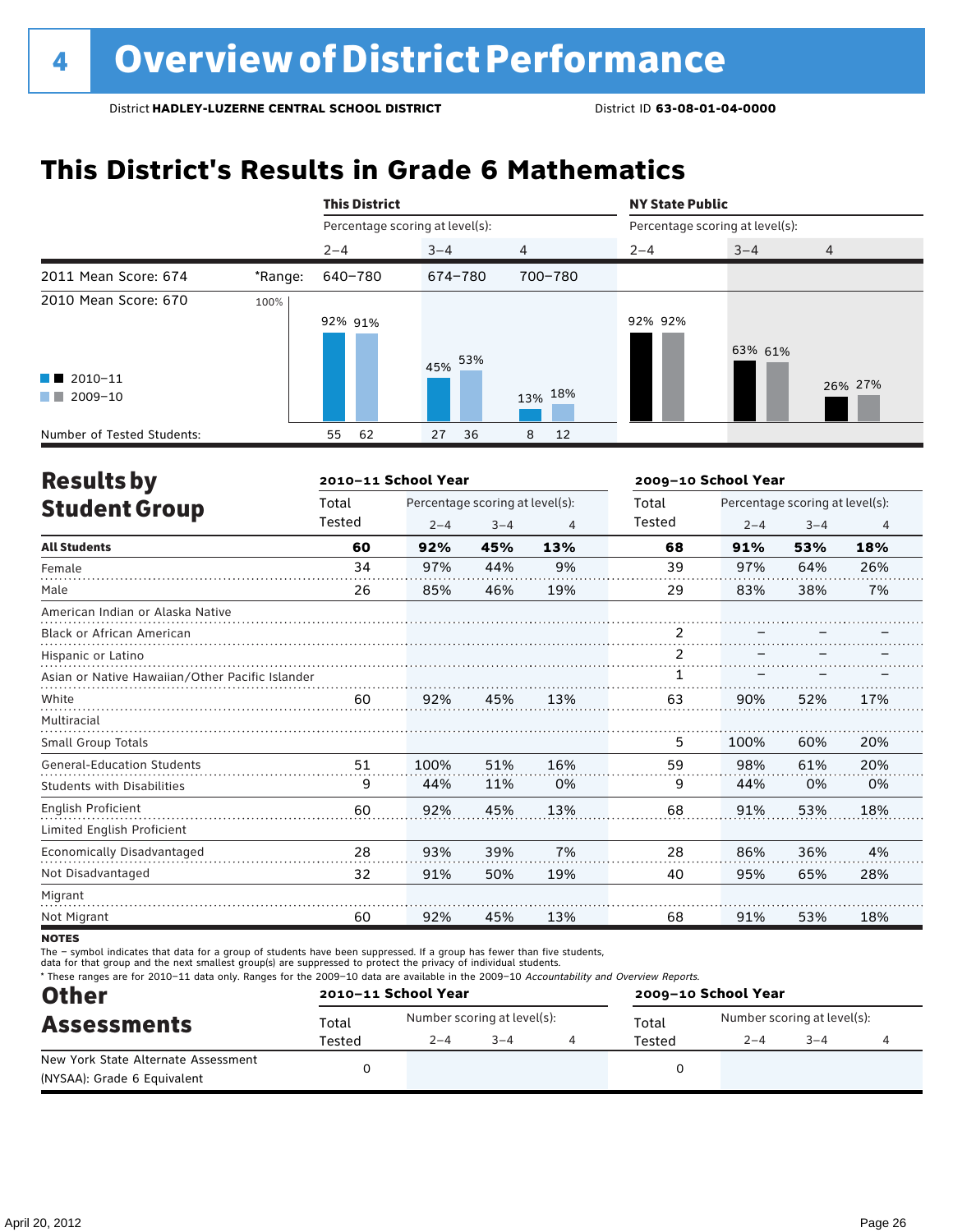## **This District's Results in Grade 7 English Language Arts**

|                                                                            |         | <b>This District</b>            |            |                | <b>NY State Public</b> |                                 |                |  |  |  |
|----------------------------------------------------------------------------|---------|---------------------------------|------------|----------------|------------------------|---------------------------------|----------------|--|--|--|
|                                                                            |         | Percentage scoring at level(s): |            |                |                        | Percentage scoring at level(s): |                |  |  |  |
|                                                                            |         | $2 - 4$                         | $3 - 4$    | $\overline{4}$ | $2 - 4$                | $3 - 4$                         | $\overline{4}$ |  |  |  |
| 2011 Mean Score: 666                                                       | *Range: | 642-790                         | 665-790    | 698-790        |                        |                                 |                |  |  |  |
| 2010 Mean Score: 672<br>$\blacksquare$ 2010-11<br>2009-10<br><b>The Co</b> | 100%    | 97%<br>89%                      | 57%<br>47% | 10%<br>3%      | 91% 90%                | 48% 50%                         | 4% 11%         |  |  |  |
| Number of Tested Students:                                                 |         | 56<br>62                        | 27<br>40   | 6<br>2         |                        |                                 |                |  |  |  |

| <b>Results by</b>                               |        | 2010-11 School Year |                                 |     |               | 2009-10 School Year             |         |     |  |  |
|-------------------------------------------------|--------|---------------------|---------------------------------|-----|---------------|---------------------------------|---------|-----|--|--|
| <b>Student Group</b>                            | Total  |                     | Percentage scoring at level(s): |     | Total         | Percentage scoring at level(s): |         |     |  |  |
|                                                 | Tested | $2 - 4$             | $3 - 4$                         | 4   | <b>Tested</b> | $2 - 4$                         | $3 - 4$ | 4   |  |  |
| <b>All Students</b>                             | 70     | 89%                 | 57%                             | 3%  | 58            | 97%                             | 47%     | 10% |  |  |
| Female                                          | 36     | 94%                 | 78%                             | 3%  | 26            | 96%                             | 46%     | 12% |  |  |
| Male                                            | 34     | 82%                 | 35%                             | 3%  | 32            | 97%                             | 47%     | 9%  |  |  |
| American Indian or Alaska Native                |        |                     |                                 |     |               |                                 |         |     |  |  |
| <b>Black or African American</b>                | 2      |                     |                                 |     |               |                                 |         |     |  |  |
| Hispanic or Latino                              | 3      |                     |                                 |     |               |                                 |         |     |  |  |
| Asian or Native Hawaiian/Other Pacific Islander |        |                     |                                 |     |               |                                 |         |     |  |  |
| White                                           | 64     | 89%                 | 59%                             | 2%  | 57            |                                 |         |     |  |  |
| Multiracial                                     |        |                     |                                 |     |               |                                 |         |     |  |  |
| <b>Small Group Totals</b>                       | 6      | 83%                 | 33%                             | 17% | 58            | 97%                             | 47%     | 10% |  |  |
| <b>General-Education Students</b>               | 60     | 98%                 | 67%                             | 3%  | 49            | 100%                            | 53%     | 12% |  |  |
| <b>Students with Disabilities</b>               | 10     | 30%                 | 0%                              | 0%  | 9             | 78%                             | 11%     | 0%  |  |  |
| English Proficient                              | 70     | 89%                 | 57%                             | 3%  | 58            | 97%                             | 47%     | 10% |  |  |
| Limited English Proficient                      |        |                     |                                 |     |               |                                 |         |     |  |  |
| Economically Disadvantaged                      | 25     | 76%                 | 32%                             | 0%  | 25            | 92%                             | 36%     | 12% |  |  |
| Not Disadvantaged                               | 45     | 96%                 | 71%                             | 4%  | 33            | 100%                            | 55%     | 9%  |  |  |
| Migrant                                         |        |                     |                                 |     |               |                                 |         |     |  |  |
| Not Migrant                                     | 70     | 89%                 | 57%                             | 3%  | 58            | 97%                             | 47%     | 10% |  |  |

**NOTES** 

The – symbol indicates that data for a group of students have been suppressed. If a group has fewer than five students,

data for that group and the next smallest group(s) are suppressed to protect the privacy of individual students.

\* These ranges are for 2010–11 data only. Ranges for the 2009–10 data are available in the 2009–10 Accountability and Overview Reports.

| <b>Other</b>                                                                                      | 2010-11 School Year |                             |         |     | 2009-10 School Year |                             |         |     |
|---------------------------------------------------------------------------------------------------|---------------------|-----------------------------|---------|-----|---------------------|-----------------------------|---------|-----|
| <b>Assessments</b>                                                                                | Total               | Number scoring at level(s): |         |     | Total               | Number scoring at level(s): |         |     |
|                                                                                                   | Tested              | $2 - 4$                     | $3 - 4$ |     | Tested              | $2 - 4$                     | $3 - 4$ |     |
| New York State Alternate Assessment<br>(NYSAA): Grade 7 Equivalent                                |                     |                             |         |     | 0                   |                             |         |     |
| New York State English as a Second Language<br>Achievement Test (NYSESLAT) <sup>t</sup> : Grade 7 |                     | N/A                         | N/A     | N/A | 0                   | N/A                         | N/A     | N/A |
|                                                                                                   | Total               |                             |         |     | Total               |                             |         |     |
| Recently Arrived LEP Students NOT Tested on<br>the ELA NYSTP: Grade 7                             |                     | N/A                         | N/A     | N/A | 0                   | N/A                         | N/A     | N/A |

April 20, 2012 Page 27 † These counts represent recently arrived LEP students who used the NYSESLAT to fulfill the English language arts participation requirement.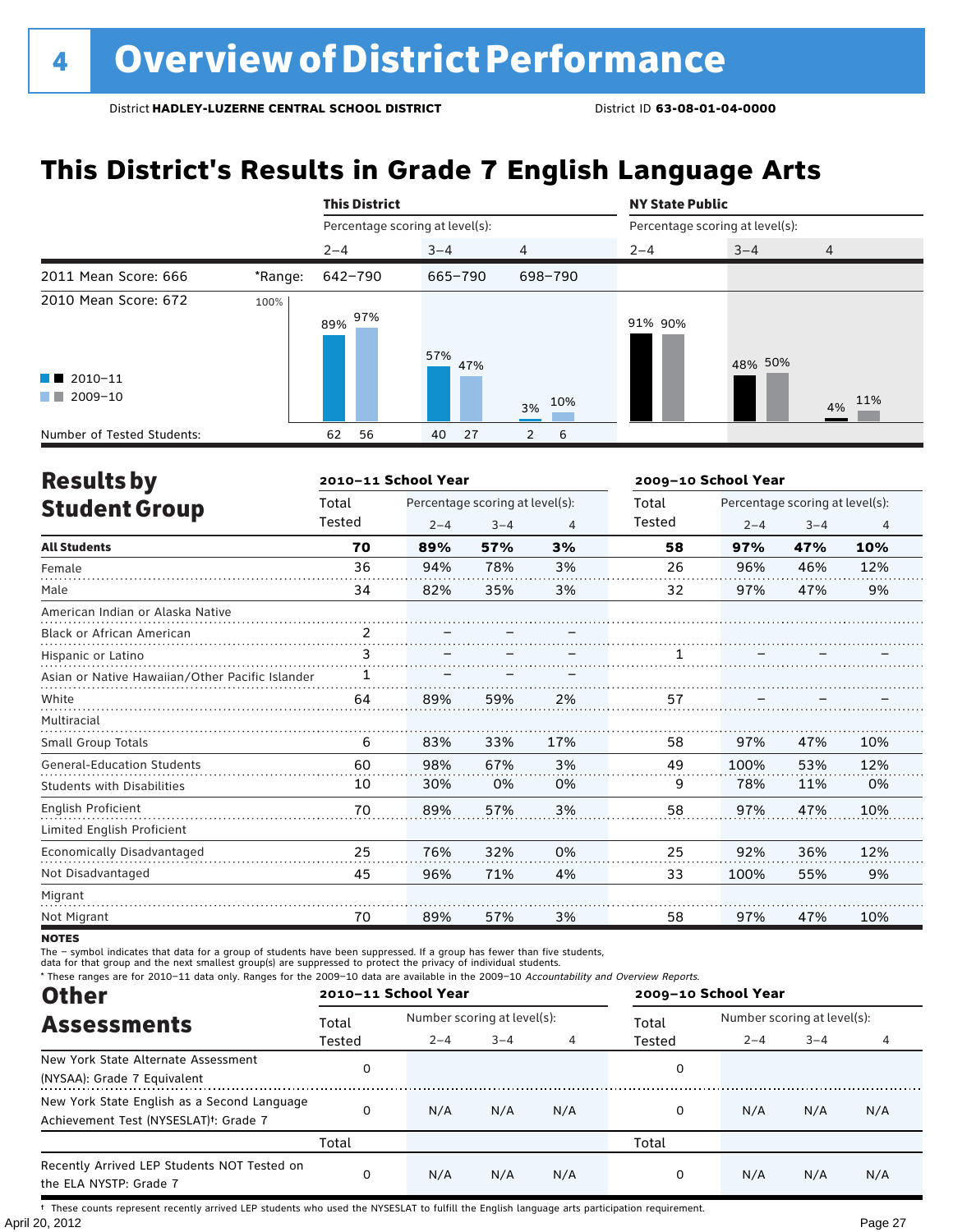## **This District's Results in Grade 7 Mathematics**

|                                                |         | <b>This District</b>            |           |            | <b>NY State Public</b>          |         |                |  |  |
|------------------------------------------------|---------|---------------------------------|-----------|------------|---------------------------------|---------|----------------|--|--|
|                                                |         | Percentage scoring at level(s): |           |            | Percentage scoring at level(s): |         |                |  |  |
|                                                |         | $2 - 4$                         | $3 - 4$   | 4          | $2 - 4$                         | $3 - 4$ | $\overline{4}$ |  |  |
| 2011 Mean Score: 669                           | *Range: | 639-800                         | 670-800   | 694-800    |                                 |         |                |  |  |
| 2010 Mean Score: 672<br>$\blacksquare$ 2010-11 | 100%    | 93%<br>87%                      | 50% 54%   |            | 92% 92%                         | 65% 62% | 30% 29%        |  |  |
| 2009-10<br><b>The Co</b>                       |         |                                 |           | 23% 19%    |                                 |         |                |  |  |
| Number of Tested Students:                     |         | 53<br>61                        | 35<br>-31 | 16<br>- 11 |                                 |         |                |  |  |

| <b>Results by</b>                               |                | 2010-11 School Year |                                 |     | 2009-10 School Year |                                 |         |                |
|-------------------------------------------------|----------------|---------------------|---------------------------------|-----|---------------------|---------------------------------|---------|----------------|
| <b>Student Group</b>                            | Total          |                     | Percentage scoring at level(s): |     | Total               | Percentage scoring at level(s): |         |                |
|                                                 | Tested         | $2 - 4$             | $3 - 4$                         | 4   | Tested              | $2 - 4$                         | $3 - 4$ | $\overline{4}$ |
| <b>All Students</b>                             | 70             | 87%                 | 50%                             | 23% | 57                  | 93%                             | 54%     | 19%            |
| Female                                          | 36             | 97%                 | 58%                             | 33% | 25                  | 92%                             | 56%     | 24%            |
| Male                                            | 34             | 76%                 | 41%                             | 12% | 32                  | 94%                             | 53%     | 16%            |
| American Indian or Alaska Native                |                |                     |                                 |     |                     |                                 |         |                |
| <b>Black or African American</b>                | $\overline{2}$ |                     |                                 |     |                     |                                 |         |                |
| Hispanic or Latino                              | 3              |                     |                                 |     |                     |                                 |         |                |
| Asian or Native Hawaiian/Other Pacific Islander | 1              |                     |                                 |     |                     |                                 |         |                |
| White                                           | 64             | 86%                 | 52%                             | 23% | 56                  |                                 |         |                |
| Multiracial                                     |                |                     |                                 |     |                     |                                 |         |                |
| Small Group Totals                              | 6              | 100%                | 33%                             | 17% | 57                  | 93%                             | 54%     | 19%            |
| <b>General-Education Students</b>               | 60             | 98%                 | 58%                             | 27% | 48                  | 100%                            | 65%     | 23%            |
| <b>Students with Disabilities</b>               | 10             | 20%                 | 0%                              | 0%  | 9                   | 56%                             | 0%      | 0%             |
| <b>English Proficient</b>                       | 70             | 87%                 | 50%                             | 23% | 57                  | 93%                             | 54%     | 19%            |
| Limited English Proficient                      |                |                     |                                 |     |                     |                                 |         |                |
| Economically Disadvantaged                      | 25             | 76%                 | 28%                             | 8%  | 24                  | 83%                             | 42%     | 8%             |
| Not Disadvantaged                               | 45             | 93%                 | 62%                             | 31% | 33                  | 100%                            | 64%     | 27%            |
| Migrant                                         |                |                     |                                 |     |                     |                                 |         |                |
| Not Migrant                                     | 70             | 87%                 | 50%                             | 23% | 57                  | 93%                             | 54%     | 19%            |

**NOTES** 

The – symbol indicates that data for a group of students have been suppressed. If a group has fewer than five students,

data for that group and the next smallest group(s) are suppressed to protect the privacy of individual students.

\* These ranges are for 2010–11 data only. Ranges for the 2009–10 data are available in the 2009–10 Accountability and Overview Reports.

| <b>Other</b>                        |        | 2010-11 School Year |                             | 2009-10 School Year |                             |         |  |  |
|-------------------------------------|--------|---------------------|-----------------------------|---------------------|-----------------------------|---------|--|--|
| <b>Assessments</b>                  | Total  |                     | Number scoring at level(s): | Total               | Number scoring at level(s): |         |  |  |
|                                     | Tested | $2 - 4$             | $3 - 4$                     | Tested              | $2 - 4$                     | $3 - 4$ |  |  |
| New York State Alternate Assessment |        |                     |                             |                     |                             |         |  |  |
| (NYSAA): Grade 7 Equivalent         |        |                     |                             |                     |                             |         |  |  |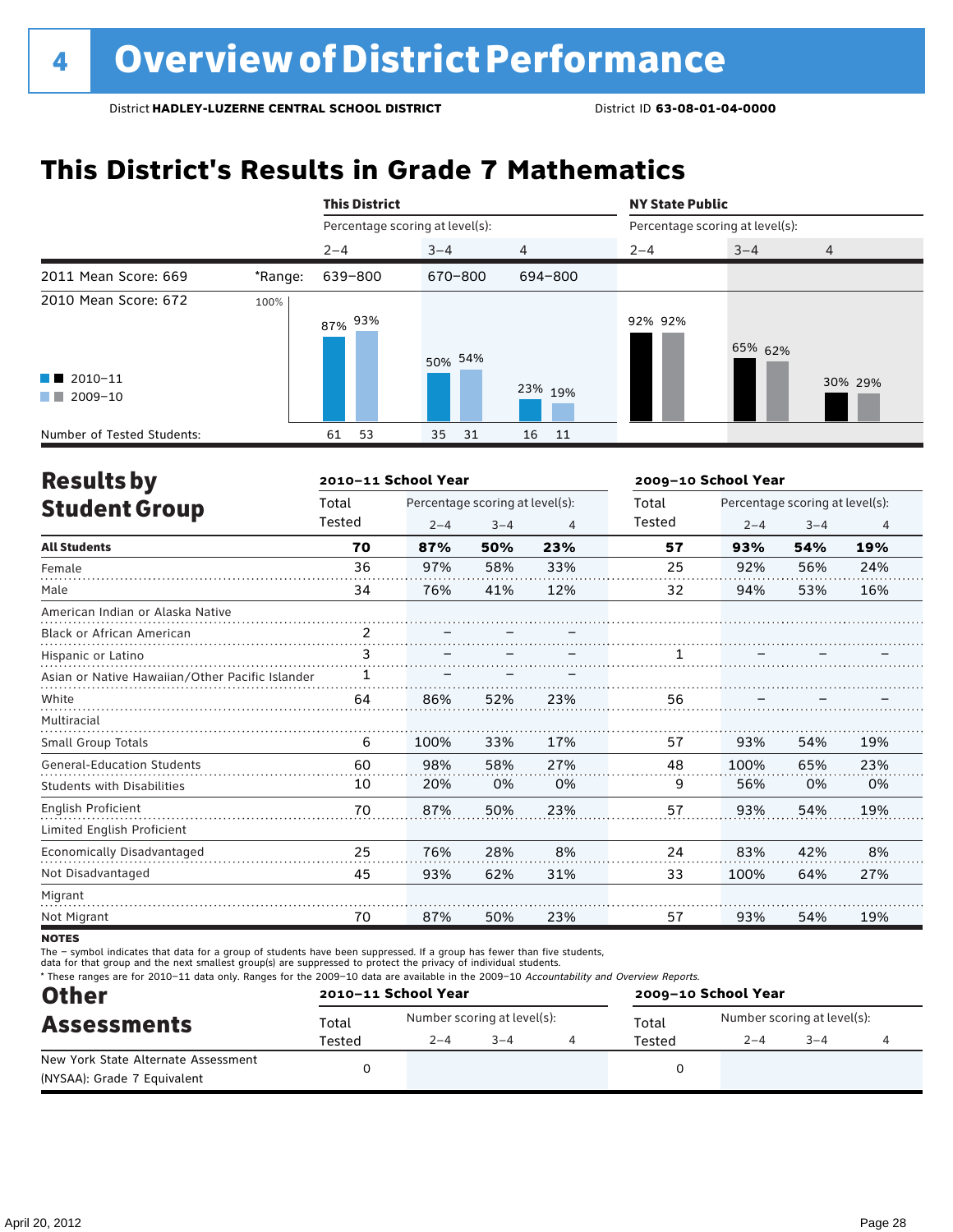## **This District's Results in Grade 8 English Language Arts**

|                                                                            |         | <b>This District</b>            |            |                |         | <b>NY State Public</b>          |                |  |  |  |
|----------------------------------------------------------------------------|---------|---------------------------------|------------|----------------|---------|---------------------------------|----------------|--|--|--|
|                                                                            |         | Percentage scoring at level(s): |            |                |         | Percentage scoring at level(s): |                |  |  |  |
|                                                                            |         | $2 - 4$                         | $3 - 4$    | $\overline{4}$ | $2 - 4$ | $3 - 4$                         | $\overline{4}$ |  |  |  |
| 2011 Mean Score: 654                                                       | *Range: | 628-790                         | 658-790    | 699-790        |         |                                 |                |  |  |  |
| 2010 Mean Score: 662<br>$\blacksquare$ 2010-11<br>2009-10<br><b>The Co</b> | 100%    | 97% <sub>90%</sub>              | 63%<br>43% | 8%<br>0%       | 92% 91% | 47% 51%                         | 8%<br>2%       |  |  |  |
| Number of Tested Students:                                                 |         | 76<br>56                        | 53<br>25   | 0              |         |                                 |                |  |  |  |

| <b>Results by</b>                               |              | 2010-11 School Year |                                 |    | 2009-10 School Year |                                 |         |                |  |
|-------------------------------------------------|--------------|---------------------|---------------------------------|----|---------------------|---------------------------------|---------|----------------|--|
| <b>Student Group</b>                            | Total        |                     | Percentage scoring at level(s): |    | Total               | Percentage scoring at level(s): |         |                |  |
|                                                 | Tested       | $2 - 4$             | $3 - 4$                         | 4  | <b>Tested</b>       | $2 - 4$                         | $3 - 4$ | $\overline{4}$ |  |
| <b>All Students</b>                             | 58           | 97%                 | 43%                             | 0% | 84                  | 90%                             | 63%     | 8%             |  |
| Female                                          | 24           | 96%                 | 46%                             | 0% | 40                  | 95%                             | 78%     | 13%            |  |
| Male                                            | 34           | 97%                 | 41%                             | 0% | 44                  | 86%                             | 50%     | 5%             |  |
| American Indian or Alaska Native                |              |                     |                                 |    |                     |                                 |         |                |  |
| <b>Black or African American</b>                |              |                     |                                 |    | 2                   |                                 |         |                |  |
| Hispanic or Latino                              | $\mathbf{1}$ |                     |                                 |    |                     |                                 |         |                |  |
| Asian or Native Hawaiian/Other Pacific Islander |              |                     |                                 |    |                     |                                 |         |                |  |
| White                                           | 57           |                     |                                 |    | 80                  |                                 |         |                |  |
| Multiracial                                     |              |                     |                                 |    |                     |                                 |         |                |  |
| <b>Small Group Totals</b>                       | 58           | 97%                 | 43%                             | 0% | 84                  | 90%                             | 63%     | 8%             |  |
| <b>General-Education Students</b>               | 47           | 100%                | 51%                             | 0% | 72                  | 100%                            | 71%     | 10%            |  |
| <b>Students with Disabilities</b>               | 11           | 82%                 | 9%                              | 0% | 12                  | 33%                             | 17%     | 0%             |  |
| English Proficient                              | 58           | 97%                 | 43%                             | 0% | 84                  | 90%                             | 63%     | 8%             |  |
| Limited English Proficient                      |              |                     |                                 |    |                     |                                 |         |                |  |
| Economically Disadvantaged                      | 20           | 90%                 | 25%                             | 0% | 34                  | 85%                             | 53%     | 0%             |  |
| Not Disadvantaged                               | 38           | 100%                | 53%                             | 0% | 50                  | 94%                             | 70%     | 14%            |  |
| Migrant                                         |              |                     |                                 |    |                     |                                 |         |                |  |
| Not Migrant                                     | 58           | 97%                 | 43%                             | 0% | 84                  | 90%                             | 63%     | 8%             |  |

**NOTES** 

The – symbol indicates that data for a group of students have been suppressed. If a group has fewer than five students,

data for that group and the next smallest group(s) are suppressed to protect the privacy of individual students.

\* These ranges are for 2010–11 data only. Ranges for the 2009–10 data are available in the 2009–10 Accountability and Overview Reports.

| <b>Other</b>                                                          |          | 2010-11 School Year         |         |     | 2009-10 School Year |                             |         |     |
|-----------------------------------------------------------------------|----------|-----------------------------|---------|-----|---------------------|-----------------------------|---------|-----|
| <b>Assessments</b>                                                    | Total    | Number scoring at level(s): |         |     | Total               | Number scoring at level(s): |         |     |
|                                                                       | Tested   | $2 - 4$                     | $3 - 4$ |     | Tested              | $2 - 4$                     | $3 - 4$ |     |
| New York State Alternate Assessment                                   | 0        |                             |         |     |                     |                             |         |     |
| (NYSAA): Grade 8 Equivalent                                           |          |                             |         |     |                     |                             |         |     |
| New York State English as a Second Language                           |          |                             |         |     |                     |                             |         |     |
| Achievement Test (NYSESLAT) <sup>†</sup> : Grade 8                    | $\Omega$ | N/A                         | N/A     | N/A | 0                   | N/A                         | N/A     | N/A |
|                                                                       | Total    |                             |         |     | Total               |                             |         |     |
| Recently Arrived LEP Students NOT Tested on<br>the ELA NYSTP: Grade 8 | 0        | N/A                         | N/A     | N/A | 0                   | N/A                         | N/A     | N/A |

April 20, 2012 Page 29 † These counts represent recently arrived LEP students who used the NYSESLAT to fulfill the English language arts participation requirement.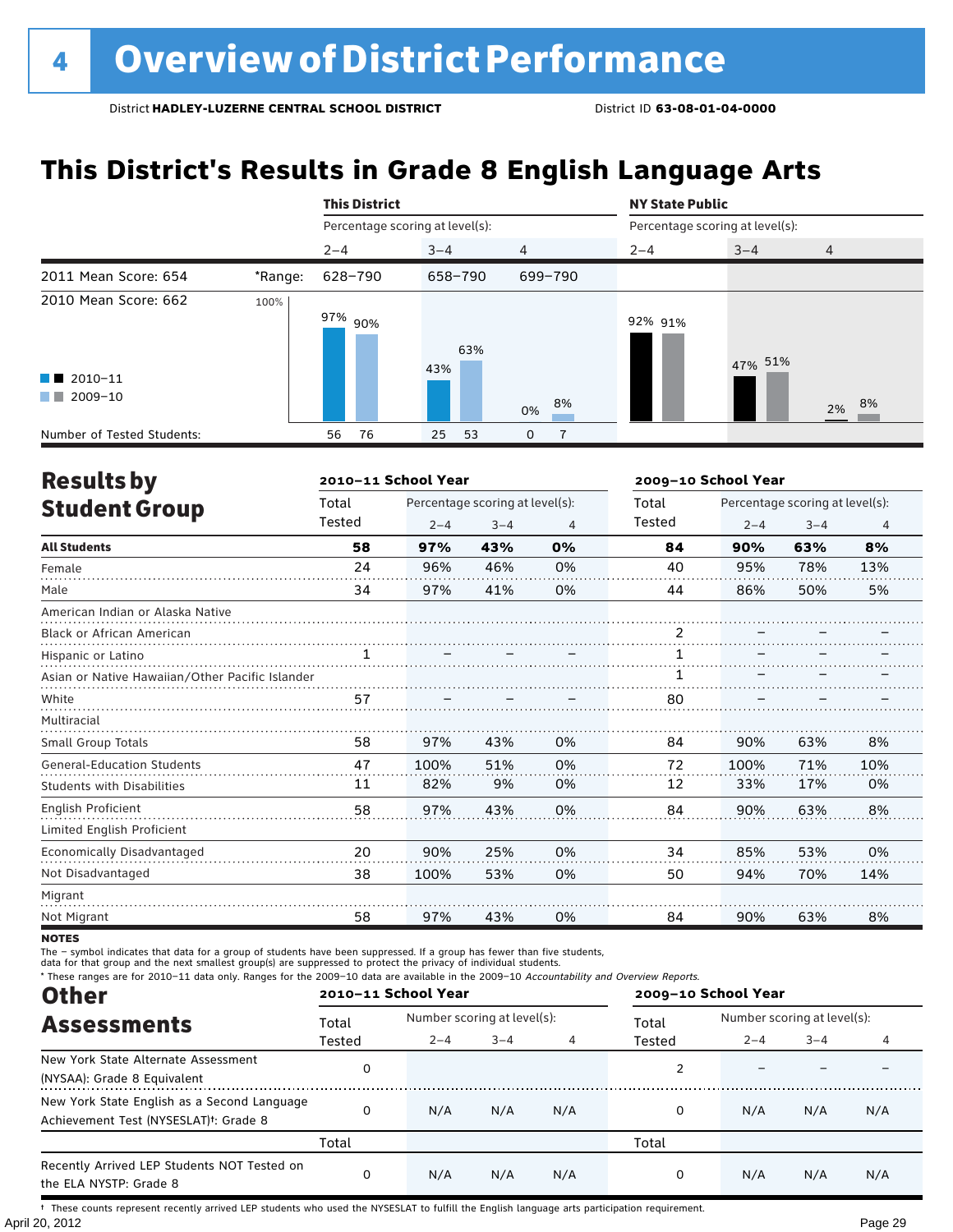## **This District's Results in Grade 8 Mathematics**

|                                                |         | <b>This District</b>            |          |          |                                 | <b>NY State Public</b> |                |  |  |  |
|------------------------------------------------|---------|---------------------------------|----------|----------|---------------------------------|------------------------|----------------|--|--|--|
|                                                |         | Percentage scoring at level(s): |          |          | Percentage scoring at level(s): |                        |                |  |  |  |
|                                                |         | $2 - 4$                         | $3 - 4$  | 4        | $2 - 4$                         | $3 - 4$                | $\overline{4}$ |  |  |  |
| 2011 Mean Score: 675                           | *Range: | 639-775                         | 674-775  | 704-775  |                                 |                        |                |  |  |  |
| 2010 Mean Score: 679<br>$\blacksquare$ 2010-11 | 100%    | 93% 94%                         | 50% 51%  |          | 91% 91%                         | 60% 55%                |                |  |  |  |
| 2009-10<br><b>The Co</b>                       |         |                                 |          | 19% 19%  |                                 |                        | 18% 18%        |  |  |  |
| Number of Tested Students:                     |         | 79<br>54                        | 43<br>29 | 16<br>11 |                                 |                        |                |  |  |  |

| <b>Results by</b>                               |              | 2010-11 School Year |                                 |     | 2009-10 School Year |                                 |         |     |  |
|-------------------------------------------------|--------------|---------------------|---------------------------------|-----|---------------------|---------------------------------|---------|-----|--|
| <b>Student Group</b>                            | Total        |                     | Percentage scoring at level(s): |     | Total               | Percentage scoring at level(s): |         |     |  |
|                                                 | Tested       | $2 - 4$             | $3 - 4$                         | 4   | Tested              | $2 - 4$                         | $3 - 4$ | 4   |  |
| <b>All Students</b>                             | 58           | 93%                 | 50%                             | 19% | 84                  | 94%                             | 51%     | 19% |  |
| Female                                          | 24           | 96%                 | 50%                             | 25% | 40                  | 95%                             | 63%     | 28% |  |
| Male                                            | 34           | 91%                 | 50%                             | 15% | 44                  | 93%                             | 41%     | 11% |  |
| American Indian or Alaska Native                |              |                     |                                 |     |                     |                                 |         |     |  |
| <b>Black or African American</b>                |              |                     |                                 |     | 2                   |                                 |         |     |  |
| Hispanic or Latino                              | $\mathbf{1}$ |                     |                                 |     | 1                   |                                 |         |     |  |
| Asian or Native Hawaiian/Other Pacific Islander |              |                     |                                 |     |                     |                                 |         |     |  |
| White                                           | 57           |                     |                                 |     | 80                  |                                 |         |     |  |
| Multiracial                                     |              |                     |                                 |     |                     |                                 |         |     |  |
| Small Group Totals                              | 58           | 93%                 | 50%                             | 19% | 84                  | 94%                             | 51%     | 19% |  |
| <b>General-Education Students</b>               | 47           | 100%                | 62%                             | 23% | 72                  | 99%                             | 58%     | 22% |  |
| <b>Students with Disabilities</b>               | 11           | 64%                 | 0%                              | 0%  | 12                  | 67%                             | 8%      | 0%  |  |
| English Proficient                              | 58           | 93%                 | 50%                             | 19% | 84                  | 94%                             | 51%     | 19% |  |
| Limited English Proficient                      |              |                     |                                 |     |                     |                                 |         |     |  |
| Economically Disadvantaged                      | 20           | 80%                 | 25%                             | 15% | 34                  | 91%                             | 38%     | 12% |  |
| Not Disadvantaged                               | 38           | 100%                | 63%                             | 21% | 50                  | 96%                             | 60%     | 24% |  |
| Migrant                                         |              |                     |                                 |     |                     |                                 |         |     |  |
| Not Migrant                                     | 58           | 93%                 | 50%                             | 19% | 84                  | 94%                             | 51%     | 19% |  |

**NOTES** 

The – symbol indicates that data for a group of students have been suppressed. If a group has fewer than five students,

data for that group and the next smallest group(s) are suppressed to protect the privacy of individual students.

\* These ranges are for 2010–11 data only. Ranges for the 2009–10 data are available in the 2009–10 Accountability and Overview Reports.

| <b>Other</b>                        |        | 2010-11 School Year         |         | 2009-10 School Year |                             |         |   |  |
|-------------------------------------|--------|-----------------------------|---------|---------------------|-----------------------------|---------|---|--|
| <b>Assessments</b>                  | Total  | Number scoring at level(s): |         | Total               | Number scoring at level(s): |         |   |  |
|                                     | Tested | $2 - 4$                     | $3 - 4$ | Tested              | $2 - 4$                     | $3 - 4$ |   |  |
| New York State Alternate Assessment |        |                             |         |                     |                             |         | - |  |
| (NYSAA): Grade 8 Equivalent         |        |                             |         |                     |                             |         |   |  |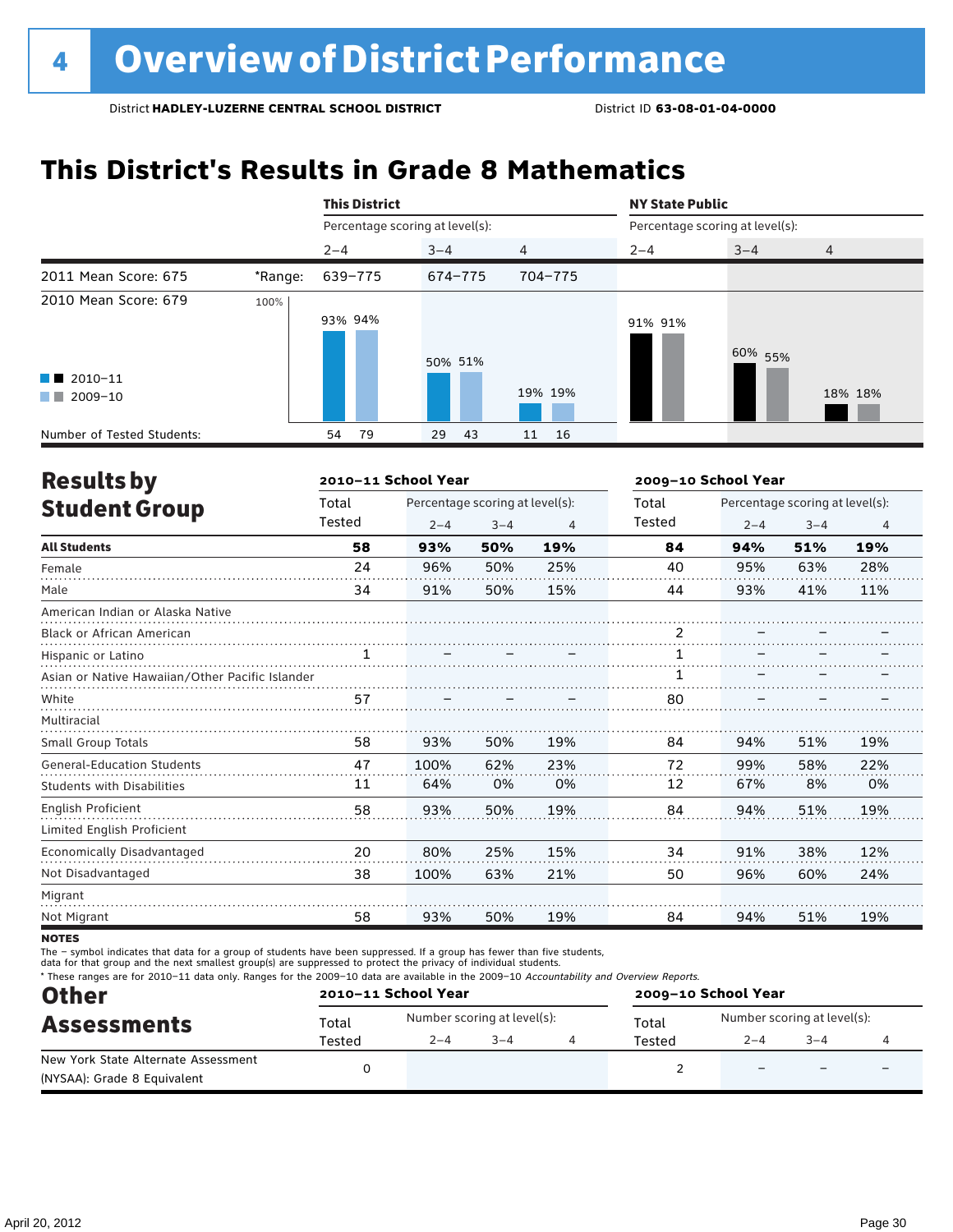## **This District's Results in Grade 8 Science**



| <b>Results by</b>                               |        | 2010-11 School Year |                                 |     | 2009-10 School Year |                                 |         |                |  |
|-------------------------------------------------|--------|---------------------|---------------------------------|-----|---------------------|---------------------------------|---------|----------------|--|
| <b>Student Group</b>                            | Total  |                     | Percentage scoring at level(s): |     | Total               | Percentage scoring at level(s): |         |                |  |
|                                                 | Tested | $2 - 4$             | $3 - 4$                         | 4   | Tested              | $2 - 4$                         | $3 - 4$ | $\overline{4}$ |  |
| <b>All Students</b>                             | 58     | 100%                | 78%                             | 33% | 84                  | 95%                             | 75%     | 29%            |  |
| Female                                          | 24     | 100%                | 71%                             | 33% | 40                  | 93%                             | 78%     | 28%            |  |
| Male                                            | 34     | 100%                | 82%                             | 32% | 44                  | 98%                             | 73%     | 30%            |  |
| American Indian or Alaska Native                |        |                     |                                 |     |                     |                                 |         |                |  |
| Black or African American                       |        |                     |                                 |     | 2                   |                                 |         |                |  |
| Hispanic or Latino                              | 1      |                     |                                 |     |                     |                                 |         |                |  |
| Asian or Native Hawaiian/Other Pacific Islander |        |                     |                                 |     |                     |                                 |         |                |  |
| White                                           | 57     |                     |                                 |     | 80                  |                                 |         |                |  |
| Multiracial                                     |        |                     |                                 |     |                     |                                 |         |                |  |
| <b>Small Group Totals</b>                       | 58     | 100%                | 78%                             | 33% | 84                  | 95%                             | 75%     | 29%            |  |
| <b>General-Education Students</b>               | 47     | 100%                | 83%                             | 40% | 72                  | 97%                             | 79%     | 33%            |  |
| <b>Students with Disabilities</b>               | 11     | 100%                | 55%                             | 0%  | 12                  | 83%                             | 50%     | 0%             |  |
| <b>English Proficient</b>                       | 58     | 100%                | 78%                             | 33% | 84                  | 95%                             | 75%     | 29%            |  |
| Limited English Proficient                      |        |                     |                                 |     |                     |                                 |         |                |  |
| Economically Disadvantaged                      | 20     | 100%                | 65%                             | 20% | 34                  | 94%                             | 65%     | 12%            |  |
| Not Disadvantaged                               | 38     | 100%                | 84%                             | 39% | 50                  | 96%                             | 82%     | 40%            |  |
| Migrant                                         |        |                     |                                 |     |                     |                                 |         |                |  |
| Not Migrant                                     | 58     | 100%                | 78%                             | 33% | 84                  | 95%                             | 75%     | 29%            |  |
|                                                 |        |                     |                                 |     |                     |                                 |         |                |  |

**NOTES** 

The – symbol indicates that data for a group of students have been suppressed. If a group has fewer than five students,

data for that group and the next smallest group(s) are suppressed to protect the privacy of individual students.

| <b>Other</b>                        |        | 2010-11 School Year         |         |  | 2009-10 School Year |                             |        |  |  |
|-------------------------------------|--------|-----------------------------|---------|--|---------------------|-----------------------------|--------|--|--|
| <b>Assessments</b>                  | Total  | Number scoring at level(s): |         |  | Total               | Number scoring at level(s): |        |  |  |
|                                     | Tested | $2 - 4$                     | $3 - 4$ |  | Tested              | $2 - 4$                     | $-3-4$ |  |  |
| New York State Alternate Assessment |        |                             |         |  |                     |                             |        |  |  |
| (NYSAA): Grade 8 Equivalent         |        |                             |         |  |                     |                             |        |  |  |
| <b>Regents Science</b>              |        |                             |         |  |                     |                             |        |  |  |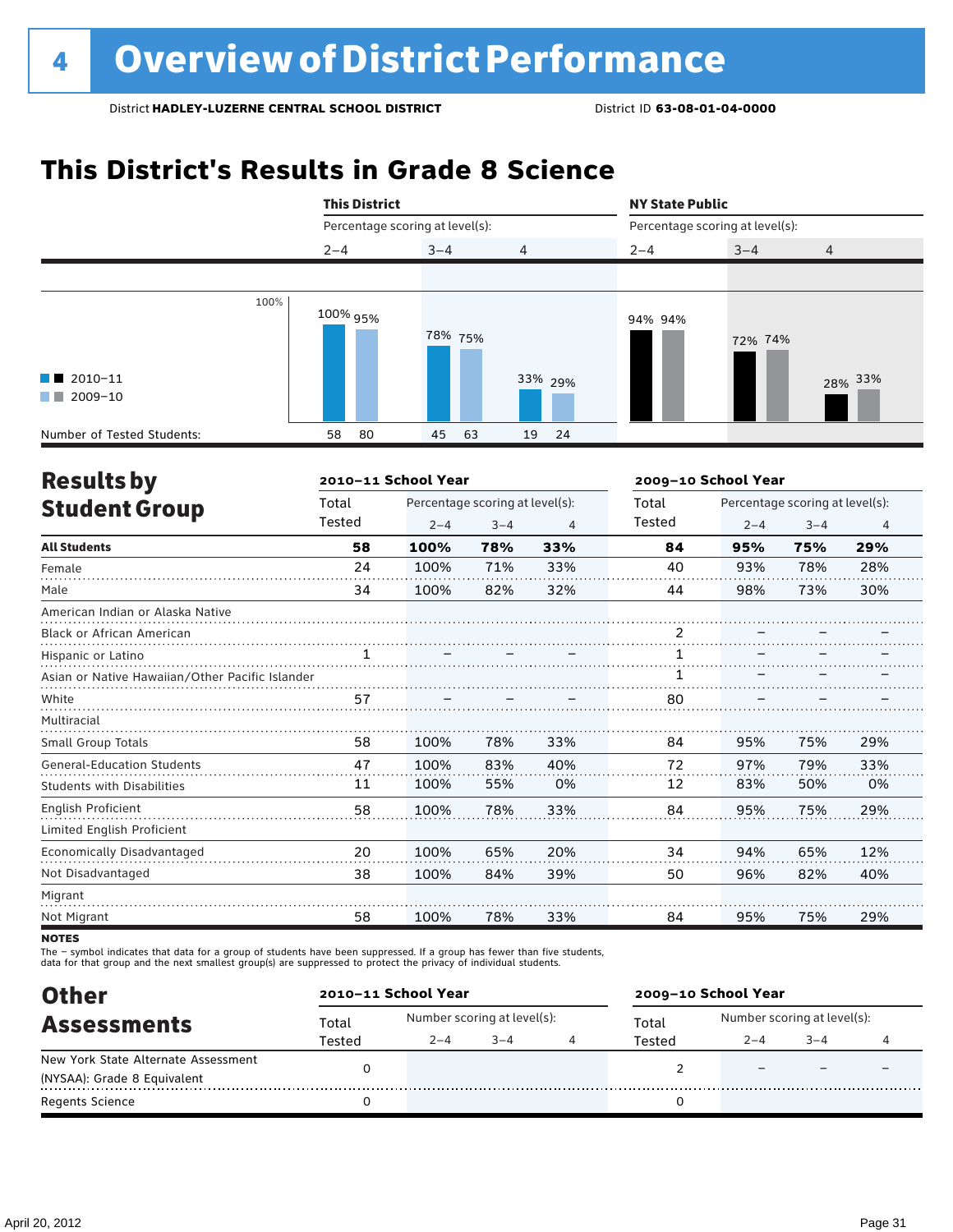## **This District's Total Cohort\* Results in Secondary-Level English after Four Years of Instruction**



| <b>Results by</b>                 | 2007 Cohort |                                 | 2006 Cohort** |     |             |                                 |         |                |  |
|-----------------------------------|-------------|---------------------------------|---------------|-----|-------------|---------------------------------|---------|----------------|--|
|                                   | Number      | Percentage scoring at level(s): |               |     | Number      | Percentage scoring at level(s): |         |                |  |
| <b>Student Group</b>              | of Students | $2 - 4$                         | $3 - 4$       | 4   | of Students | $2 - 4$                         | $3 - 4$ | $\overline{4}$ |  |
| <b>All Students</b>               | 76          | 80%                             | 79%           | 30% | 72          | 76%                             | 71%     | 26%            |  |
| Female                            | 41          | 85%                             | 85%           | 37% | 32          | 84%                             | 81%     | 41%            |  |
| Male                              | 35          | 74%                             | 71%           | 23% | 40          | 70%                             | 63%     | 15%            |  |
| American Indian or Alaska Native  |             |                                 |               |     |             |                                 |         |                |  |
| <b>Black or African American</b>  |             |                                 |               |     |             |                                 |         |                |  |
| Hispanic or Latino                |             |                                 |               |     |             |                                 |         |                |  |
| Asian or Native Hawaiian/Other    |             |                                 |               |     |             |                                 |         |                |  |
| Pacific Islander                  |             |                                 |               |     | 3           |                                 |         |                |  |
| White                             | 76          | 80%                             | 79%           | 30% | 68          |                                 |         |                |  |
| Multiracial                       |             |                                 |               |     |             |                                 |         |                |  |
| Small Group Totals                |             |                                 |               |     | 72          | 76%                             | 71%     | 26%            |  |
| <b>General-Education Students</b> | 64          | 86%                             | 84%           | 36% | 64          | 84%                             | 78%     | 30%            |  |
| <b>Students with Disabilities</b> | 12          | 50%                             | 50%           | 0%  | 8           | 13%                             | 13%     | 0%             |  |
| English Proficient                | 76          | 80%                             | 79%           | 30% | 72          | 76%                             | 71%     | 26%            |  |
| Limited English Proficient        |             |                                 |               |     |             |                                 |         |                |  |
| Economically Disadvantaged        | 16          | 75%                             | 69%           | 25% | 20          | 70%                             | 65%     | 20%            |  |
| Not Disadvantaged                 | 60          | 82%                             | 82%           | 32% | 52          | 79%                             | 73%     | 29%            |  |
| Migrant                           |             |                                 |               |     |             |                                 |         |                |  |
| Not Migrant                       | 76          | 80%                             | 79%           | 30% | 72          | 76%                             | 71%     | 26%            |  |

**NOTES** 

The – symbol indicates that data for a group of students have been suppressed. If a group has fewer than five students,

data for that group and the next smallest group(s) are suppressed to protect the privacy of individual students.

\* A total cohort consists of all students who first entered Grade 9 in a particular year, and all ungraded students with disabilities who reached their seventeenth birthday in that year, and were enrolled in the school/district for five months. Students are excluded from the cohort if they transferred to another school district, nonpublic school, or criminal justice facility, or left the U.S. and its territories or died before the report date. Statewide total cohort also includes students who were enrolled for fewer than five months.

\*\* 2006 cohort data are those reported in the 2009–10 *Accountability and Overview Report*.